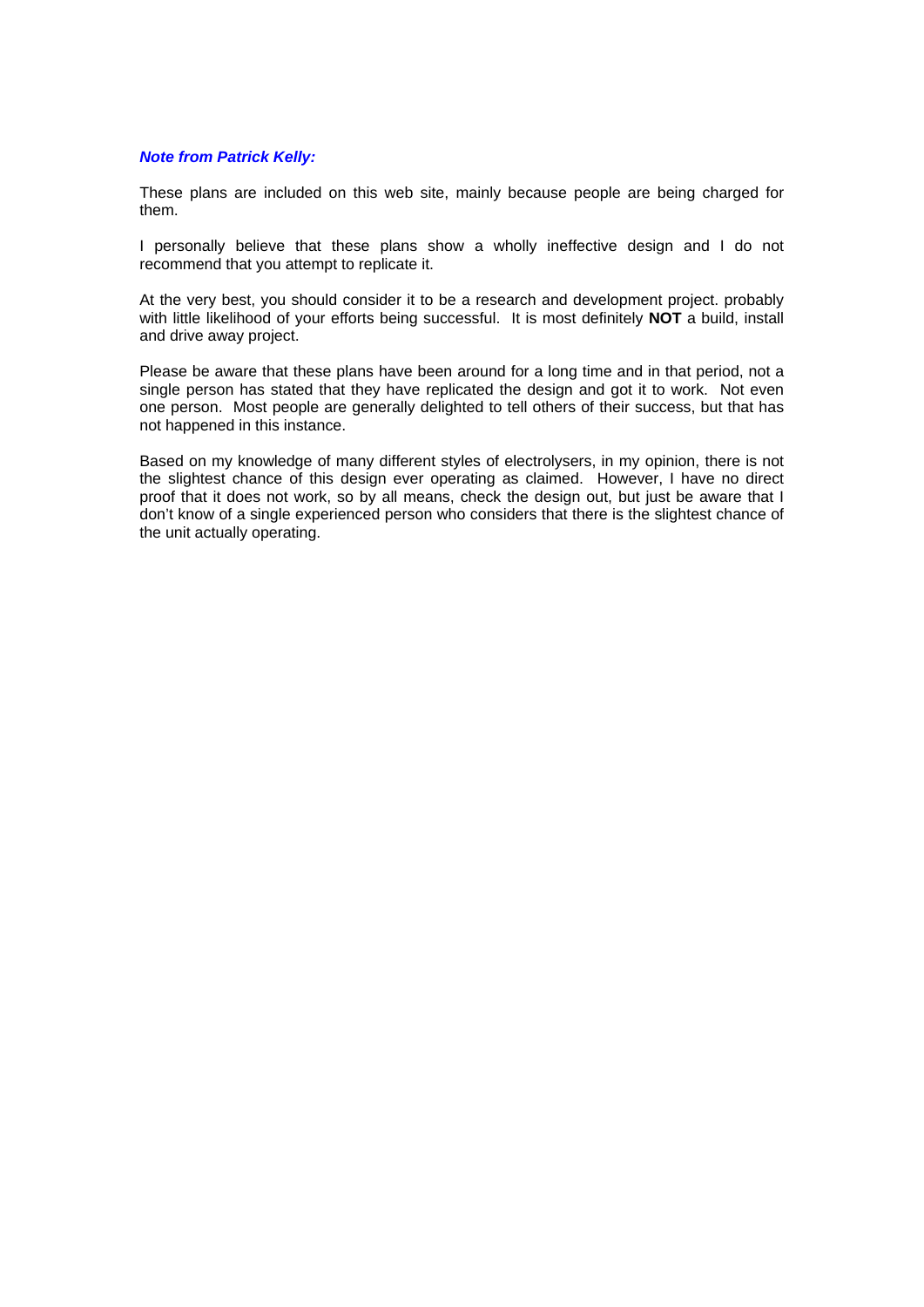

# Hydro-Gen

# **Your Alternative to soaring fuel prices**



**"Hydro-GenSystem"pat.Pending**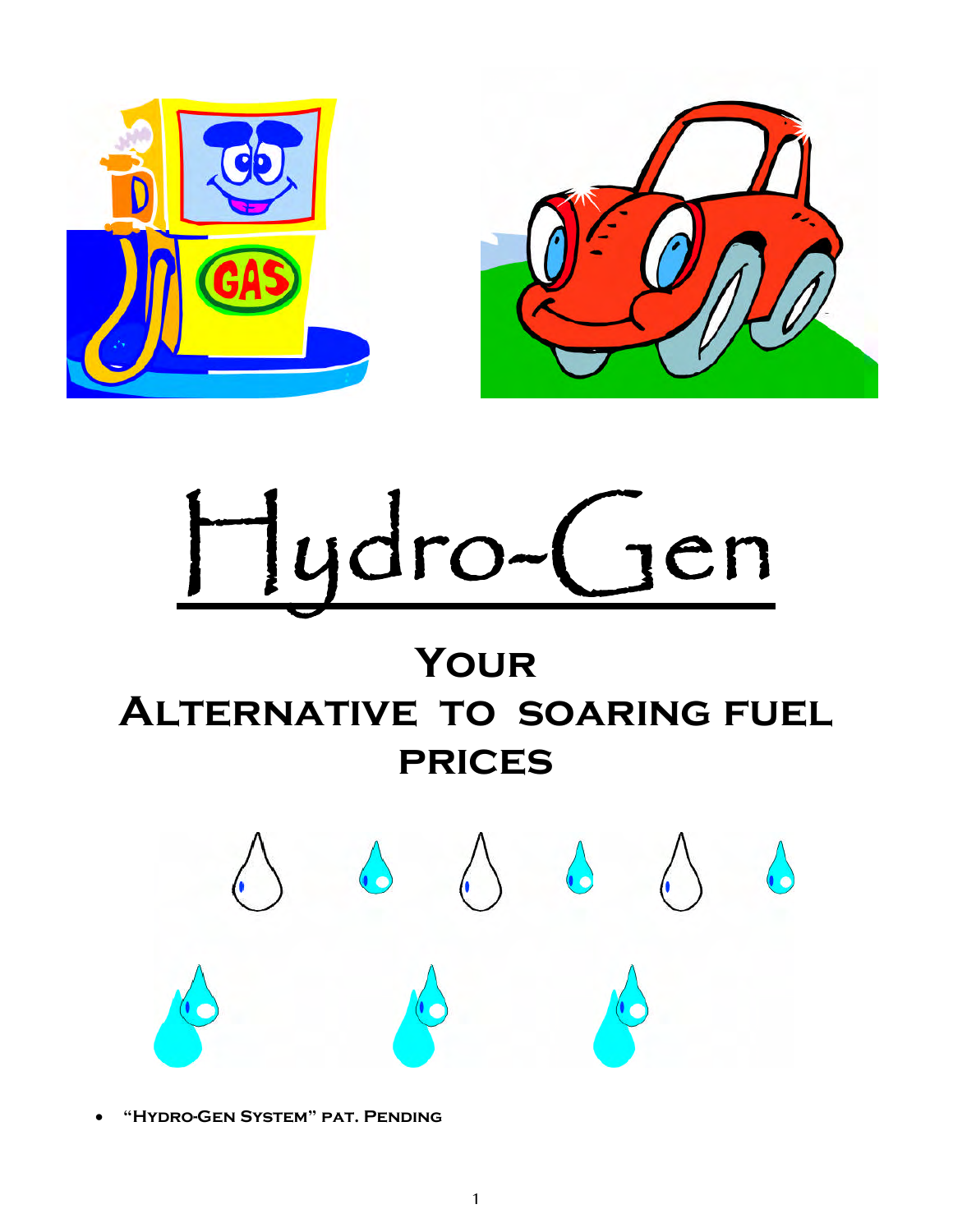## **TABLE OF CONTENTS**

| Description                           | Page# |
|---------------------------------------|-------|
| <b>Brief Synopsis of The System</b>   | 2     |
| The Hydro-Gen System                  | 3     |
| Hydrogen/Oxygen Generator             | 4     |
| Water Tank and Pump                   | 5     |
| In-Dash Indicators                    | 5     |
| Control Module                        | 6     |
| Generator Electrode Circuits          | 6     |
| Generator Coil Circuit                | 7     |
| In-Dash Indicators Circuit            | 7     |
| Electrode Construction                | 8     |
| <b>Generator Housing Construction</b> | 9     |
| Housing Attachments                   | 13    |
| Unthreaded End Cap                    | 14    |
| Slosh Shield                          | 15    |
| Flame Arrestor                        | 15    |
| Water Level Switch Test               | 16    |

|           | <b>Description</b>                  | Page# |
|-----------|-------------------------------------|-------|
|           |                                     | 17    |
|           | Toroid Coil Installation            | 20    |
|           | Unthreaded Cap Installation         | 21    |
|           | Generator Final Assembly            | 21    |
|           | In-Dash Panel Assembly              | 22    |
|           | <b>Water Tank and Pump Assembly</b> | 24    |
|           | <b>Control Module Assembly</b>      | 26    |
|           | Carburetor Adapter                  | 27    |
|           | Throttle Assembly                   | 27    |
| $\bullet$ | Preliminary Testing                 | 29    |
|           | Cylinder Head Temperature           | 32    |
|           | Final Assembly and Test             | 32    |
| $\bullet$ |                                     | 38    |
|           | <b>General Comments and Notes</b>   | 39    |
|           | References                          | 39    |
|           | Diagrams $\&$ Figures #2 -- #21     | 40-51 |

**Congratulations on your decision to purchase this** *E-Book***. We have made every effort to keep the price of this** *E-Book* **as reasonable as possible so that every person can afford it. Getting off the spiraling gasoline price merry-go-round is that important.**

**This manual contains a brief explanation of how the** *Hydro-Gen System* **works. We will go into detail of using** *Water* **as a fuel. Some of the explanations used may not be clear to some of you. We do get somewhat technical. However, if you follow the instructions laid out here, you can build this** *System***. This** *E-Book* **contains detailed construction** *Steps* **as well as** *Suppliers* **for all the parts used.** When you get into the *Electronics* of the *System*, if you're not comfortable with doing that section, you **can, of course, hire an** *Electronics* **tech. to help you. We have made every attempt to make this as easy as we can for the average person to understand.**

**A note of Caution: When you get to the** *"PreliminaryTesting"***and the** *"FinalAssemblyandTest"* **sections, these sections are very detailed and somewhat complex, DO NOT shortcut these procedures.** They may seem lengthy and appear to duplicate themselves, but they don't. All of the *Steps* are there **forareason.Whenyou'redone,youwillhavea***"Hydro-GenSystem"***tuned to your** *Specific Engines* **requirements. And your vehicle will be running on Water. Free Water.**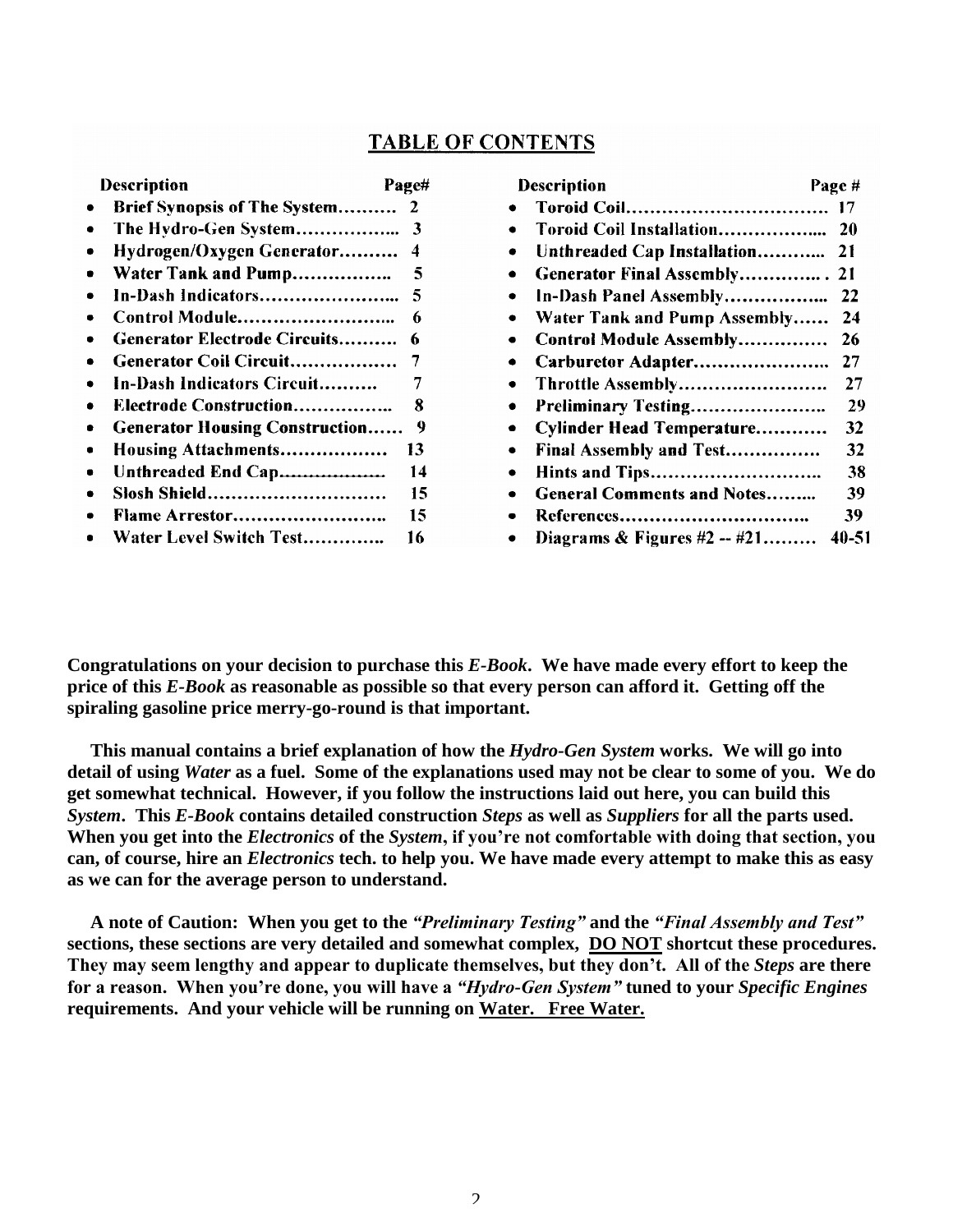## **The Hydro-Gen System**

**Congratulations on your decision to purchase plans for the** *Hydro-Gen System***. We have made the instructions as easy to follow as we can. We have included several drawings to help you understand and build the system. Throughout the instructions you will find a detailed materials list as well as suppliers for the components. Welcome to the** *Hydrogen Fuel System* **of our future, that is available** *now.*

*Figure #1* shows the entire *Hydro-Gen System*. While each component is essential to it's operation, the **heart of the system is the** *Hydrogen/Oxygen Generator***, since it converts water into** *Hydrogen/Oxygen* **to power your engine. A** *Water Tank* **and** *Pump* **store and supply water for the** *Generator***. Precise electronic signals from the** *Control Module* **initiate and sustain the creation of** *Hydrogen* **and** *Oxygen* **within the** *Generator***. An In***-Dash Gauge* **and** *Indicator Assembly* **allows you to accurately monitor all aspects of the** *Hydro-Gen System***. Every part of the** *Hydro-Gen System* **is ruggedly designed for long life and reliable operation.**



**The Hydro-Gen System** *Figure #1*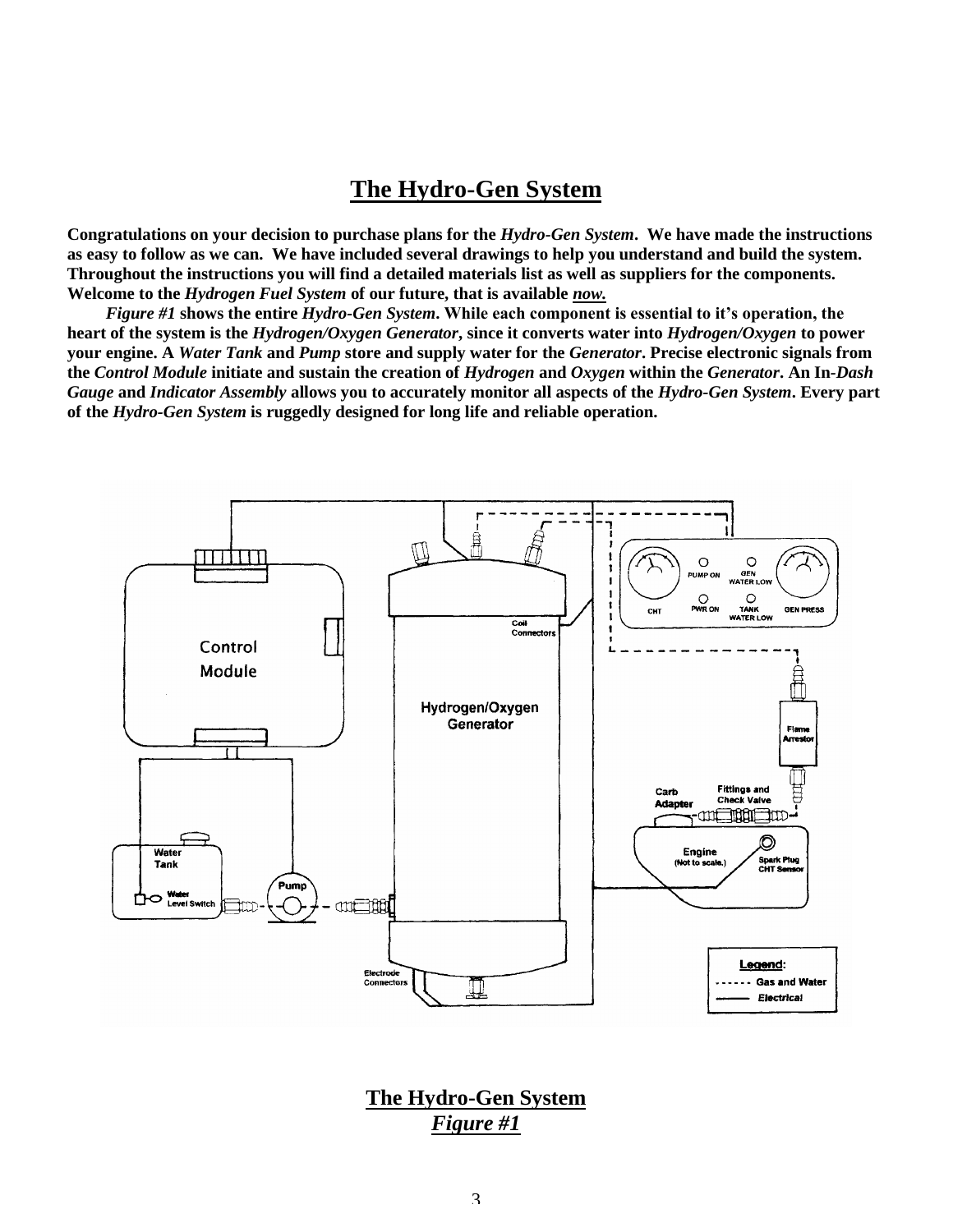#### **Hydrogen/Oxygen Generator**

**The following synopsis of the** *Hydro-Gen System* **may be somewhat confusing to those of you who have little knowledge of** *Electronics* **or** *Chemistry***, but do yourself a favor, read it thoroughly. It will help you understand not only how the components work together but you will also understand how important it is to follow the instructions very closely and not take short cuts or use inferior materials.**

*Figure #2* **–The** *Hydrogen/Oxygen Generator* **housing is a round cylinder constructed from high temperature** *CPVC* **pipe, a material widely used by the building industry in plumbing and heating systems.** *CPVC* pipe is durable and nearly indestructible. It's also a very "friendly" material in that it is easy to work **with and can be used to fabricate many other things such as furniture, planters and housings for just about anything. The** *Generator* **housing contains a** *Coil* **and two cylindrical** *Electrodes* **used to generate** *Hydrogen* **and** *Oxygen.* **Each** *Electrode* **is made from** *Stainless Steel.*

**Now, understand that two** *Atomically* **different forms of** *Hydrogen* **are produced within the** *Generator***. Most of the generated** *Hydrogen gas* **is** *Orthohydrogen,* **a very powerful and fast burning gas created by the two** *Electrodes.* **A precisely controlled high frequency electronic signal from the** *Control Module* **activates and controls the** *Electrodes.* **The other form of** *Hydrogen gas* **produced is** *Parahydrogen.* **It is created by the** *Coil* **in the** *Generator***, but in much less quantity than the** *Orthohydrogen***. A precisely controlled, very low frequency electronic signal from a separate circuit within the** *Control Module* **activates and controls the** *Coil.*

*Parahydrogen* **is a less powerful and slower burning gas, but is necessary to prevent precombustion** (Commonly called "knocking or pinging"). *Parahydrogen* slows the burning rate of the *Hydrogen/Oxygen* mix, **thus boosting its** *Octane* **level. Such precise control allows you to exactly match your engines** *Octane* **requirements. To raise** *Octane* **levels in gasoline, specific additives must be used to slow its burning rate. At best this is a far less accurate method, since it depends on trying to average the** *Octane* **requirements for millions of engines. Our precise control allows you to match the** *Octane* **requirements for** *your specific engine.*

**The** *Hydrogen/Oxygen Generator* **is actually an electronic circuit. The two** *Electrodes* **form a huge** *Capacitor,* **thousands times larger than** *Capacitors* **used in typical circuits, with** *Water* **acting as its dielectric. The** *Inner Electrode* **is** *Negatively* **charged, and the** *Outer Electrode* **is** *Positively* **charged, by the high frequency** *Control* **signal. Chemically, each water** *Molecule (H2O)* **is composed of two** *Positively* **charged** *Atoms* **of Hydrogen and One** *Negatively* **charged** *Atom* **of** *Oxygen.* **Since opposites attract, the** *Positively* **charged** *Hydrogen Atoms* **are pulled toward the** *Inner Electrode***. But, at the same instant, the** *Negatively* **charged** *Oxygen Atoms* **are pulled toward the** *Outer Electrode***. This action aligns every** *Water Molecule* **between the** *Electrodes***, with the ends of each** *Molecule* **being pulled in opposite directions. For a brief moment more accurate alignment and increased pulling action upon the** *Water Molecules* **occurs. But, the** *Control* **signal pulses keep charging the** *Water Capacitor* **to higher and higher voltage levels; actually several thousand volts. Suddenly the electrical forces become so great that the** *Water Molecules* **burst apart (Scientists call this action disassociation) into their** *Gaseous* **forms of** *Hydrogen* **and** *Oxygen***. If you were able to look into the** *Generator***, this action would be obvious because of the formation of millions of tiny** *Hydrogen* **and** *Oxygen* **bubbles. As long as the** *Control* **signal is applied, the** *Water Capacitor* **remains fully charged; continuously creating** *Orthohydrogen* **and** *Oxygen.*

**The** *Generator Coil* **forms a different electronic circuit. This is an** *Inductive Circuit***, meaning it creates a** *Magnetic* **field as opposed to the** *charged* **field created by the** *Water Capacitor*. **The very low frequency** *Control* **signal (a short pulse) activates the** *Magnetic* **field of the** *Coil*. **As soon as the pulse stops, the** *Magnetic* **field collapses. This then creates an even stronger** *Magnetic* **field, but a field of opposite** *Polarity***. This is how an** *Inductive Circuit* works, an action knows as "*Inductive kick"*. Each pulse is precisely timed so that immediately **after the** *Magnetic* **field reverses another short pulse arrives. Once again the** *Coil* **is charged and its** *Magnetic* **field collapses. But now the continually reversing** *Magnetic* **field becomes even stronger due to the added energy of each new pulse. Eventually (within a few seconds) the** *Coil* **reaches its maximum** *Magnetic* **strength, called its** *Saturation Point***, which is extremely high. Most** *Molecules* **are affected by** *Magnetic* **fields. Such is the case here. The** *Coil's***reversing** *Magnetic* **fields vibrate the** *Water Molecules* **so severely that they disassociate into their gaseous forms of** *Parahydrogen* **and** *Oxygen***. Disassociation obviously occurs, as evidenced by the creation of millions of tiny** *Hydrogen* **and** *Oxygen* **gas bubbles around the** *Coil.*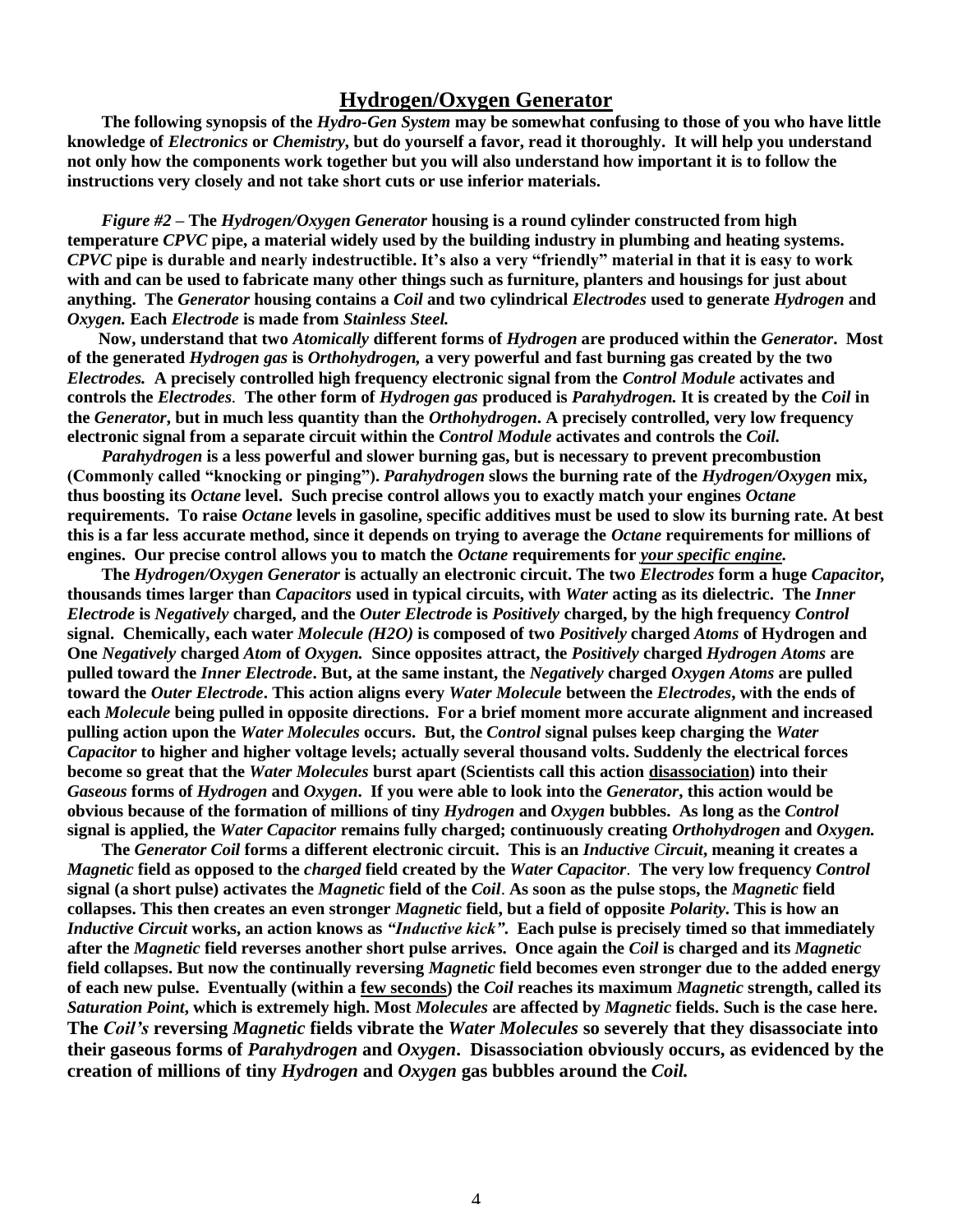At this point we've covered everything needed to understand the basic functions of the *Generator*. All the **other components of the** *Hydro-Gen System* **are simply used to precisely control the action of the** *Generator***. By varying the strength and frequency of the** *Control Module* **signals, the rate at which** *Hydrogen* **and** *Oxygen* **are created can be varied to match engine requirements at any particular moment.** *Water* **is supplied by the** *Tank* **and** *Pump***, while a** *Level Sensor and Switch* **control water level within the** *Generator***. For safety, a relief valve protects against excessive pressure buildup within the** *Generator***. Separate ports are provided for attaching hoses to route** *Hydrogen* **gas to the engine and to a gauge to monitor gas pressure within the** *Generator***. A drain valve is installed to allow periodic flushing of accumulated minerals and contaminants. The bottom cap is threaded so that the** *Generator* **can be opened up for inspection and/or repair and for occasional cleaning of the** *Electrodes* **and** *Coil.* **Two pairs of** *Stainless Steel* **rods protrude from the** *Generator* **body to provide electrical connection of the** *Electrodes* **and** *Coil* **to the** *Control Module.*

**As shown in** *Figure#1***, the** *Generator* **gas output hose connects to a** *Flame Arrestor***, which in turn connects to pressure fittings attached to the engine** *Carburetor.* **The** *Flame Arrestor* **provides protection against combustion flashback into the** *Generator* **in the event that the engine backfires. As with the** *Generator***, the** *Flame Arrestor* **body is constructed from** *CPVC* **pipe. Pressure fittings are readily available at engine highperformanceshops.They'redesignedforconvertingenginestorunon***Propane***, so are perfectly adaptable to the** *Hydro-Gen System.*

**We recommend installing the** *Generator* **in the engine compartment. It can be installed anywhere you can find room in the vehicle, even in the trunk if necessary. But, everything is simplified by placing it near the engine since that will minimize the routing of hoses, gauge lines and electrical wiring**

#### **Water Tank and Pump**

**This is probably the simplest part of the whole system. Just about any large container will hold water, but** we'll recommend a particular type of tank when we get to the construction phase. There are many ways to save **a few \$\$ while building the** *Hydro-Gen***,butifyouwantaqualityproduct,don'tbetemptedtocutcorners.The** whole system is designed to be highly reliable, so don't take the chance of messing it up with cheap parts that **are inferior. One example is that we recommend installing a** *Water Level Sensor* **in the water tank so you can easily monitor water quantity, and these** *Sensors* **are relativelyexpensive.Ifyoudon'tusethe***Sensor* **you'll** have to occasionally compare the miles you've driven versus the quantity of water; all based upon *MPG* of water consumption. Or you can visually check the water level fairly often, but someday, yes someday you'll run **the** *Water Tank* **dry and wish you had spent the extra \$ for a** *Sensor* **and** *Indicator***.It'sbesttousearelatively large** *Water Tank***. We recommend a** *16-gallon Tank* **with translucent level markings, for easy measurement. The size provides a good reserve for long distance trips. We also recommend installing a** *6-inch vent tube* **into the** *Tank* **cap to prevent spillage from sloshing water. Because of its size, the only practical location for the** *Water Tank* **is in the trunk.**

**You will have to decide on the** *Pump* **location. If you use the** *Self-Priming Pump* **we recommend, you can mount it in the engine compartment. If you choose not to, you will have to mount the** *Pump* **directly onto the** *Tank* or very close by, and at a level near the bottom of the *Tank.* Also, if you don't use a *Self-Priming Pump*, **the water hose going from the** *Pump* **to the** *Hydrogen/Oxygen Generator* **will have to be capable of withstanding at least** *66-psi* **waterpressure.That'sthe***minimum* **recommended** *Pump* **pressure capacity required to overcome max. Gas pressures of** *65-psi* **within the** *Generator***, with an additional** *1-psi* **needed to activate the** *One-Way Valve* installed on the *Generator* housing. Plus, if you don't use a *Self-Priming Pump*, you'll have to **run an extra power lead back to the trunk. For simplicity and reliability, we recommend a** *Self-Priming Pump.*

#### **In-Dash Indicators**

**To permit easy monitoring of the** *Hydro-Gen* **functions, we recommend two gauges:** *Generator Pressure (GEN PRESS)* **and** *Cylinder Head Temperature (CHT).* **We recommend 4 indicator lights:** *GEN WATER LOW, PUMP ON, TANK WATER LOW***, and** *PWR ON***. These should be installed in the vehicle dash or on an auxiliary panel. See** *Figure #3*

**Monitoring the** *GEN PRESS* **and** *CHT* **gauges allows you to develop a feel for how the system responds to** various driving conditions. They'll also help in tweaking the system to obtain max. Performance and economy. **The** *GEN WATER LOW* **light normally remains** *UNLIT***.**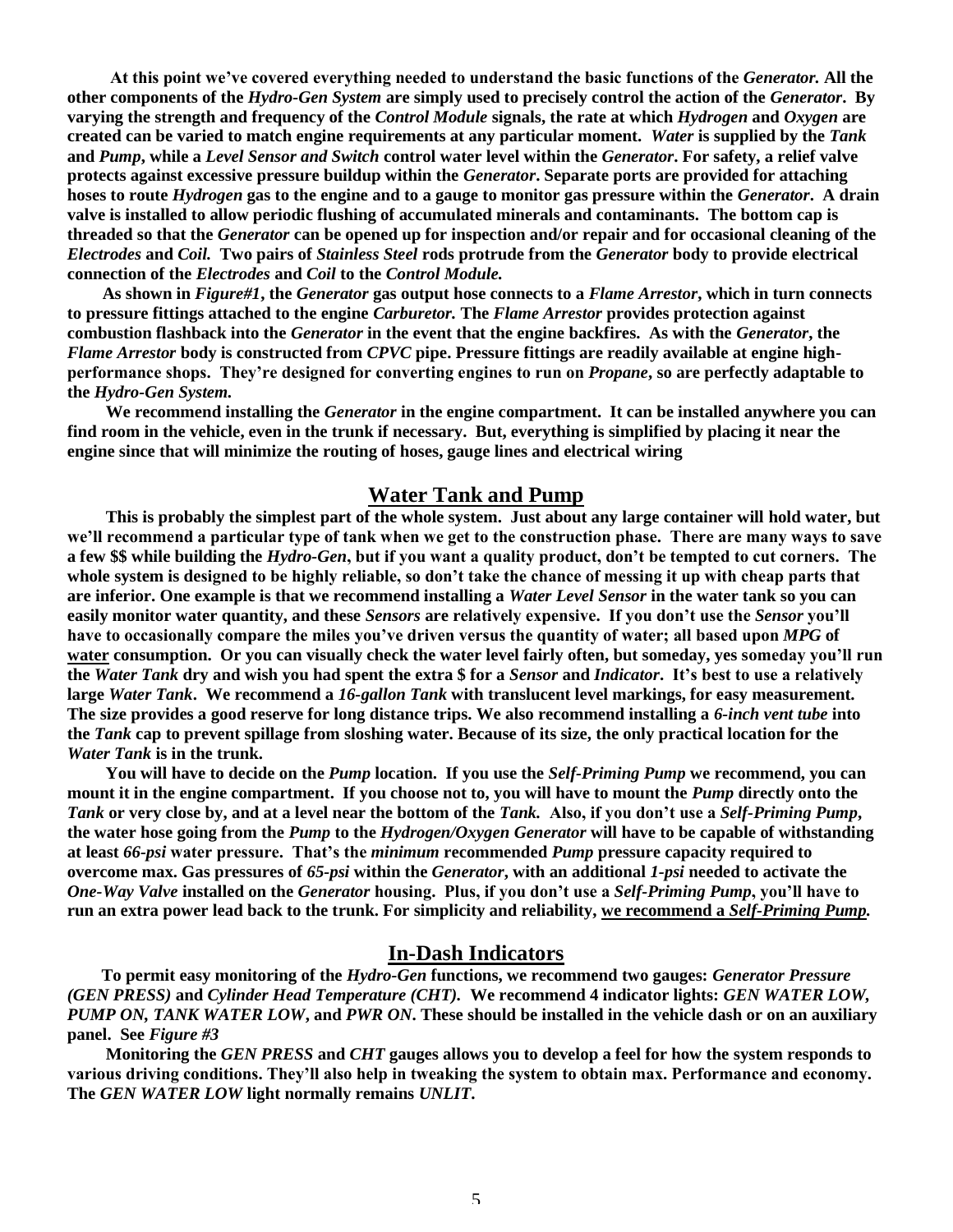**As"fuel"***(Water)* **is consumed, the** *Generator* **water level gradually drops until the** *GEN WATER LOW* **light illuminates. At that point the** *Water Pump* **should start pumping water, illuminating the** *PUMP ON* **light. When the** *Generator* **water level has risen back to normal level, the** *GEN WATER LOW* **light should go back out. At the same time the** *Pump* **will stop running, and the** *PUMP ON* **light will go out. So, under normal operating conditions, both lights should illuminate at the same time, and both lights should go out at the same time. Any other light combination indicates a malfunction.**

#### **Control Module**

**The** *Control Module* **contains electronic circuits for controlling and/or providing power to all the** *Hydro-Gen* **electrically operated devices. Separate circuits exist to perform each of the following functions:**

- **Provide power to** *Generator Electrodes* **in the form of a high frequency signal, creating** *Orthohydrogen* **and** *Oxygen.*
- **Provide power to the** *Generator Coil* **in the form of a very low frequency signal, creating** *Parahydrogen* **and** *Oxygen.*
- **Control power to the** *Water Tank Pump* **by signals received from the** *Generator Water Level Sensor.*
- **Provide busing and terminal points for distributing power to the system gauges, indicators and sensors.**

#### **Generator Electrode Circuit Schematic**

*Figure #6* **shows the schematic diagram for the** *Generator Electrode* **circuit. Its output is a square wave pulse, which is applied to the cylindrical electrodes of the** *Hydrogen/Oxygen Generator* **shown in** *Figure #1. Figure #4* **shows this square wave pulse, which has an** *On: Off* **ratio of 1:1. Which means that the pulse is turned** *On* **for aslongasit'sturned***Off.* **The square wave pulse shown in** *Figure#5* **has** *On: Off* **ratio of 3:1.** That is, the pulse is turned *On* for 3 times as long as it's turned *Off*.

**The** *Generator Electrode* **circuit of** *Figure #6* **is capable of varying its square wave pulse ratio between** *1:1* **and** *10:1***. Each** *On: Off* **pulse sequence is referred to as a** *"cycle"***since each new pulse sequence keeps cycling** *On* **and** *Off* **in an identical way.** *Figure #4* **shows 3 cycles of** *On: Off* **pulse sequences. If these cycles were all to occur within a time span of one second, we would refer to the pulse as having a frequency of** *3 cps (cycles per second).* **If 127 cycles were all to occur within a time span of one second, we would refer to the pulse as having a frequency of** *127 cps***. Signal frequency is no longer measured in** *cps***; instead the more common term is** *Hz. (Hertz).* **The symbol** *K* **is used to denote units of** *1,000.* **So then,** *3 cps* **would be** *3Hz* **and** *127 cps* **would be** *127Hz.* **Thus** *3,000 Hz* **would be** *3 KHz* **and** *127,000 Hz* **would be** *127 KHz***. The square wave created by the circuit of** *Figure#6* **can be varied in frequency from approximately** *8 KHz to 260 KHz.*

**The square wave pulse ratio determines the amount of current sent to the** *Generator Electrodes* **by the circuit of** *Figure#6***. If the ratio is low** *(1:1),* **very little current arrives at the** *Electrodes***. So the** *Generator* **produces very little** *Hydrogen* **and** *Oxygen.* **If the ratio is high** *(10:1),* **maximum current reaches the** *Electrodes* **and the** *Generator* **produces** *Maximum Gas Volume.*

**Varying voltage input from a** *Potentiometer* **connected via a** *10K Resistor* **to Pin** *#3* **of component** *LM741* **causes the circuit to vary the pulse ratio, and consequently controls the amount of gases produced. The** *Potentiometer shaft* **connects to the vehicle** *Throttle Linkage***, enabling control of** *Gas* **volume in direct response to voltage changes controlled by the rotation of the** *Potentiometer* **shaft in relation to** *Throttle Position***. A** *Trimming Potentiometer* **connects** *Pins #2* **and** *#6* **of component** *LM741***, enabling precise adjustment of the** *Throttle Input Signal.* **A second** *Trimming Potentiometer* **connects** *Pins #4* **and** *#7* **on component** *NE555***, allowing precise pulse width adjustment. The** *Electrode* **pairs of each** *Generator* **exhibit a unique frequency of electrical resonance at which optimum gas volume is created. This frequency varies among different** *Generators.* **Several factors determine resonance frequency such as:** *Electrode* **size and shape,** *Generator* **chamber size and shape, spacing between** *Electrodes, Coil* **parameters and relative positioning as well as pulse amplitude (voltage level). A** *Trimming Potentiometer* **connected between** *Pins #1* **and** *#2* **of component** *CD4069* **allows the precise frequency to be obtained. By selecting various combinations of** *Dipswitch* **connections to a bank of 4** *Capacitors***, pulse frequency can be varied between approximately** *8KHz* **and** *260 KHz***.**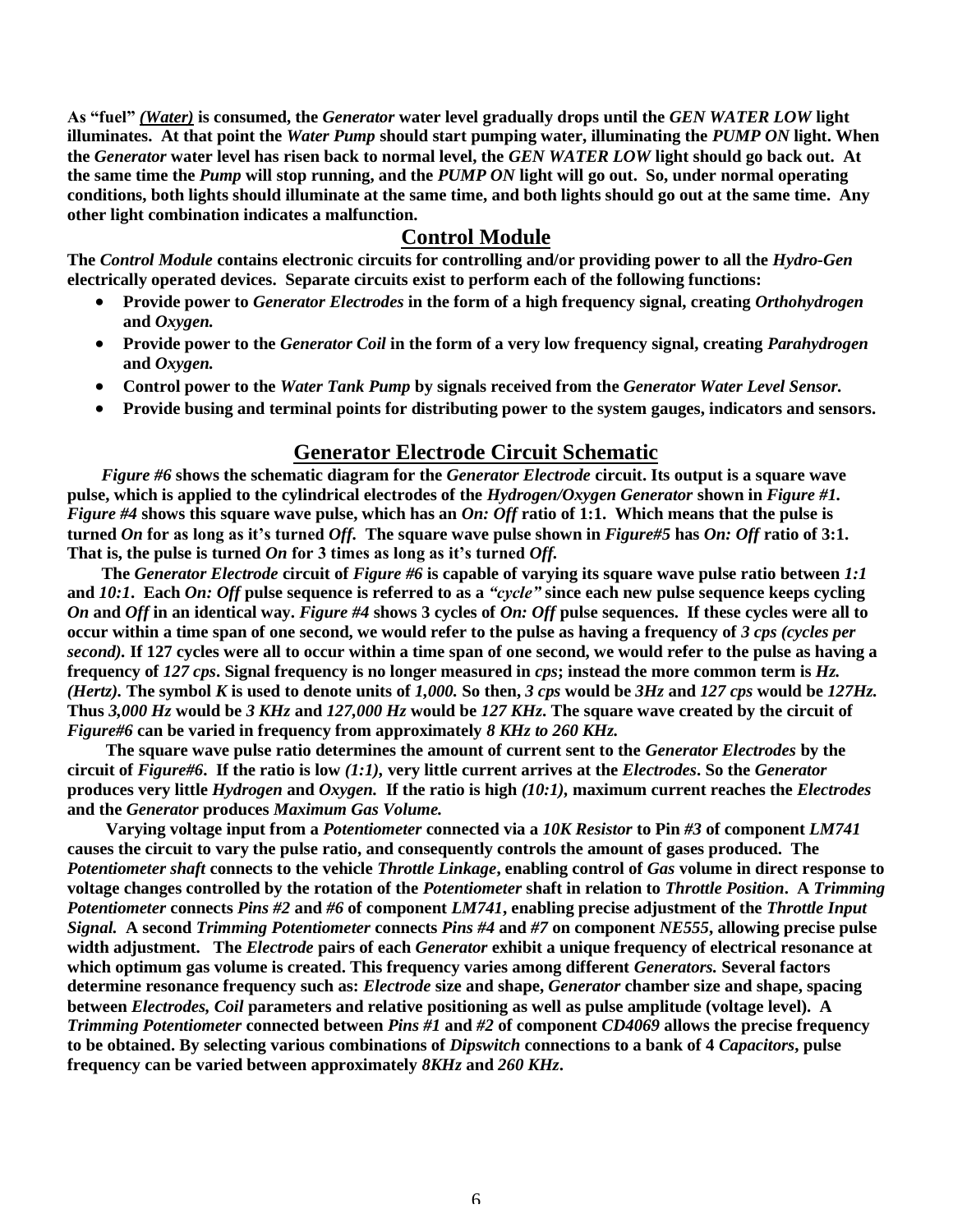#### **Generator Coil Circuit Schematic**

*Figure #7* **shows the schematic diagram for the** *Generator Coil Circuit***. Its output is a square wave pulse, which is applied to the** *Coil* **of the** *Hydrogen/Oxygen Generator* **shown in** *Figure #1.*

**The** *Generator Coil Circuit* **creates a pulsed signal very much similar to that of the** *Electrode* **circuit of** *Figure #6***; but production of** *Parahydrogen* **and** *Oxygen* **by the** *Coil* **entails totally different operating parameters than does** *Orthohydrogen* **and** *Oxygen* **produced by the** *Electrodes***. Optimum operating frequency for the** *Coil* **is much lower, within the range of approximately** *16Hz to 25 Hz.*

*Coil* **frequency directly correlates to the optimum operating frequency of the** *Electrode* **circuit since its input signal is received directly from** *Pin #3* **of** *Electrode* **circuit component** *NE555.* **The** *Electrode* **circuit signal is received via the** *"Divide by N"* **Logic** *Circuit***, which produces one output signal in response to a specific number of input signals. For example, if the optimal frequency of the** *Electrode* **circuit is** *19 KHz* **and the** *"DividebyN"***Logic** *Circuit* **creates one output pulse for every** *1,000* **input pulses, the output frequency of the** *"DividebyN"***Logic Circuit would be** *19 Hz***. That signal is received via** *Pin #2* **of component NE555, which creates the required square wave pulses. Those pulses are sent via** *Pin #3* **to the base of Transistor 2N3055, where they are amplified and transmitted to the** *Coil.*

**The volume of** *Parahydrogen* **and** *Oxygen* **created by the** *Coil* **can be precisely regulated by adjusting the pulse width and amplitude** *Trimmer Potentiometers* **of its associated circuit.** *Parahydrogen* **acts as an** *Octane Booster.* **Therefore, the volume required depends entirely upon the operating demands of your engine. Since** *Parahydrogen* **cools the combustion process, excess volume tends to reduce engine efficiency. With that in mind, the** *Coil Circuit* **should be adjusted so that enough** *Parahydrogen* **is created to prevent engine (knocking) precombustion. However, if engine-operating temperature is running on the high side (as determined by the** *CHT* **gauge) increasing** *Parahydrogen* **volume is an effective way to lower the operating temperature.**

#### **In-Dash Indicators Circuit Schematic**

**The** *In-Dash Indicators* **circuit schematic is shown in** *Figure #8***. Two gauges and four** *Light Emitting Diodes(LED's)***make the** *In-Dash Indicators Assembly***. The** *Generator* **pressure** *(GEN PRESS)* **gauge connects via a hose to its respective fitting on the** *Generator* **itself (refer to** *Figure #1***). The** *Cylinder Head Temp. (CHT)* **gauge electrically connects to a sensor placed under an engine spark plug.**

**When Generator** *Water Level Sensor* **is activated by low water level, its** *12 VDC* **signal is sent to** *Pin #2* **of** *Detector LM741* **via a** *10K Resistor***.** *Detector* **output from** *Pin #6* **triggers the base of** *Power Transistor E3055T***, completing the circuit to activate the** *Water Pump* **and illuminate the** *"PUMPON"LED***. The** *12VDC* **sensor signal also illuminates the** *"GENWATERLOW"LED***. When** *Generator* **water rises to its normal level, the** *Sensor* **opens; turning off the** *Pump* **and both** *LEDS.*

**When the** *Tank Water Level Sensor* **is activated by low water level (at 1/3 tank level), its** *12VDC* **output signal illuminates the** *"WATERLOW"LED***. After refueling (adding water), the** *Level Sensor* **opens, turning off the** *LED***. When the** *Hydro-Gen System* **is turned on, the** *"PWRON"LED***illuminates. The** *Generator Electrode Circuit (Figure #6)* **activates the** *LED.*

#### **Construction of the Generator (Electrodes)**

**Since engine requirements dictate the volume of** *Hydrogen* **and** *Oxygen* **gases that the** *Generator* **must create, and gas volume is variable, I recommend sizing it as large as is practical to allow reserve capacity. Maximum outside diameter** *(O.D.)* **of 4***-1/2"***is already determined by the construction material used for the** *Generator Housing* (4" CPVC Schedule 80 pipe). I recommend a minimum height of 10". Maximum heights depends upon **available space within the engine compartment, but for structural integrity, limit the max. height to** *18".* **Carefully check the engine compartment of your vehicle to ensure that adequate space exists for** *Generator* installation. We believe that you'll find that the  $10$ " height is the easiest to work with. I've included dimensions and material lists for 18" also, more than 10" or less than  $18"$ , you'll have to adjust the dimensions. **NOTE:** It may be possible to obtain *the 3-1/2" Outside Dia. Stainless Steel Tubing* with a wall thickness of

*.040"***to** *.063"***and of** *T-304* **alloy at a local exhaust and muffler shop, but be very careful. All tube Dimensions, including roundness must be held within** *.005"***throughout its entire length.** *Do Not* **use cheap tubing. If you do, the efficiency of the** *Hydro-Gen System* **will be severely degraded. If you are unable to obtain good quality tubing locally, we recommend the following source:**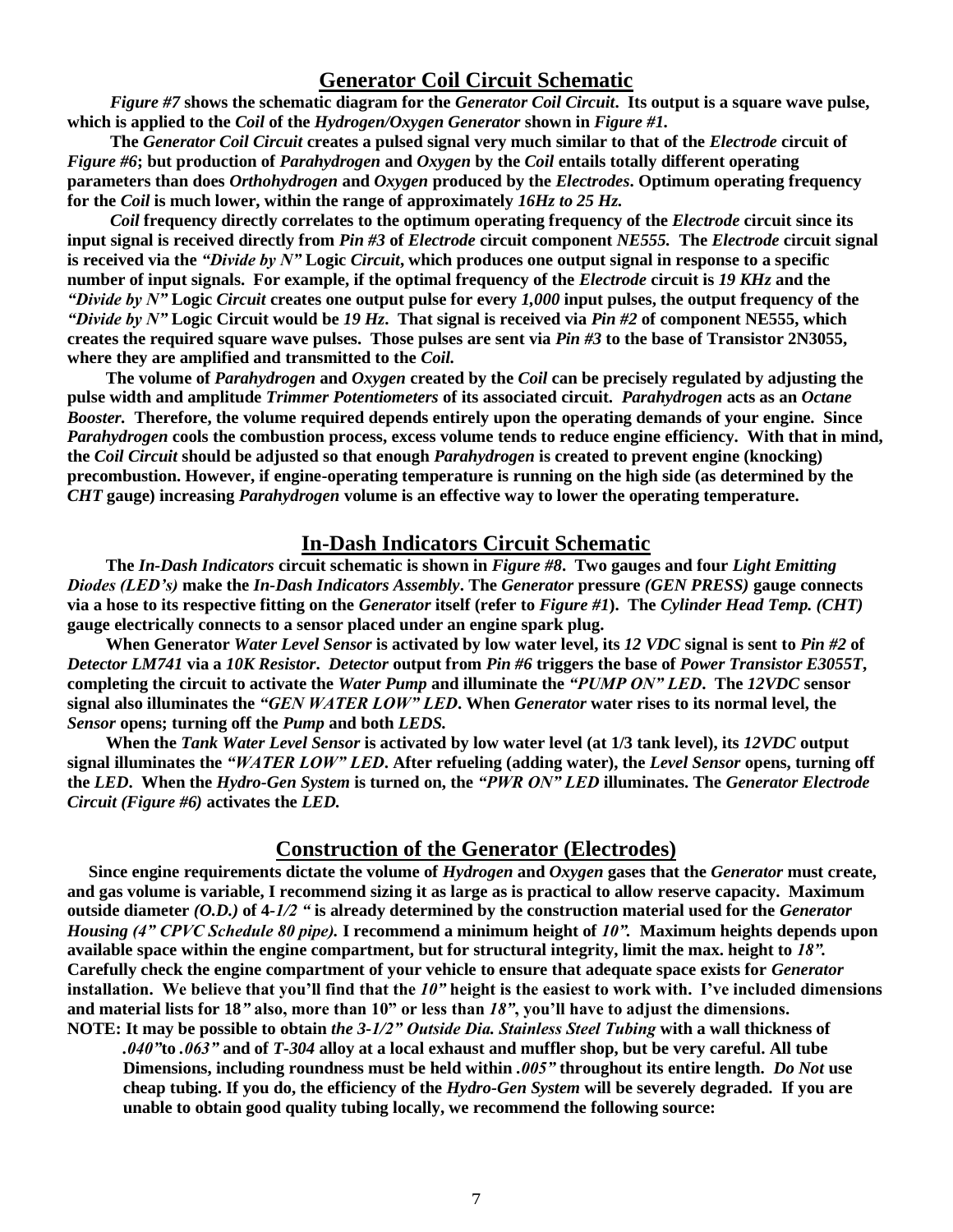| Phone: 1-800-528-8650            |
|----------------------------------|
| <b>Local Phone: 508-528-8650</b> |
| FAX: 1-800-520-1954              |
| Local Fax: 508-520-1954          |
|                                  |

- **1.** After determining the *Generator* height, obtain a 3-1/2" O.D. T304 Stainless Steel tube with a wall **thickness of** *.040"***and** *.063"***, 5***"***shorter than the determined height of the** *Generator***. This tube will be used to construct the** *Outer Electrode***. Refer to the** *Generator* **exploded view,** *Figure #11* **to help in correct construction.**
- **NOTE: The following** *Steps #2, #3, & #4* **will be used to determine the** *Outside Dia***. for the** *Inner Electrode***. This procedure will create a** *.045"***gap between the inside wall of the** *Outer Electrode* **and the outside wall of the** *Inner Electrode***. This is the optimum gap for** *maximum efficient* **production of** *Hydrogen* **and Oxygen gases with the** *Hydro-Gen System.*
	- **2. Multiply the wall thickness of the** *Outer Electrode* **by** *2* **(two) and record the result as dimension** *"A"***. For example, if the wall thickness were** *.050"***, dimension** *"A"***would be** *.100".*
	- **3. Add** *.090"***to dimension** *"A"***and record that as dimension** *"B".***For example, if dimension** *"A"***were** *.100"***, then dimension** *"B"***would be** *.190"***.**
	- **4. Subtract dimension** *"B"***from** *3.50"(3-1/2").***Record this as dimension** *"C".***For example, if dimension** *"B"***were** *.190"***, dimension** *"C"***would be** *3.31".*
	- **5. To construct the** *Inner Electrode***, obtain a** *Stainless Steel* **tube, alloy** *T304* **with an** *O.D***. equal to dimension** *"C"***with a wall thickness of** *.040"***to** *.063"***and of the same length as the one for the Outer** *Electrode.*
	- **6. Refer to** *Figure #9***. Drill eight** *(8)1/4"***holes spaced at** *45* **degrees radially around the diameter of one end of the** *Outer Electrode* **tube. Locate the hole centers** *11/32"***from the edge of the tube. Deburr the holes inside and out after drilling. You'llfindthatdrilling***Stainless Steel* **works best if you use a carbide-***tipped* **drill bit and light lubricating oil. Drill the holes slowly so as to not burn the drill bit and overheat the** *Electrode.*
	- **7. Repeat** *Step #6* **to drill eight** *(8) 1/4"* **holes centered at** *11/32"***from the edge of the other tube, the Inner** *Electrode.*
	- **8. Referring to** *Figure #9***, drill** *1/8"***holes in the** *Outer Electrode* **around the end of the tube on the same end as the** *1/4"***holes. Locate the centers for these holes** *3/32"***from the tube edge with the holes spaced at** *3/8"***intervals around the tube. Deburr the inside and outside of the holes after drilling.**
	- **9. Repeat the procedure of** *Step #8* **to drill** *1/8"***around the diameter of the** *Inner Electrode***. Drill these holes at the same end as the** *1/4"***holes. Deburr the holes inside and out after drilling.**
	- **10. Thoroughly clean all oil residues from both** *Electrodes* **using MEK or** *Acetone* **and a soft clean cloth.**
	- **11.** *Silver Bearing Solder* **and flux can be purchased at any large hardware or electrical supply store.** *Bare Stainless Steel Welding* **rod can be obtained at most** *Welding Supply* **stores.**
	- **12. Referring to** *Figure #9***, cut** *two(2)3"***lengths from a** *3/32"***dia. Bare Stainless Steel Welding Rod, alloy** *T-304***. Using a fine file, square the ends and deburr both ends.**
	- **13. Solder one of the rods to the** *OUTSIDE* **surface of the** *Outer Electrode* **as shown in** *Figure #9***. Set the rod parallel to the length of the tube with** *2"***protruding past the edge of the tube.**
	- **14. Repeat the procedure of** *Step #13* **and solder the other rod to the** *INSIDE* **surface of the** *Inner Electrode***, also with** *2"***protruding past the tube edge.**
	- **15. After the** *Electrodes* **have cooled, thoroughly scrub the solder joints with warm, soapy water using a stiff-bristle brush. Thoroughly rinse the** *Electrodes* **with warm water and dry with a soft clean cloth.**
	- **16. Now,takeacoffeebreak.Notbeer,youwantthisGeneratortowork,don'tyou?**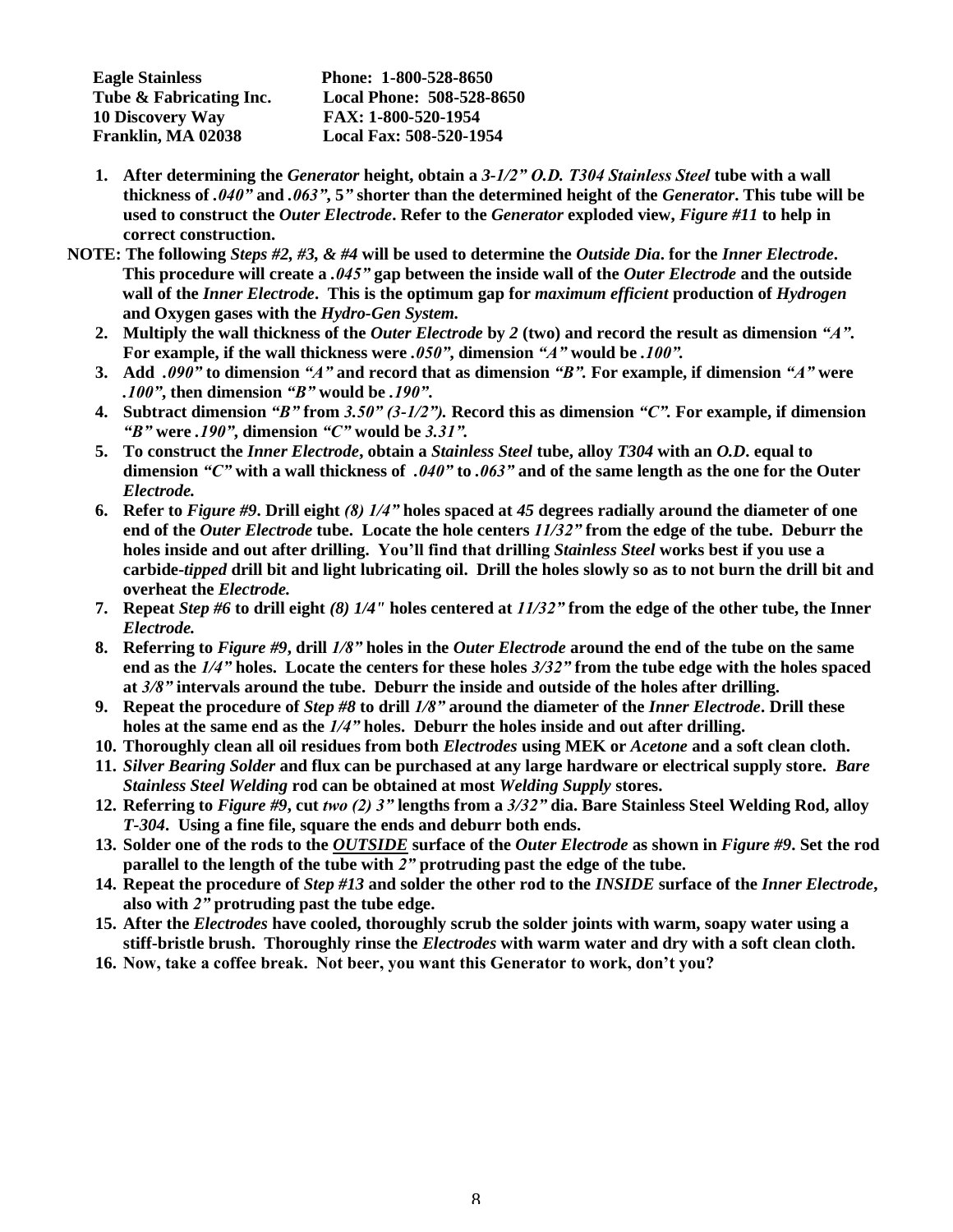## **Generator Housing**

**NOTE: Use** *CPVC* **pipe** *(Schedule 80)* **only to construct the** *Generator Housing***.** *DO NOT* **use** *PVC* **pipe, or** *CPVC Schedule 40***, since it will not withstand high temperature or pressure like the** *Schedule 80* **will.** *DO NOT* **use** *CPVC* **pipe larger than** *4"***since it does not offer an adequate safety margin against rupture when subjected to high temperature and pressure. Careful attention to craftsmanship and detail during construction is essential to ensure safe and reliable operation. Any large plumbing supply store or large hardware store should have all the items you will need. However, if you have a problem finding these items, below is a supplier we recommend that has all the items you will need.**

| <b>United States Plastic Corp.</b> | Phone: $1-800-537-9724$ (7:30am – 7pm EST, Mon-Fri)    |
|------------------------------------|--------------------------------------------------------|
| 1390 Neubrecht Rd.                 | FAX Orders: 1-800-854-5498 (24/7)                      |
| Lima, OH 45801-3196                | Cust. Service: 1-800-769-1157 (8am – 5pm EST, Mon-Fri) |

**List of materials needed:**

- **One(1)CPVC4"threadedpipenipple,12"long, Schedule 80 - #30314**
- **One (1) CPVC 1-1/2"pipe,12"longSchedule80- #29018**
- One (1) CPVC 4" straight coupling, Schedule 80 #30059
- **One(1)CPVC4"cap,Schedule80- #30047**
- **One(1)CPVC4"threadedcap,Schedule80- #29147**
- **One(1)1/8"thick,24"x48"CPVCsheet- #45299**
- **One(1)1"dia.X6"lengthCPVCRod,Schedule80–43183**
- **One (1) pint can CPVC cement - #29053**
- **One (1) pint can of primer - #28292**
- **One (1) 8 oz. Can of pipe joint compound –16532**

**The above materials are for a** *Generator Housing* **that is determined to be** *10"***long.**

**If you decide you need the longer one** *(18")***you will have to also order the following:**

- **One(1)CPVC4"pipe12"long,Schedule80- #29022**
- One (1) CPVC 4" straight coupling, Schedule 80 #30059

#### We will go thru the steps to build the *10" Housing* and will add the additional steps needed to build the *18"Housing***at the end.**

**NOTE:** *CPVC4"Schedule80***pipe has an outside diameter** *(O.D.)of4.5"(4-1/2").*

- **1. Using a miter box or a table saw to assure squareness, cut off one of the** *12"***pipe nipple threaded ends** *2-3/4"***from one end. Dress the cut edges with fine sandpaper or a fine file.**
- **2. Measure the inside diameter of the threaded end cap. Securely clamp the** *1/8"***thick** *CPVC* **sheet to a drill press bed. Drill a** *1/2"* **dia. Hole thru the sheet. Using a** *Fly Cutter* **(available a large hardware store), cut a disk to the dia. you measured. Check that the disk fits snugly into the end cap. If loose or too tight, cut another disk. Be sure to drill the 1/2" hole in the sheet before you recut another disk.**
- **3. Cut a second disk to the same dia as the first one (the one that fits snugly), be sure to also drill a 1/2" hole in the sheet before cutting the second disk.**
- **4. Apply primer and then cement to one surface of each disk and join the disks together. Carefully align the edges and wipe the excess cement from the edges. Allow the disks to dry for** *1 hour* **before continuing.**
- **5. Refer to** *Figure #10***; bevel the edges of the disk to fit the curved contour of the bottom of the end cap. These disks will not fit all the way to the bottom of the end cap but must be level. Be sure the outer edge of the disk measures between** *1/32"***and** *1/16"***after beveling.**
- **6. Lightly coat the threads of the** *Housing* **and end cap, and the bottom edge of the housing with** *Petroleum Jelly***. Apply primer to the mating surfaces of the disk and end cap. Apply cement to the primed area of the end cap only and install the disk, seating it firmly and evenly. Remove any excess cement from the parts with a soft clean cloth.**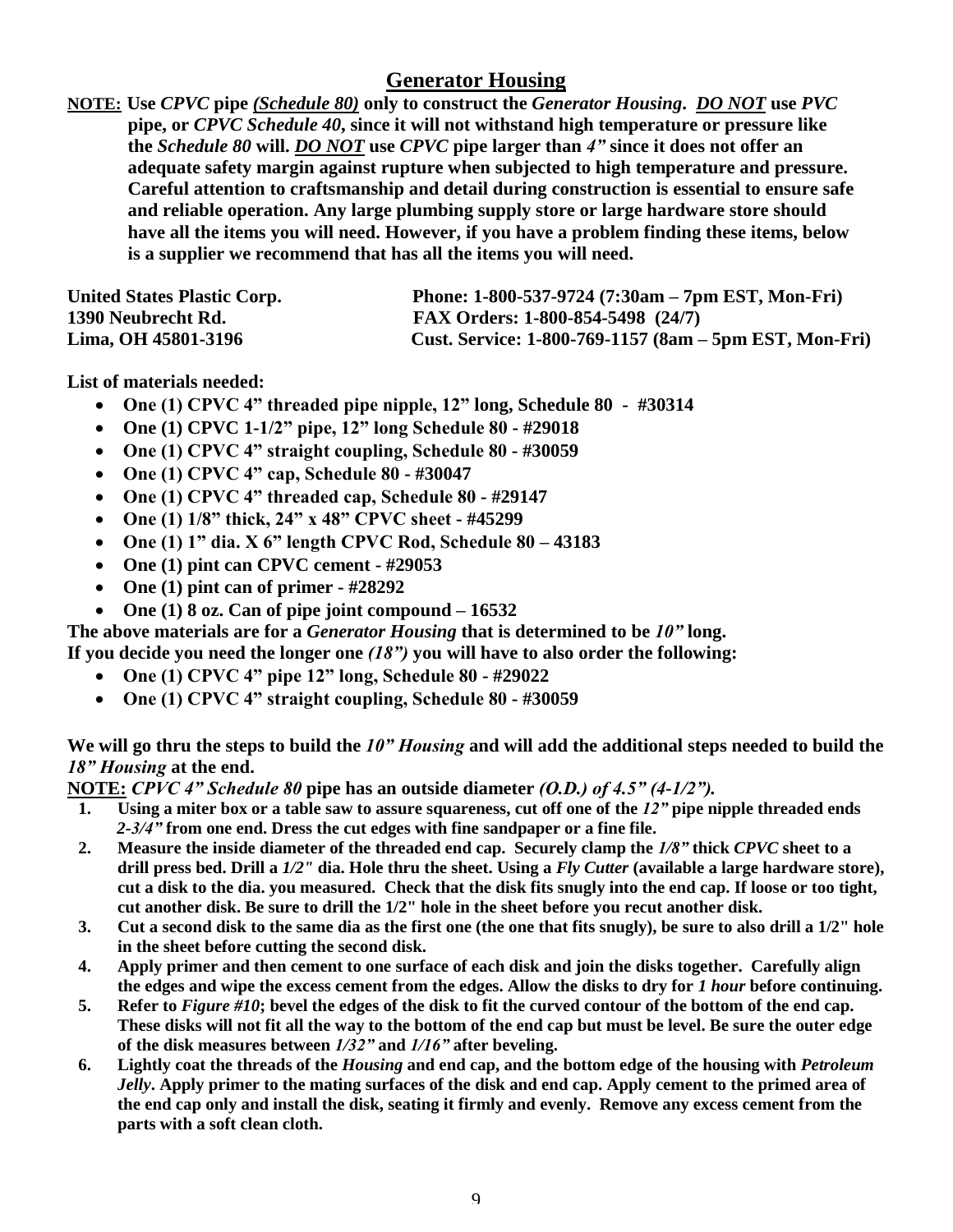- **7. Temporarily thread the end cap onto the** *Housing***, seating it slowly, but firmly. After about** *15* **minutes remove the end cap. `**
- **NOTE: The end cap will be temporarily threaded onto the** *Housing* **to assure accurate alignment of the disks when cementing them in place. Do not use excessive cement when installing the disk to prevent bonding of the** *Housing* **and end cap threads. Be sure the** *Petroleum Jelly* **coats only the end cap threads.**

**If you are building the** *18"Housing***, complete these steps in place of** *Step #1***.**

- **8. Using a miter box or table saw to assure squareness, cut the threaded pipe nipple** *5-1/2"***from one of its threaded ends. Dress the cut edges with fine sandpaper of a fine file.**
- **9. Prime the outside mating surface of the cut end of the** *5-1/2"***pipe nipple and one of the inside mating surfaces of the coupling. Apply an even layer of cement to the primed surfaces and assemble the parts. Allow drying for at least** *10* **minutes before continuing.**
- **10. Prime the outside mating surface of the** *12"***pipe and inside mating surface of the coupling attached to the pipe nipple. Apply an even layer of cement to the primed surfaces and assemble the parts. Allow the parts to dry for at least** *30* **minutes before continuing.**
- **11. Using a miter box or a table saw to assure squareness, cut the pipe assembly near the unthreaded end to form a total pipe length equal to** *1/2"* **less than the determined** *Housing* **height. Dress the cut edges with fine sandpaper or a fine file.**
- **12.** Go back to *Step #2* and continue the same steps as for the  $10"$  Housing.
- **13.** Repeat the procedure of the preceding *Steps #2, #3, #4, & #5* for the unthreaded end cap. There's no need **to apply** *Petroleum Jelly* **to any area of the unthreaded end cap. Apply primer to the mating surface of the disk and the end cap. Apply cement to the primed area of the end cap only and install the disk, seating it firmly and evenly. Remove any excess cement that squeezes out from between the parts with a soft clean cloth.**
- **NOTE: Be sure to carefully measure the inside dia. of the unthreaded end cap before cutting the disks for this cap also.**
	- **14. Seal the** *1/2"* **hole on the threaded end cap with electrical tape. Use a stiff bristle brush and warm soapy water, thoroughly clean the** *Petroleum Jelly* **from the threads and all other areas of the end cap and** *Housing***. Rinse all the parts with warm water. Re -wash the parts a second time with warm soapy water and then rinse clean. Wipe all parts dry with a clean soft cloth.**
	- **15. Completely cover the inside surfaces of both end caps with strips of electrical tape. Cut away the tape to open up the** *1/2"* **hole in each disk.**
- **NOTE: The cavity in each end cap under the disks will be filled with** *Epoxy Cement***. To prevent trapping air bubbles, the caps must remain level while pouring in the** *Epoxy* **and while it cures. Centering and leveling the curved end caps in the inner cores of large rolls of tape works well (duct tape rolls work well for this).**
- **NOTE: Use only high quality, high temperature, waterproof** *Epoxy Cement* **to fill the end cap cavities. Using an inferior cement may lead to eventual failure of the** *Hydro-Gen Generator***.**
- **NOTE: To this end, we recommend** *J-B WELD***. It can be purchased just about anywhere.** *J-B WELD* **comes in** *2 oz***. Tubes (one resin, and one hardener). You will probably need at least one pkg. To fill each end cap cavity. Be sure to have enough** *J-B WELD* **on hand before starting this step. Once the** *Epoxy* is mixed, there's no stopping it from curing. Once it cures, you cannot add more *Epoxy* **to it, it will not bond properly.**
- **16. Mix about a** *4 oz. Batch* **of** *Epoxy* **in a disposable container such as a small paper cup.** *Slowly* **fill the cavity (to avoid trapping air bubbles) to the top of the** *1/2"* **hole in one of the end caps. If necessary, quickly mix more** *Epoxy* **to finish the end cap.**
- **17. Repeat** *Step #16* **to fill the cavity in the other end cap.**
- **NOTE:** You'll find that when filling the cavities, tapping on the outside of the end cap will help in filling **the cavity.**
	- **18. Allow the** *Epoxy* **to cure for** *24* **hours. Remove all electrical tape from the end caps. Remove any** *Epoxy* **from above the top of the** *1/2"* **hole until flush with the disk surface by grinding, scraping, sanding or whatever it takes.**
	- **19. Measure the** *Inside* **dia. of the** *Inner Electrode***. Record this dia. as** *Dimension"D".*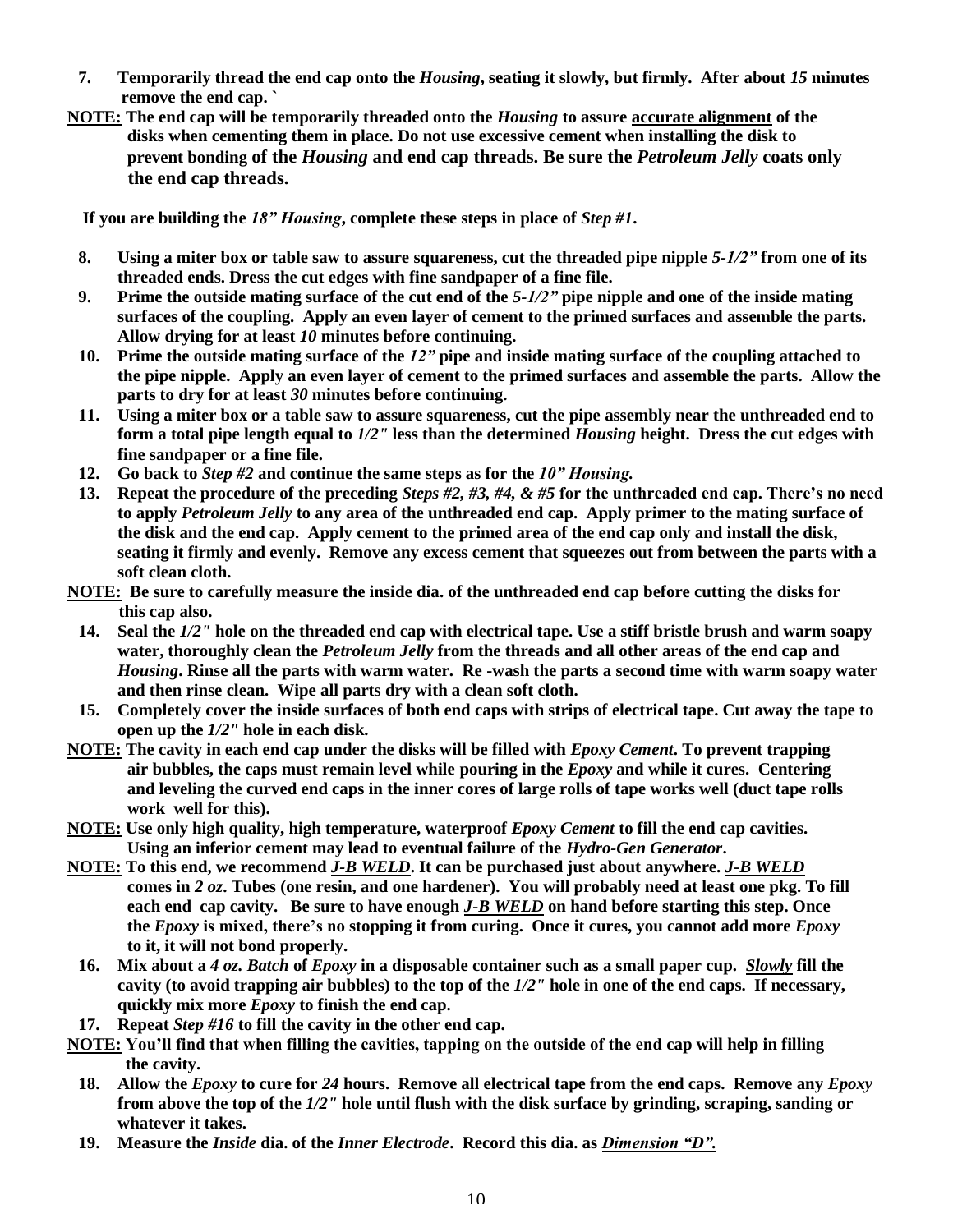- **20. Securely clamp the** *1/8"CPVC***sheet to a drill press bed. Using the** *Fly Cutter***, cut a disk with the dia. of** *Dimension"D"***from the sheet. Check that the disk slides easily into the end of the** *Inner Electrode* **at the end opposite the soldered rod, being neither loose nor tight. If the disk is either too loose or too tight, recut another disk.**
- **21. Subtract** *.250"(1/4")***from** *Dimension"D"***and record that as** *Dimension"E"***. For example, if** *Dimension "D"***is** *3.21".Dimension"E"***would be** *2.96"*
- **22. Securely clamp the** *1/8"CPVC***sheet to the drill press bed. Using the** *Fly Cutter***, cut another disk with the dia. of** *Dimension"E".*
- **23. Apply primer and then cement to one of the flat surfaces of each disk. Join the disks, centering the smaller disk on the larger disk. Center the disk as carefully as is possible. Clean the excess cement that squeezes out from the edges of the disk.**
- **24. Grind a small notch in the outer edge of the larger disk so that the disk's slide easily into the** *Inner Electrode* **over the soldered rod.**
- **NOTE: The next two** *(2)* **steps will be used to cut a flat ring from the** *1/8"CPVC* **sheet.** *DO NOT* **unclamp the sheet from the drill press bed until** *Step #25* **is completed.**
	- **25. Securely clamp the** *1/8"CPVC***sheet to the drill press bed, centering the** *Fly Cutter* **at least** *4"***from the edge of the sheet. Cut a** *3-1/2"***hole in the sheet.**
	- **26. Adjust the** *Fly Cutter* **to a dimension of** *3-15/16",***and cut the ring out.**
- **27. Check that the ring slides easily onto the** *Outer Electrode* **at the end opposite the soldered rod. The ring must be neither too loose nor too tight. If needed, cut another ring.**
- **28. Repeat the procedure of** *Step #25* **and cut a** *3-5/8"***hole in the** *1/8"***thick** *CPVC* **sheet.**
- **29. Repeat** *Step #26* **exactly. Check the fit as in** *Step #27.*
- **30. Apply primer and then cement to one of the flat surfaces of each ring; Join the rings, aligning the outer edges carefully. Clean any excess cement from the outer edges with a clean soft cloth. Allow the rings to dry for at least** *30* **minutes before continuing.**
- **31. Next, grind a small notch into the inner edge of the rings just large enough to allow the rings to clear the soldered rod and the solder joint when you slide it onto the** *Outer Electrode.*
- **NOTE: This next procedure centers the rings within the threaded end cap. Be sure when wrapping the tape that it does not protrude below the edge of the smaller ring at any point.** *DO NOT* **overlap the tape if you need to add more wraps, butt the tape ends before continuing to wrap more tape.**
	- **32. Using plastic electrical tape, wrap the outer edges of the rings until they slide easily into the threaded end cap. If the rings are too loose, add more tape, if too tight, remove some tape.**
- **NOTE: Refer to** *Figure #12* **to gain a better understanding to installing the rings into the threaded end cap. BE CAREFUL to apply primer only to the flat surface of the threaded end cap disk contacted by the smaller ring. DO NOT remove the tape until instructed to do so.**
	- **33. Apply primer to the flat surface of the smaller ring. Using a cotton swab or** *Q-tip***, apply primer to the flat surface of the disk in the threaded end cap that will be contacted by the smaller ring. Apply a thin even layer of cement to the primed surfaces and install the ring into the end cap, allowing the taped edges to center the ring. Allow the parts to dry for at least** *30* **minutes before continuing.**
- **NOTE: The next step will center the disks completed in** *Step #23* **within the threaded end cap. Again, be certain that the tape does not protrude below the surface of the smaller disk at any point. DO NOT overlap tape ends if you have to add more tape to the disk. If you need to add more tape, butt the tape ends then continue wrapping. Refer to** *Figure #12* **for a better understanding of these details.**
	- **34. Using plastic electrical tape, wrap the outer edge of the large disk until the tape creates a snug fit within the inside edge of the ring assembly.**
- **NOTE: When installing the disks, make sure to offset the notch in the disk by at least** *3/4"* **from the notch in Rings, as shown in** *Figure #12*
	- **35. Apply primer to the flat surface of the small disk and the flat inside surface of the threaded end cap. Apply an even layer of cement to the primed surfaces and install the disk assembly into the end cap. Align the disks with their notch offset at least 3***/4"from***thering'snotch,asshownin***Figure #12***. Using a large** *C-clamp***, lightly clamp the disks and end cap. Allow the parts to dry for at least** *8 hours* **before continuing.**
	- **36. Remove all electrical tape from the threaded end cap assembly. Scrape away any excess cement that may have squeezed onto the flat inside surface of the end cap in those areas that will contact the bottom edges of the** *Electrodes* **and threaded end of the** *Housing.*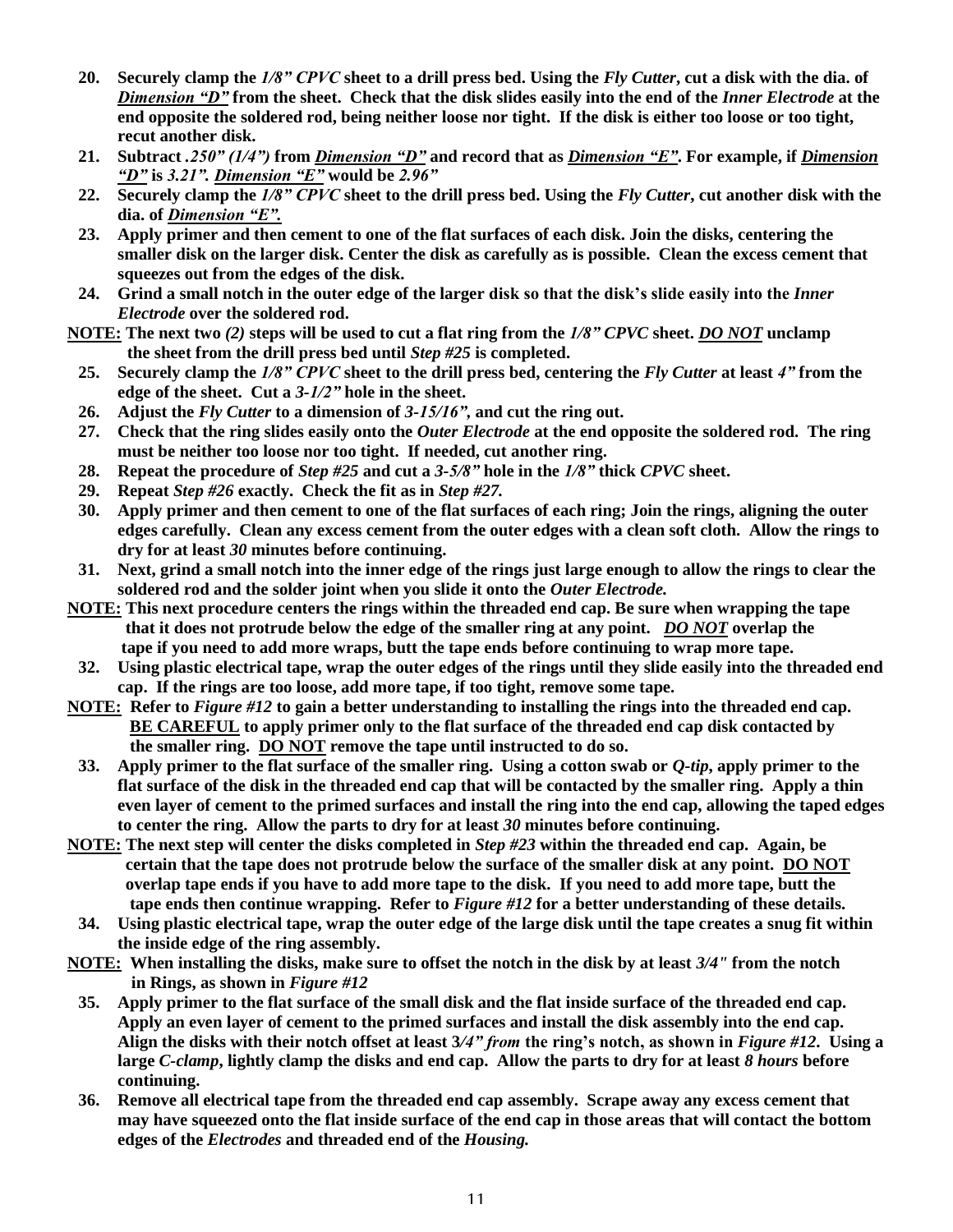- **37. Drill a** *37/64"***hole through the center of the threaded end cap as shown in** *Figure #12***. You will be drilling thru the** *J-B WELD Epoxy* **that was installed earlier. This hole will be threaded later to install the** *Drain Cock.*
- **38. Next, using a** *#41* **drill bit, drill two** *(2)* **holes through the bottom of the threaded end cap at the locations** where the notch's are in the disk for the Inner Electrode and the *Outer Electrode*, as shown in *Figure #12.*
- **39. Temporarily align each** *Electrode* **and rod with its respective hole drilled in** *Step #38***. Check that each** *Electrode* **and rod can be installed into the threaded end cap and seated firmly on the cap surface. Make any necessary adjustments to achieve correct seating of the** *Electrodes.*
- **40. With the** *Electrodes* **in place, with a marking pen mark a short reference line near the top inside of the** *Inner Electrode***. Mark another short reference line near the top inside of the** *Outer Electrode***, aligning it with the mark on the** *Inner Electrode***. Remove the** *Electrodes* **from the end cap.**
- **Coffee break again. Take a break before going to the next step, it is a little delicate.**
- **NOTE: The next step will help to center the** *Inner Electrode* **within the** *Outer Electrode***, Again,** *DO NOT* **overlap tape ends if you add more tape. Butt the tape ends before continuing to wrap the tape.**
	- **41. Using plastic electrical tape, wrap the top end of the** *Inner Electrode* **until it fits snugly into the** *Outer Electrode.* **Allow about** *1/4"* **of the tape to protrude above the top edge of the** *Electrode* **to allow easy removal later. Do not remove the tape until instructed to do so.**
	- **42. Arrange a way to solidly support the threaded end cap while installing the** *Electrodes* **and while the** *Epoxy* **cures. Again, centering and leveling the curved caps on the inner cores of a large roll of tape will make this job easier.**
	- **43. Once again, clean the bottom ends and the rods with** *MEK* **or** *Acetone* **using a clean soft cloth.**
	- **44. Seal the bottom ends of the two (2) holes in the end cap that the Electrodes will penetrate, with short pieces of tape. The tape will be pushed aside as the rods poke thru the end cap when the Electrodes are installed. The tape is there to prevent the Epoxy from dripping out until the Electrodes are installed.**
	- **45. Mix up about 2-3 oz. Of Epoxy in a disposable container such as a small paper cup. Fill in the slot in the end cap where the Electrodes will seat about 1/2 full.**
- **NOTE: Be sure to install the Outer Electrode first!!**
- **46. Using your finger, apply a very thin, but unbroken coat of** *Epoxy* **completely around the bottom edge (rod end) of the** *Outer Electrode***. Form a band of** *Epoxy* **extending about** *1/4"***high from the bottom edge, coating both the inside and outside surfaces of the** *Electrode.*
- **NOTE: The** *1/8"***holes around the bottom edges of the** *Electrodes* **help secure the** *Electrodes* **to the end cap, because the** *Epoxy* **will fill in the holes. Install the** *Electrodes* **slowly into the end cap slot so as not to trap air bubbles inside of the holes.**
	- **47. Install the** *Outer Electrode* **into the end cap. As the** *Electrode* **starts to enter the slot, lower it very slowly so that the** *Epoxy* **has sufficient time to flow into the small** *(1/8")***holes drilled around the bottom edge without trapping air bubbles. After the** *Electrode* **is firmly seated into the end cap slot, remove the tape from the bottom of the end cap where the rod poked thru.**
	- **48. Apply a thin film of** *Petroleum Jelly* **to the surface of the tape wrapped around the top of the** *Inner Electrode.*
	- **49. Repeat Steps #46 & #47 to install the** *Inner Electrode* **into the end cap. Use the alignment marks on the tops of the** *Electrodes* **to aid in finding the second hole for the rod on the** *Inner Electrode***. Remove the tape from the bottom of the end cap where the rod from the** *Inner Electrode* **poked thru.**
	- **50. Using** *cotton swabs* **or** *Q-tips* **remove any excess** *Epoxy* **oozing from the eight** *(8)1/4"***holes around the bottoms of the** *Electrodes.* **If necessary, continue to do this until the holes are clear or the** *Epoxy* **starts the set. Using a clean soft cloth, clean the** *Epoxy* **from the rod ends protruding thru the end cap and from the surrounding surface of the end cap.**
	- **51. Place about five** *(5)* **pounds of weight on top of the** *Electrodes* **to help keep them firmly seated on the end cap while the** *Epoxy* **hardens. Folding a small towel or two and placing them on top of the** *Electrodes* **with a stack of hardcover books on top, works very well. This will distribute the weight well and the towels will help in setting the books in place on top of the tape that is protruding above the tops of the** *Electrodes.*
- **NOTE: Allow the** *Epoxy* **to cure for at least** *24 hours* **at room temperature before removing the weights or disturbing the** *Electrode* **assembly.**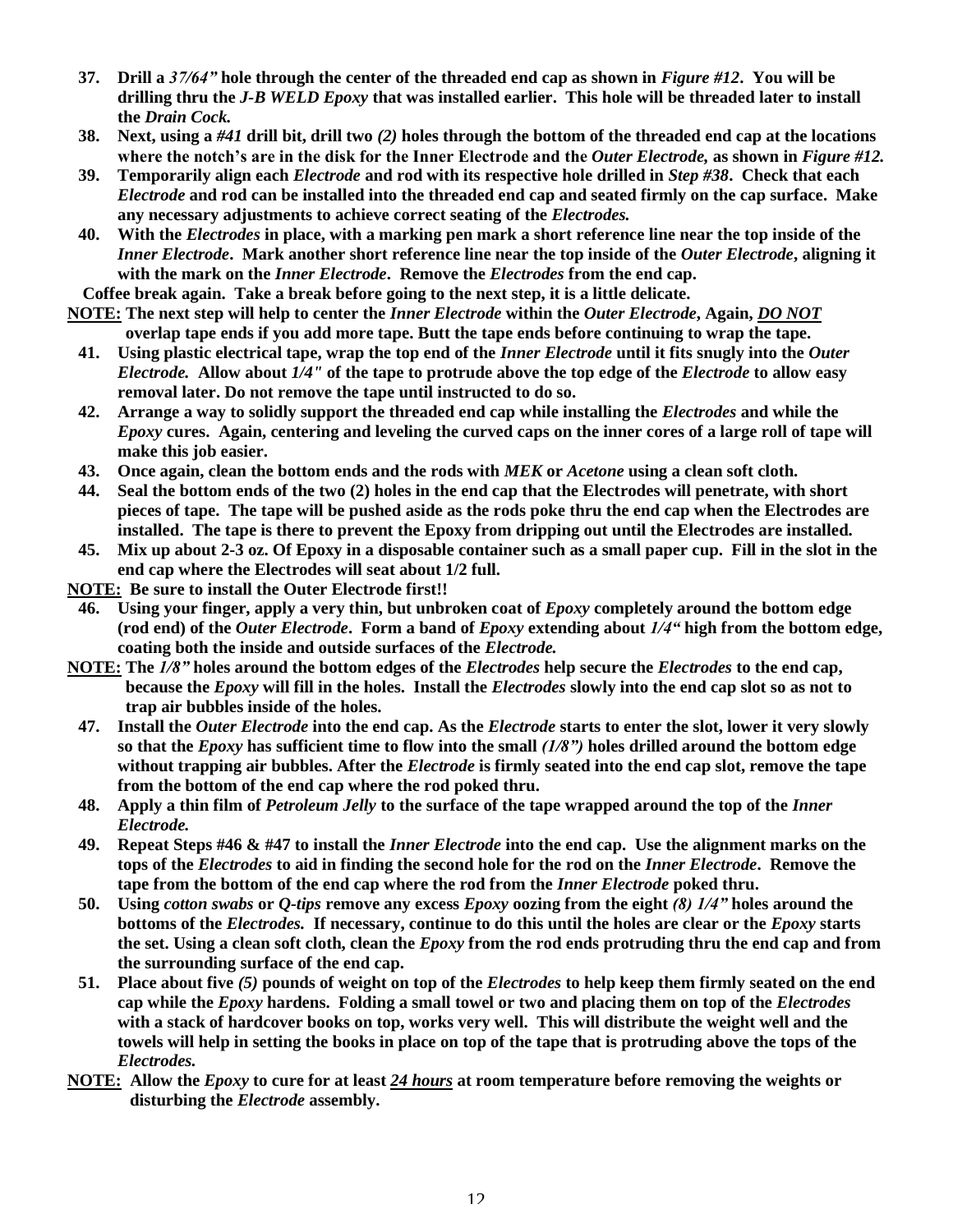- **52. After the assembly has cured for at least** *24 hours***, remove the weights from the assembly and remove the tape from between the two** *Electrodes.* **Using** *#400* **grit sandpaper, remove any** *Epoxy* **residue from the rod ends protruding thru the bottom of the threaded end cap.**
- **53. This completes the** *Electrode* **assembly.**

## **Housing Attachments**

- **1. Temporarily thread the** *Electrode* **assembly onto the** *Generator Housing***, tightening it firmly. Support the entire assembly on the inner core of a large roll of tape.**
- **2. Refer to** *Figure # 13***; fabricate** *3 Coil* **support brackets (using dimensions shown) from the** *1/8"CPVC* **sheet.**
- **NOTE: For the most efficient operation, the** *Coil* **must be located approximately** *1/4"***above the tops of the** *Electrodes.* **Use a shim between the** *Electrodes* **and each bracket to obtain the correct clearance. Be careful not to cement the shims to the brackets or the** *Housing.*
	- **3. Using two pieces of the** *1/8"CPVC***sheet scrap for each bracket, apply the primer and then cement to the brackets and the inside wall of the** *Housing* **at** *120 degree* **spacing as shown in** *Figure # 13***. After attaching the brackets, allow drying for** *30* **minutes. Use care so as not to cement the shims in place.**
	- **4. Remove the** *Electrode* **assembly from the** *Housing.*
	- **5. Mounting the** *Generator* **assembly can be done many ways. We have shown one way that is simple and sturdy. If you choose a different mounting, use care to make it sturdy enough to withstand road vibrations.**
	- **6. Brackets** *1/4"***thick are made from two layers of the** *1/8"CPVC***sheet as shown in** *Figure #14***. Dress the edges of each strip using sandpaper or a fine file. Form the brackets by applying primer and then cement to the mating surfaces of two strips and then joining them together using care to align the edges. Clean the excess cement from the edges.**
	- **7. A piece cut from the leftover piece from the straight coupling will be used for part of the** *Housing* **brackets as well as a** *Doubler* **to increase the wall thickness of the** *Housing* **where a hose fitting will be installed.**
	- **8. Cut a** *1-1/2"***wide ring from the end of the coupling, Refer to** *Figure # 15***. Using a band sander, sand the side of the ring to form a flat surface approximately** *1-1/4"***wide. Sand the side at another point to make a second mount. Cut the two pieces from the ring by cutting where shown. This will form two sections from the ring, each with flat outside surfaces ax.** *1-1/2"by1-1/4".***Dress the edges with fine sandpaper or a fine file.**
	- **9. As shown in** *Figure #15***, attach one or these pieces to each flat bracket, locating the ring section in the middle of the bracket. Apply primer and then cement to both surfaces and the join together. Wipe off any excess cement with a clean soft cloth. Be sure to square the curved surface of each section with the length of the bracket.**
	- **10. Make a** *Doubler* **by cutting a section 1***-1/2"***wide from the ring as shown in** *Figure #15***. Dress the edges and round the corners slightly with fine sandpaper or a fine file.**
	- **11. Temporarily thread the end cap onto the** *Housing***, seating it firmly. Choose a point anywhere around the** *Housing* **as shown in** *Figure #15***, and mark a spot** *1/4"***up from the edge of the end cap. Remove the end cap. Apply primer and then cement to the mating surfaces of the** *Doubler* **and the** *Housing* **and attach the** *Doubler* **to the** *Housing* **with its lower edge at the spot marked on the** *Housing***. Align the edge parallel to the** *Housing* **bottom edge. Allow the parts to dry for at least** *4* **hours before continuing.**
	- **12. Drill a 37***/64"***hole thru the center of the 1***-1/2"x1-1/2"***Doubler and Housing wall as shown in** *Figure #15.* **Be sure to drill the square with the** *Housing* **wall.**
- **NOTE: Threads will be tapped into this hole to install a barbed hose fitting to connect to the** *Check Valve.*
	- **13. Drill a** *1/4"* **hole near the end of each bracket (total of 4 holes) at location shown in** *Figure #14.* **Smooth and round the corners of each bracket slightly with fine sandpaper or a fine file.**
- **NOTE: Now, the** *Check Valve* **hose will attach to the barbed fitting that will be installed in the hole you drilled in** *Step #12***. Keep this in mind when determining the direction in which you prefer the fitting to be pointing in relation to the** *Housing* **being mounted on the mounting brackets. We recommend pointing it either to the left or the right to minimize** *Generator* **space requirements.**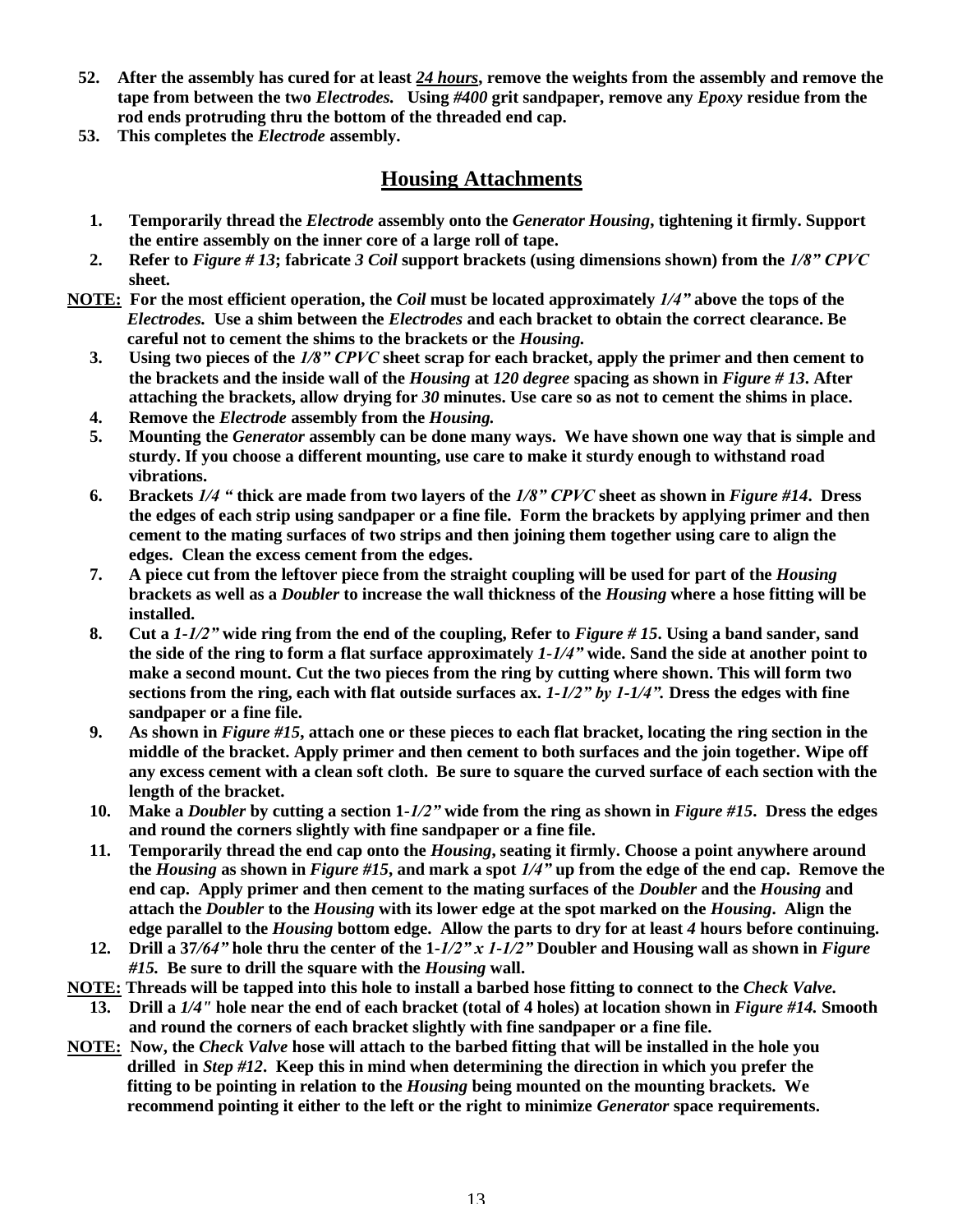- **14. Position the brackets as shown in** *Figure #14***, and clamp them to a flat surface. Check that the** *Housing* **seats evenly onto the curved section of each bracket with no gaps between the** *Housing* **and the curved section. Re-align as necessary.**
- **15. Set the** *Housing* **in the position determined earlier and apply primer and then cement to the mating surfaces of the brackets and the** *Housing.* **Attach the** *Housing* **to the brackets being careful to align as required. Support the** *Housing* **as necessary to keep from rotating or shifting while the cement cures. Allow the parts to dry for at least** *2* **hours before continuing.**

## **Unthreaded End Cap**

#### **List of Materials:**

- **Thread Taps –***1/8"NPTF***and** *3/8"NPTF***(Cutting Tool Supply: specify** *Greenfield Taps* **for** *CPVC* **pipe, or obtain locally).**
- **Two Barbed** *1/8"NPTx1/8"***Hose Fittings (SMC Part # 253490)**
- **Two** *3/8"NPT***Stainless Steel Inline Check Valves (Generant Part #ICV-MM-375-SS-1).**
- **One** *3/8"NPT***Pressure Relief Valve (Stra-Val Part #RVA-05, specify pressure setting of** *85 psi***).**
- **One** *3/8"NPT***Internal Seat Drain Cock (Fastener Hut Part # 230A).**
- **Five** *3/8"NPTFx3/8"***Brass Barb Hose Fittings, Male Pipe Rigid (NPTF Short) (Fastener Hut Part # 10506B-106A).**
- **Four** *3/8"NPTFx3/8"***Brass Barb Hose Fittings, Female Pipe Rigid (Fastener Hut Part # 10506B-206A).**
- **One** *35 SS* **Series Stainless Steel Top Mount Level Switch,** *1/8"NPT***(Norgren Part # 0107-024).**
- **One** *LS 11* **Plastic Side Mount Level Switch,** *PBT,5/8"-11 UNC* **(Norgren Part # 1873-024).**

#### **Suppliers:**

| <b>Cutting Tool Supply (CTS)</b> | The Specialty Mfg. Co. (SMC) | <b>Generant</b>                  |
|----------------------------------|------------------------------|----------------------------------|
| 340 W. Gerri Lane                | 5858 Centerville Rd.         | 1865 Rt. 23 S, PO Box 768        |
| <b>Addison, IL. 60101</b>        | <b>St Paul, MN. 55127</b>    | <b>Butler, NJ. 07405</b>         |
| Phone: 1-630-543-7171            | Phone: 1-651-653-0599        | Phone: 1-973-838-6500            |
| FAX: 1-630-543-6906              | FAX: 1-652-653-0989          | FAX: 1-973-838-4888              |
|                                  |                              |                                  |
| <b>Stra-Val</b>                  | <b>Fastener Hut Inc.</b>     | Norgren, c/o Kip Fluid Cont. Inc |
| 21 Columbus Ave.                 | 3781 Glengarry Way NE        | <b>72 Spring Lane</b>            |
| <b>Garfield, NJ. 07026</b>       | Roswell, GA. 30075-2615      | Farmington, CT. 06032            |
| Phone: 1-973-340-9258            | Phone: 1-770-480-4617        | Phone: 1-800-722-5547            |

#### **Unthreaded End Cap Details**

**NOTE: A short length of** *CPVC* **rod inside the end cap will be used as a spacer for the** *Water Level Switch***. CAUTION: Be sure to use only** *NPTF* **taps. To prevent possible water and gas leakage,** *DO NOT* **use** *NPT* **taps. Both** *NPT* **and** *NPTF* **threads will seal properly in** *NPTF* **tapped holes. Be sure to tap to the** correct depth by turning the tap until the  $12<sup>th</sup>$  thread from the front of the tap fully enters the **hole. Be sure to keep the tap aligned parallel to the sides of the spacer.**

- **1. Using a miter box or table saw to assure squareness, cut a spacer approx.** *2"***long from** *1"***dia.** *CPVC* **rod. Using an** *"R"***size drill bit, drill a hole thru the center of the rod its entire length, and parallel to its length. A drill press will be helpful here. Drill a hole thru the center of the end cap with the** *"R"***drill as shown in** *Figure #16.*
- **2. Using a** *1/8-27* **tap, tap threads into one end of the hole drilled in the spacer. Be sure to keep the tap aligned parallel to the sides of the spacer and to tap to depth of** *12* **threads from the end of the tap.**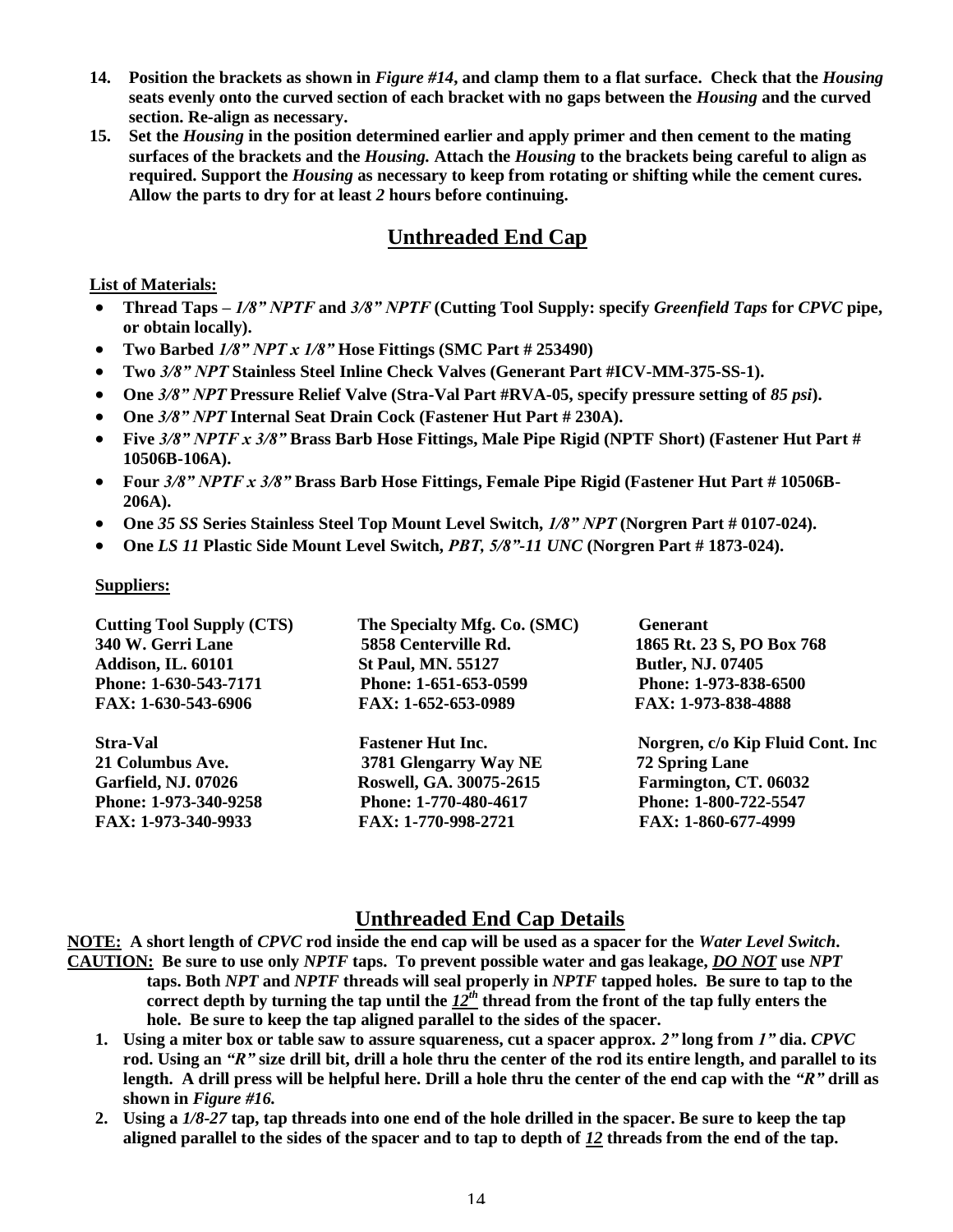- **3. Temporarily thread the** *35 SS Water Level Switch* **into the tapped hole, seating it firmly. Insert the switch power leads from inside the end cap thru the drilled hole in the end cap. Measure and record the distance from the inside surface of the end cap to the end of the switch center tube. Remove the switch from the rod. Making a square cut, cut the rod as required so that the end of the switch center tube is positioned** *3"***from the surface of the end cap, as shown in** *Figure #16.*
- **4. Apply primer and then cement to the untapped end of the spacer rod and its mating surface inside the end cap. Install the spacer into the end cap being certain to align the hole in the spacer with the hole in the end cap. Using a** *Q-tip***, remove any excess glue that may have oozed into the hole.**

## **Slosh Shield**

**1. Using a miter box or table saw to assure squareness, cut a** *3-1/16"***long section from** *1-1/2"CPVC***pipe. Drill four** *(4)1/8"***holes into the sides of the pipe, spaced at** *90-degree* **intervals and** *1/4"***from the edge as shown in** *Figure #17.*

**NOTE: Six of the seven disks cut will be used for the** *Flame Arrestor.*

- **2. Using a** *Fly Cutter***, cut seven** *(7) 1-57/64"***disks from** *1/8"***thick** *CPVC* **sheet. Drill a** *3/8"***dia. hole thru the center of one of the disks.**
- **3. Apply primer and then cement to the mating surfaces of the drilled disk and the end of the pipe opposite the four** *(4)* **holes. Attach the disk to the pipe, being certain to center the disk on the pipe.**

#### **Flame Arrestor**

- **1. Using a miter box or a table saw to assure squareness, cut a** *3"***long section from** *1-1/2"CPVC***pipe.**
- **2. Using a** *Fly Cutter***, cut a** *1-1/2"***disk from the** *1/8"CPVC***sheet. Check that the disk fits snugly inside the** *1-1/2"* pipe. If it doesn't, cut another one adjusting the dia. of the cut. Then cut four (4) identical disks.
- **3. Apply primer and then cement to two of the disks and join them together, wiping excess cement from the edges with a clean, soft cloth.**
- **4. Repeat** *Step #3* **with the remaining two disks.**
- **5. In this same manner, make two** *(2)* **stacks of three** *(3)* **disks each from the six** *(6)* **disks cut in** *Step #2* **of the** *Slosh Shield* **procedure. Cement together, making two** *(2)* **assemblies. Allow them to dry for** *2* **hours.**
- **6. Drill a** *37/64"***hole thru the center of each of the two** *(2)* **stacked disks.**
- **7. Referring to** *Figure #18***, drill a total of thirteen** *(13)1/8"***holes thru each of the** *1-1/2"***disks at the indicated locations.**
- **8. Apply primer to the edge of one of the** *1-1/2"***disks and to the inside of the** *1-1/2"x3"***long pipe, applying the primer inside the pipe only for** *3/8".***Apply cement to the primed surfaces and slide the disk into the pipe so that it is inside the pipe** *1/8"***as shown in** *Figure #18***. Form a small bead of cement around the joint where the disk and the pipe meet, being careful not to get any cement in the thirteen** *(13)* **holes. Allow drying for at least** *2* **hours before continuing.**
- **9. Pack the inside of the** *Flame Arrestor* **with coarse** *Stainless Steel Wool.*
- **10. Repeat the procedure of** *Step # 8* **with the remaining** *1-1/2"***disks in the other end of the tube.**
- **NOTE: Stainless Steel Wool is available at large supermarkets, or obtain it from the following supplier:**

#### **IWP**

**2575 W. Lemoyne Melrose Park, IL. 60160 Phone: 1-800-732-9336 FAX: 1-708-345-0810**

**CAUTION: Again, be sure to use only** *NPTF* **taps. To prevent possible water and gas leakage,** *DO NOT* **use** *NPT* **taps. Both** *NPT* **and** *NPTF* **threads will seal properly in** *NPTF* **tapped holes.** Be sure to tap to the correct depth by turning the tap until the  $I2<sup>th</sup>$  thread from the front of the **tap fully enters the hole.**

**Be sure to always keep the tap aligned squarely with the surface around the drilled hole.**

**NOTE: Be sure the two** *(2)* **stacks of three** *(3)* **disks joined in the preceding** *Step #5* **have dried for at least** *24* **hours. When drilling holes in the following** *Step #11***, be sure to keep the drill bits squared with the curved outer surface of the unthreaded end cap. This places the axis of each of the three holes at an angle to the axis of the center hole as shown in** *Figure #16.*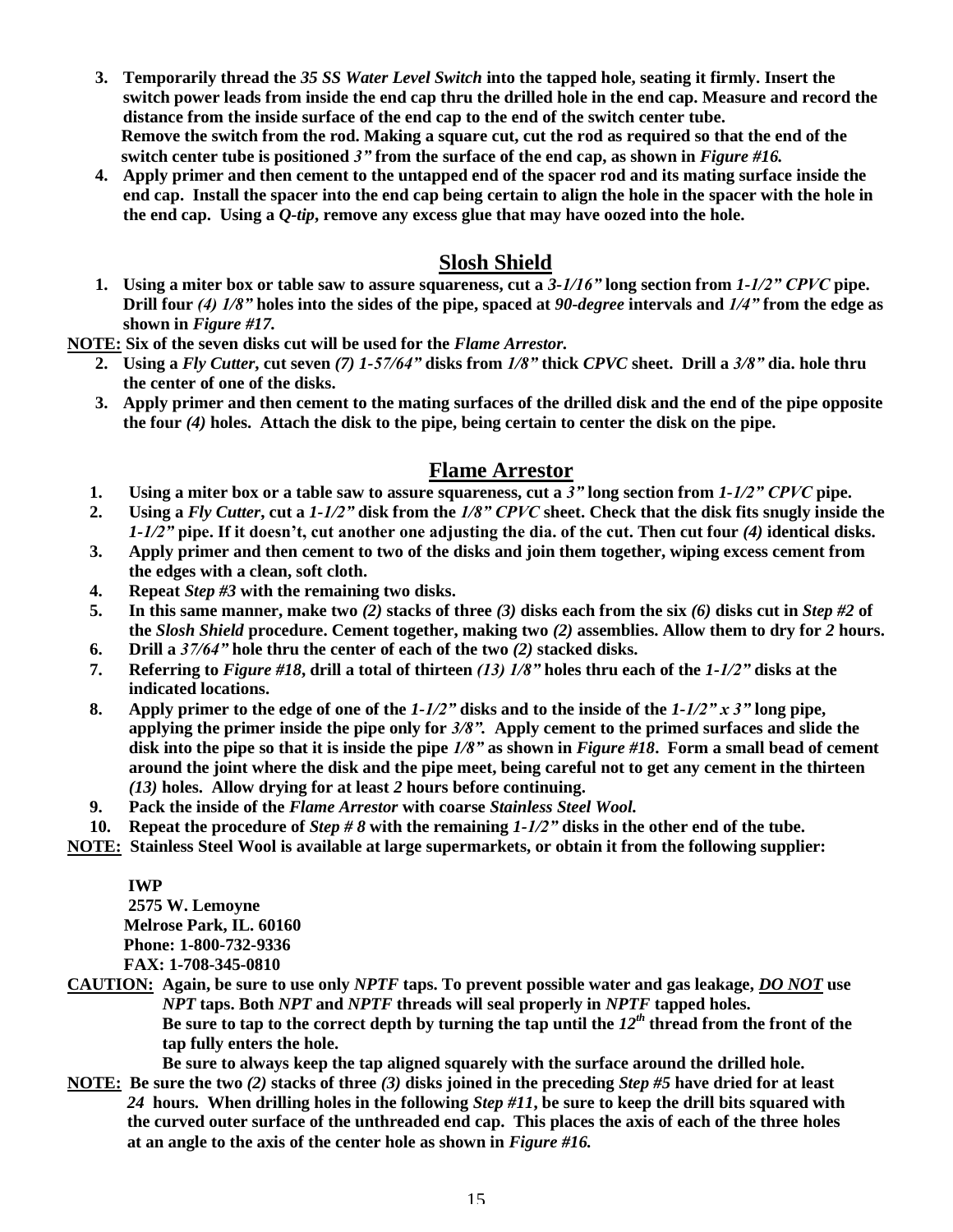**11. Referring to** *Figure #16***, drill two** *(2)37/64"***holes thru the top of the unthreaded end cap, each hole located** *1-3/4"***from the center hole in the cap. Be sure to keep the drill bit squared with the curved outer surface of the end cap. Using an** *"R"***size drill bit, drill a hole thru the top of the end cap** *1-3/4"***from the center hole in the cap**

**as shown in** *Figure #16.*

- **NOTE: Use extreme care to keep the taps aligned squarely with the surface at each holes location. Since the end caps are curved, each hole will have a different square alignment. Be sure also to tap to the correct depth of** *12* **threads from the end of each tap.**
	- **12. Tap** *3/8-18* **threads into the** *37/64"***holes at the following locations:**
		- **Two** *(2)* **holes on top of the unthreaded end cap.**
		- **One** *(1)* **hole on the bottom of the threaded end cap.**
		- **One** *(1)* **hole in the** *Doubler* **on the** *Housing* **wall.**
		- **One** *(1)* **hole in each of the two** *(2) Flame Arrestor* **end caps.**
	- **13. Tap** *1/8-27* **threads into the** *"R"***size hole closest to the edge on top of the unthreaded end cap.**
	- **14. Tap threads into the** *37/64"***hole in each of the two** *(2)* **stacks of three disks joined in** *Step #5* **using a** *3/8-18* **tap. Apply primer and then cement to the mating surfaces of one of the stacks of disks and the** *3"FlameArrestor***pipe. Attach the disks to the pipe, being sure the tapped end of the hole faces outward. Repeat this procedure for the other stack of disks.**

## **Water Level Switch Test & Installation**

- **NOTE: You need to verify correct operation of the** *Water Level Switch* **before installing the** *Slosh Shield***. The following steps will help you perform this test. Please follow carefully.**
- **CAUTION: DO NOT attempt to control power to any electrical device directly through the** *Water Level Switch.* **Doing so will damage or destroy the** *Switch.*
- **NOTE: The** *Water Level Switch* **contains very high quality** *Magnetic Reed Contacts***. It will reliably operate thru literally millions of cycles when connected to a properly designed electronic circuit. Now, the Water Level Switch is usually supplied with** *NC* **(normally closed) contact configuration.** *Step #1* **will verify this.**
	- **1. Connect an** *Ohmmeter* **leads to the switch power leads. Suspend the** *Switch* **from its power leads and verify that the** *Ohmmeter* **indicates closed switch contacts. If the contacts are not closed, go to** *Step #3.* **If they are closed, continue to** *Step #2.*
	- **2. Slowly slide the** *Switch Float* **upward. Verify that the contacts open at approx. the midpoint of** *Float* **travel. If the contacts open properly, go to** *Step #4***. If the contacts do not open properly, the** *Switch* **is defective and must be replaced.**
- **3. Use a marking pen and mark a small dot on top of the** *Switch Float***.**
- **NOTE: The** *Switch* **probably has** *NO* **(normally open) contact configuration. Inverting the** *Float* **changes it to the required** *NC* **configuration.**

**Carefully remove the** *Float* **retaining clip located at the bottom of the center tube. Remove the** *Float***, invert it and reinstall the** *Float***. Reinstall the retaining clip. Verify that the dot on the** *Float* **is now at the bottom and repeat the procedure of** *Steps #1* **and** *#2* **to verify.**

- **4. Using a countersink tool, or a large drill bit, form a small bevel in the outer end of the center hole in the unthreaded end cap thru which the** *Switch* **leads will pass.**
- **NOTE: As an added precaution against possible water and/or gas leakage, we recommend using pipe joint compound on all threaded** *Housing* **components.**
- **CAUTION:** *DO NOT* **apply excessive torque to the** *Water Level Switch* **threads while installing the** *Switch* **into its mounting** *Spacer***. Excessive torque can damage the** *Spacer* **threads, causing water and/or gas leakage as well as possible system failure.**
	- **5. Apply a light coating of pipe joint compound to the threads of the** *Switch* **and mounting** *Spacer* **according to the directions on the product label. Insert the** *Switch* **power leads thru the** *Spacer* **hole and thread the** *Switch* **into place, seating it firmly.**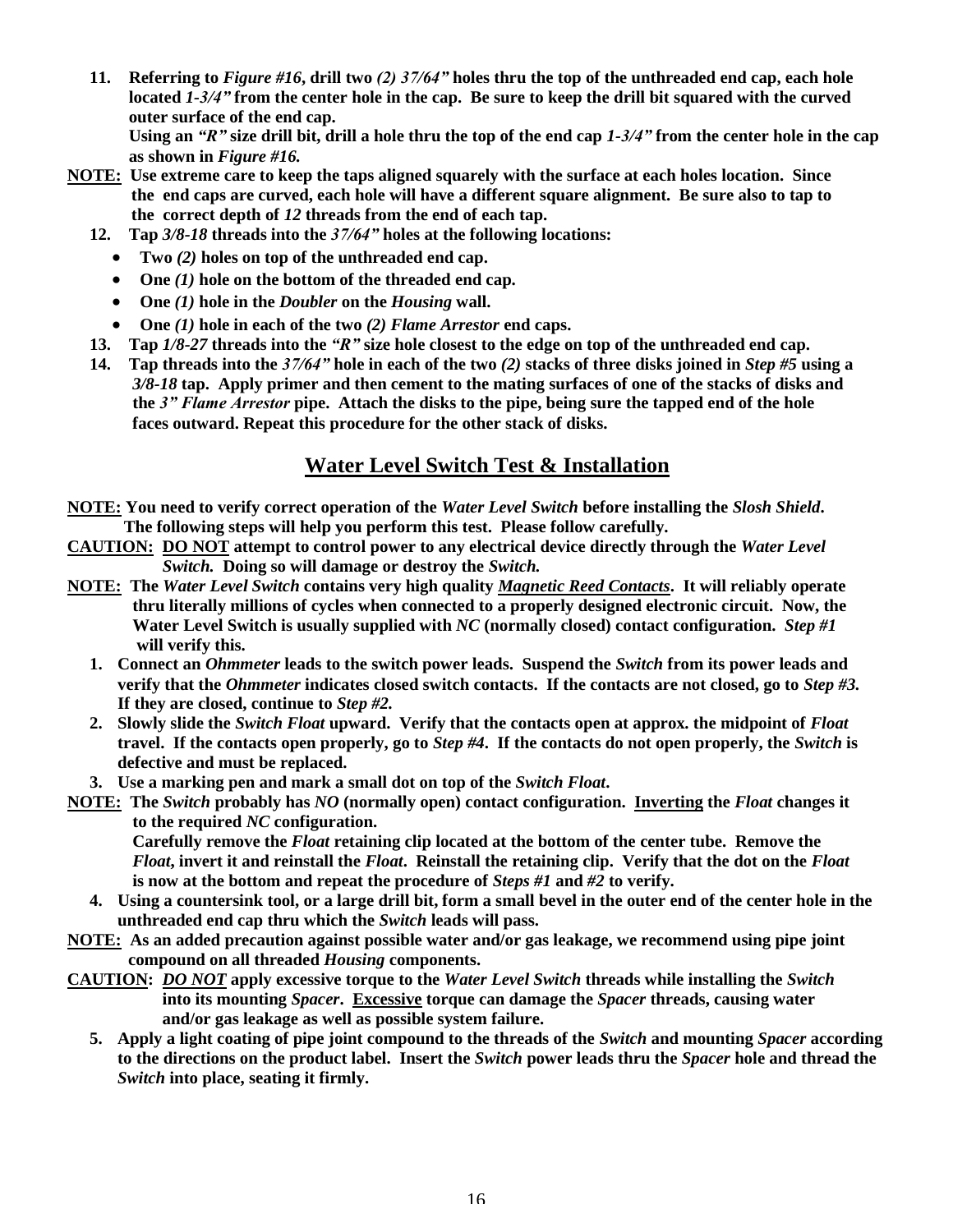**NOTE: The following steps are used to verify correct** *Switch* **operation in response to water level changes.**

- **6. Get a transparent container (such as a large glass jar) with an outside dia. of approx.** *2-1/2"to3-3/4"***and an inside depth of at least** *3-1/2"***. Place the unthreaded end cap on top of the container with the** *Switch* **inside. Be sure the bottom surface of the end cap seats evenly on top of the container. Position the end cap so that at least one of the large tapped holes projects inside the container and the** *Switch Float* **is at least** *1/4"***away from the container wall. Measure water level with the** *Switch Float* **in water.**
- **7. Connect the ohmmeter leads to the** *Switch* **leads. Check that the** *Switch* **contacts are closed.** *Very slowly* **pour water thru the large tapped hole until the** *Switch* **contacts just open, and remain open. If the contacts close again, add a slight amount of water and wait several seconds before checking again. Keep repeating this process until the** *Switch* **remains open. Check that water level is at least** *2"***from the top edge of the jar. If the water level is less than** *2"***from the top,** *Switch* **is defective and must be replaced.**
- **8. Remove the end cap assembly from the jar and dry as necessary with a soft clean cloth.**
- **9. Apply primer and then cement to the mating surfaces of the** *Slosh Shield* **and the end cap. Attach the** *Slosh Shield***, centering it around the** *Switch Float***.**

## **Toroid Coil**

**NOTE: The** *Hydro-Gen Coil* **is hand-wound around a** *Ferrite Toroid Core* **with insulated, high temperature copper wire. Close attention to detail and craftsmanship is essential to building an efficient and reliable** *Coil.* **There are literally millions of different coil configurations in existence. It'sagreat areaforexperimentingsincecoildesignisasmuchanartasitisscience.Believeitornot,there's actually an organization dedicated to the craft, the** *International Coil Winding Association***, based in** *England.*

**Be forewarned that winding any** *Coil***, especially a** *Toroid Coil***,isatedioustask,butwe'lldoour best to make the job as easy as possible. This** *Coil* **is created from** *2,000* **turns of insulated copper wire wrapped around a circular** *Magnetically Sensitive Core***. That means you have to pull each wire wrap thru the** *Toroid Core* **just as many times.**

*Teflon Insulated Copper Magnet Wire* **is the only way to go. It handles heat extremes very well and** is impervious to just about anything. It isn't cheap, but well worth the investment.

**You can order this wire from** *MWS Wire Industries***. They carry over** *25,000* **different magnet and** specialty application wires. Be sure to order *"Double Build"* (extra heavy) insulation, 23 AWG. You'll need almost 550 feet of this wire. So order 550 feet and you will have enough.

#### **List of Materials:**

- **One Ferrite Toroid Coil Core 3.50 OD x 2.00 ID x .500 thick (National Magnetics part # 995).**
- **Copper Magnet Wire, Teflon Coated, Heavy Build, 23 AWG, 550 Ft. (MWS Wire Ind. custom ord.).**
- **•** Teflo Etching Solution ("FluoroEtch") (Acton Technologies)
- **One Pkg. Heat Shrink Tubing, assorted sizes (Radio Shack, Catalog # 278-1610).**

**List of Suppliers: National Magnetics Group MWS Wire Industries 1210 Win Dr. 31200 Cedar Valley Dr. Phone: 1-610-867-7600 Phone: 1-818-991-8553 FAX: 1-610-867-0200 FAX: 1-818-706-0911**

**Acton Technologies Radio Shack 100 Thompson St (Nationwide stores) PO Box 726 Pittston, PA 18640 Phone: 1-570-654-0612 FAX: 1-570-654-2810**

**Bethlehem, PA 18017-7061 Westlake Village, CA 91362**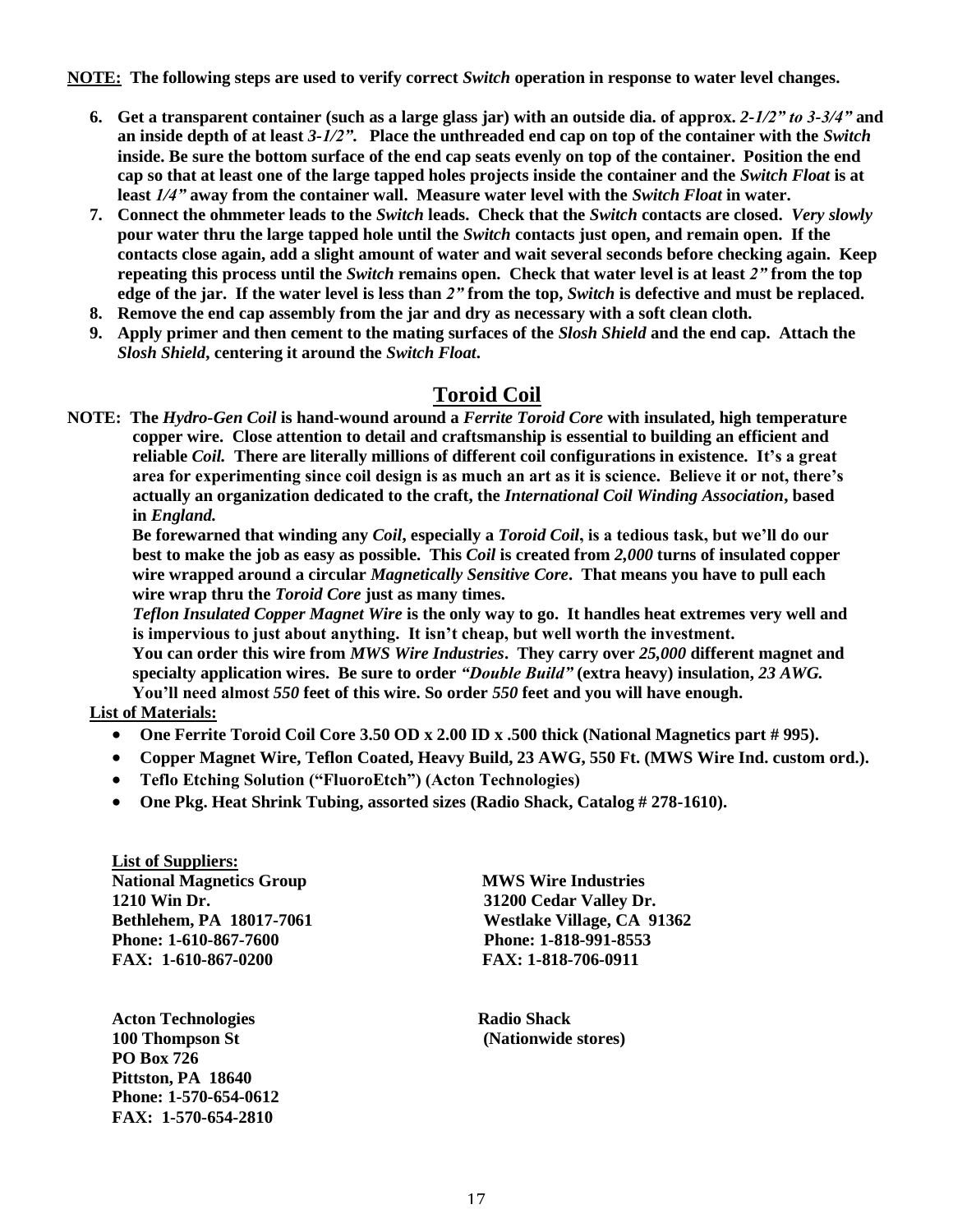**After the** *Coil* **is completed, you need to coat it with a few thin layers of** *CPVC* **cement.Thiswayyou'll end up with something that will last just about forever, and is practically indestructible. This also makes it very easy to solidly attach inside the** *Housing* **with** *CPVC* **cement. As you probably know, getting anything to stick to** *Teflon* **is almost impossible, except when I try my hand at cooking something. That is** why it takes a special chemical etching to allow the *CPVC* cement to adhere. There are several Co.'s that **specialize in this process, but the cost is extremely high. Now, there is a safe and easy etching process that can be done at home with great results, in a relatively new product called** *"FluoroEtch".***You simply warm** *FluoroEtch* **to** *130* **degrees, slosh the** *Coil* **around in it for about a minute, and then slosh it in** *Isopropyl* **or** *Methyl Alcohol* **for a minute or two. Wash the** *Coil* **in warm soapy water and rinse with warm water then let it air dry. After doing this, just about anything will stick to the** *Teflon Coated Coil***, so be very careful with it. We are telling you all this so that when you call** *Acton Technologies* **you'll** sound knowledgeable enough that they won't hesitate selling you the *FluoroEtch*.

- **1. We recommend cutting the** *Magnetic* **wire into four** *(4) 100 Ft.* **lengths and one** *(1) 150 Ft***. length. Otherwise,you'll have to pull** *550 Ft* **of wire thru the** *Core 2,000* **times. This works out to just over** *104* **miles of wire pulled thru the core and a very sore arm as well as probably a tangled mess. By working with** 100 Ft and 150 Ft lengths, you'll have to make four (4) solder splices to the wire, but you can cut **your wire pulling down to a more manageable** *22* **miles. If your concerned about this length, you can go even further with eleven** *(11) 50 Ft* **lengths, with ten** *(10)* **solder splices and a length of just** *9-1/2* **miles. Making the lengths any shorter will require far too much soldering time and bulk. DO NOT try wrapping several times around the** *Core* **and then pulling the rest thru the** *Core.* **That will end up bending and straightening the wire many times and will eventually destroy the wire.**
- **2. Forming a** *3.50"ODx2.0"IDx.50"ToroidCoil***from** *23 AWG* **wire requires about** *250* **turns of wire per wrapped layer. Since the** *Coil* **buildsissizeasit'swrapped,eachwrapusesanaverageofabout***3"***of wire. So, each** *100 Ft* **of wire provides about** *400* **wraps, or slightly over** *1-1/2* **layers. Therefore, four** *(4) 100 Ft* **lengths and one** *(1) 150 Ft* **length will build an** *8 Layer Coil* **of at least** *2,000* **turns. NOTE: Save the** *150 Ft* **wire for the last layer in case you need the extra wire to complete the** *8 th Layer* **without splicing near the** *Coil* **entry wire. NOW, any time you interrupt the wrapping, you must tightly wrap a strip of plastic electrical tape completely around the** *Coil* **to secure the last** wrap. *Teflon* is extremely slippery stuff, you don't want to come back after a break and find that **your wrapped coils have loosened.**
- **NOTE: The first complete wrapping of the** *Coil* **forms** *Layer #1* **for the inner core. This is the critical layer since each subsequent layer will automatically position itself by nesting between the wires of the previous wrap.**
	- **3. Referring to** *Figure # 19***, slip a** *1"***length of small heat shrink tubing about** *4"***onto the** *Magnet Wire* **and apply heat to shrink it in place. If you are right-handed,you'llprobablychoosetowrapthe***Coil* **in a clockwise direction, holding the** *Core* **with your left hand. Then, lay the shrink tubing on top of the** *Core***, angled off to the left at about** *30* **degrees from straight as shown.**
	- **4. Start the first wire wrap over the shrink tubing at about its midpoint. This will be the start of** *Layer #1* **for the inner core. Be sure to keep the wire wraps tight against each other in the** *Inside* **edge of the** *Core***, with no overlapping. Keep tension on the wire at all times, with the wire always pointing straight out from the** *Core.*

**This first wrap dictates the wire position of each subsequent wrap since each wire will fall into the depression formed between the wires of the preceding wrap. So, if you do a loose sloppy wrap on thefirstwrap,you'llendupwithasloppy***Coil.* **Take your time to do the job right. Continue wrapping until you have completed a full turn of the** *Coil***. This completes** *Layer #1.* **Tightly wrap a strip of plastic electrical tape around the wire and the coil entry wire at the end of** *Layer #1.*

**5. Carefully check the position of each wire on the outside edge of the** *Core***. If wrapped properly, there will be approx a** *.019"***gap between any two wires. But, you can position each wire close enough by using a short piece of** *Coil* **wire as a feeler gauge. If the gauge wire touches the** *Core* **surface between any two wires, the gap is too wide, so at least one of the wires is out of position. Using your fingernail or a small blunt instrument slightly shift the wires to close the gap enough to keep the feeler gauge wire from contacting the** *Core* **surface. After you go around the** *Coil* **a few times, you should be able to visually detect wires out of position. It is very important to keep the spacing in this first layer as close to this as is possible. Using FluoroEtch, etch the Teflon surface of the wires as explained above.**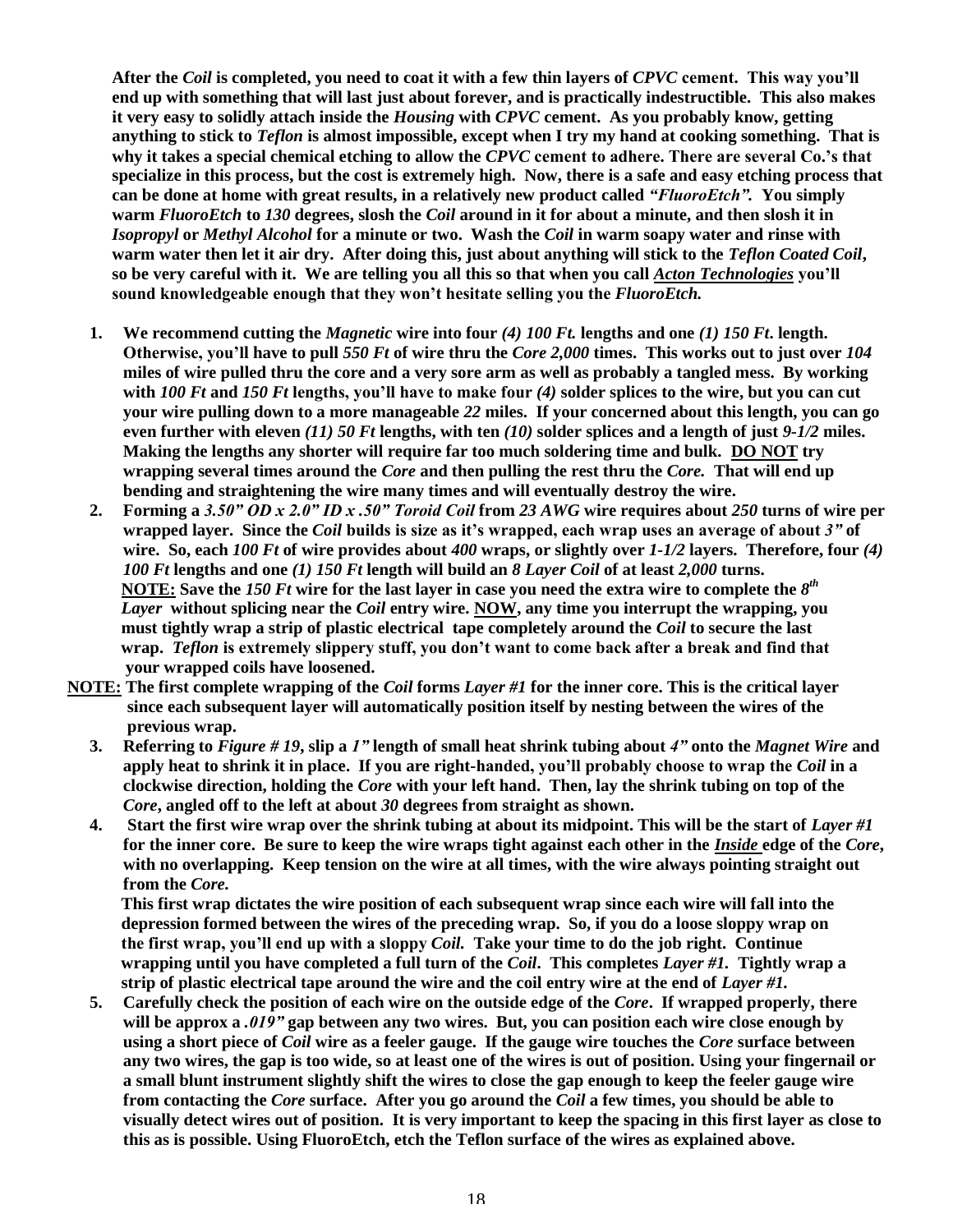- **6. Mix about a 1/2 oz. batch of the** *Epoxy (J-B WELD).* **Using a small brush, carefully apply a thin layer of** *Epoxy* **around the** *Outer* **edge of the** *Coil***. Apply with a motion parallel to the wires to prevent wire movement. Be sure the** *Epoxy* **contacts the** *Coil* **surface between the wires. Suspend the** *Coil* **from its wires and allow the** *Epoxy* **to cure for at least** *8* **hours.**
- **7. Start wrapping** *Coil Layer #2***, exercising care to position each wire into the gap formed between the wires of** *Layer #1* **on the** *Inner* **and** *Outer* **edges of the** *Coil***. Count and record the number of turns. Continue wrapping until you get within about one** *(1)* **foot of the wire end. Secure the wire by tightly wrapping plastic electrical tape around the wire and** *Coil.*
- **8. Coil thickness tapers down between the** *Inner* **and** *Outer* **edges. To minimize** *Inner Coil* **thickness, position wire splices on top or bottom of** *Coil***, midway between the edges as shown in** *Figure #19.*
- **9. Temporarily wrap the wire for two or three more turns and cut it about** *1/2"* **short of the** *Outer* **edge. To splice to the next wire length, unwrap the wire and use a sharp knife to scrape away the** *Teflon* **coating from about** *1/2"* **of each wire end. Be careful to keep the knife blade perpendicular to the wire.**
- **10. Slide a** *1/2"* **length of heat shrink tubing over the end of the next length of** *Coil* **wire. Twist the wire ends together for** *7 to 8* **turns to form a splice. Cut the splice length to about** *1/4"* **and bend it back toward the** *Coil* **until it lays flush against the** *Coil* **wire. Solder the splice, slide the heat shrink tubing until it's centered over the splice and apply heat to shrink the tubing. Let the splice to cool before continuing.**
- **11. Remove the plastic electrical tape from the** *Coil* **and continue wrapping until** *Layer #2* **is completed. Remember to record the number of turns required to complete** *Layer #2.*
- **12. Referring to your recorded number of** *Coil* **turns needed to complete** *Layer #2***, determine the number of** *Coil Layers* **required to complete the** *Coil* **with a total number of** *1,800 to 2,100* **turns.**
- **NOTE: Although the total # of** *Coil* **turns is not critical, almost all** *Coils* **require a total of** *8* **wire** *Layers.*
	- **13. Repeat the procedure of the preceding** *Steps #6* **thru** *#9* **until the last** *Layer* **has been completed. Be sure the last turn ends within a turn or two of the** *Coil* **entry wire** *(Layer #1).* **Cut last wire to about** *12".*
	- **14. Referring to** *Figure #19***, temporarily slide a** *5"***length of heat shrink tubing over the ends of the** *Coil* **wires (from** *Layer #1* **and the last** *Layer***). Draw the tubing snugly up against the** *Outer* **edge of the** *Coil* **and bend the** *Coil* **leads back toward the** *Coil* **at the outer end of the tubing. Tightly wrap each** *Coil* **wire** *4 to 5* **times around the tubing about** *1"***from the end, twist the wires together for at least** *5 or 6* **turns.** *DO NOT* **heat shrink this tubing, it is just temporary.**
	- **15. CAUTION: USE EXTREME CARE DURING THE NEXT PROCEDURE TO PREVENT DAMAGING THE COIL WIRES.**
	- **16. TO ASSURE PROPER AND COMPLETE BONDING OF CPVC CEMENT TO THE COIL AFTER ETCHING, DO NOT HANDLE THE COIL WITH BARE HANDS. IF THE COIL MUST BE HANDLED AFTER ETCHING, USE CLEAN COTTON GLOVES.**
	- **17. Using** *FluoroEtch,* **while suspending the** *Coil* **by the heat shrink tubing; etch the surfaces of the** *Teflon* **coated** *Coil* **wires. Follow the directions on the product label. If necessary, review the etching procedure explained at the beginning of this section. Always handle the** *Coil* **by suspending it by the tubing during each phase, from etching thru final warm water rinse. Use clean paper towels to absorb water drips from the bottom of the** *Coil* **until dripping stops. Allow drying for** *4* **hours before continuing.**
	- **18. Using a soft bristle brush, coat the entire surface of the** *Coil* **with a thin even layer of** *CPVC* **cement. Use cotton swabs or** *Q-Tips* **to wipe away excess cement that may be dripping from the bottom of the** *Coil* **until dripping stops. Allow the cement to air dry for at least one** *(1)* **hour and then apply a second thin even layer of** *CPVC* **cement in the same manner.**
	- **19. Repeat** *Step #18* **until a total of** *5 to 6* **layers of** *CPVC* **cement have been applied to the** *Coil***. Allow at least one** *(1)* **hour drying time between each layer. Allow the final layer of cement to dry for at least eight** *(8)* **hours before continuing.**
	- **20. Unwrap the** *Coil* **wires from the heat shrink tubing and remove the tubing from the wires. Cut a** *1"* **length of heat shrink tubing large enough to slip snugly over the** *Coil* **wires and the heat shrink tubing of the** *Coil* **entry wire. Draw tubing tightly against the** *Coil* **outer edge and apply heat to shrink the tubing.**
	- **21. Using a soft bristle brush, apply a thin bead of** *CPVC* **cement about** *1/4"* **wide around the** *Coil* **end of the tubing and surface of the outer** *Coil* **edge. Allow the cement to air dry for about one** *(1)* **hour and then apply a second bead of cement over the first bead. Suspend the** *Coil* **from the end of its wires and allow it to air dry for at least** *24* **hours before continuing.**
	- **22. After the cement has dried for** *24* **hours, cut the** *Coil* **wires to a length of three** *(3")***inches from the** *Coil.*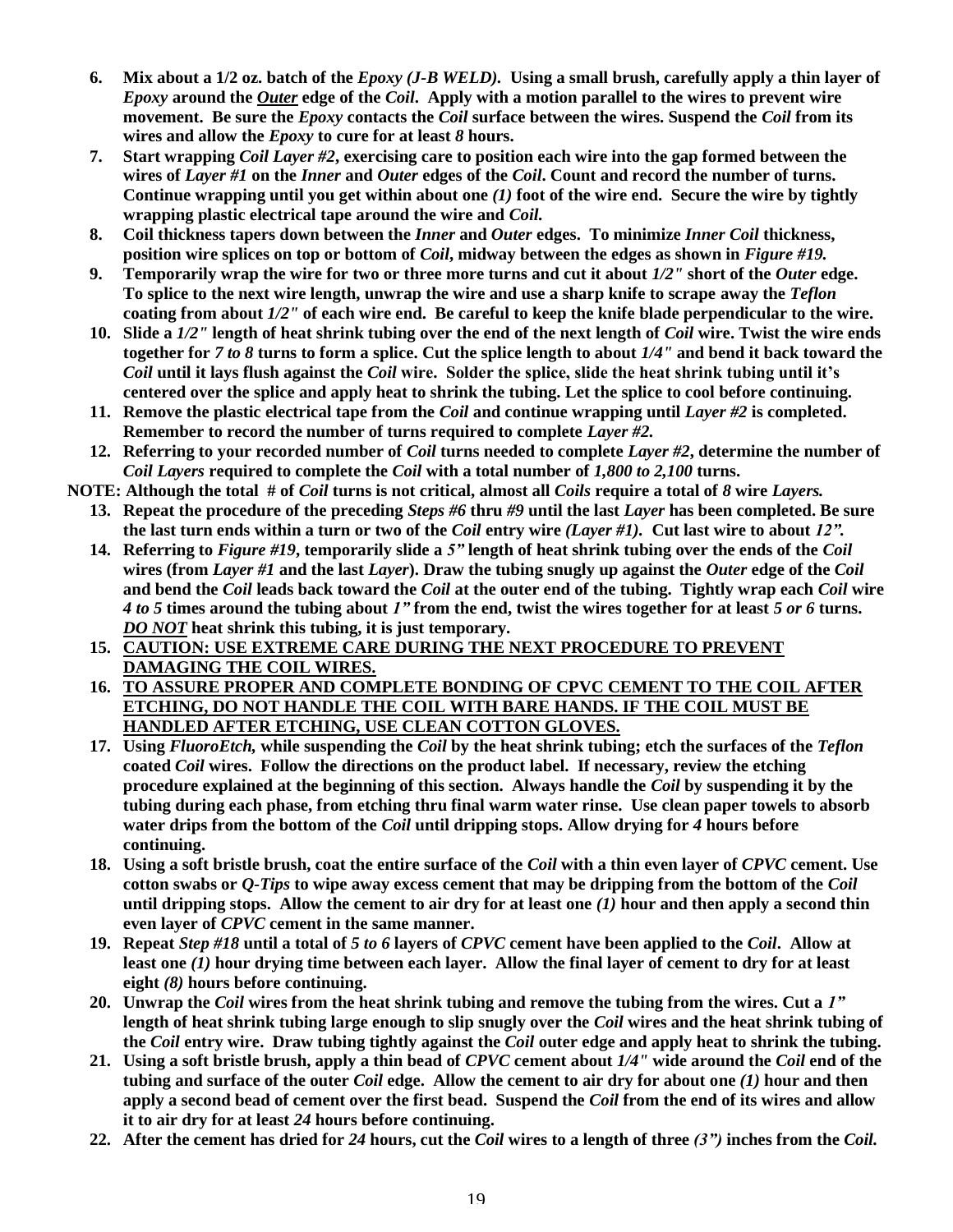## **Toroid Coil Installation**

- **NOTE: We recommend locating the** *Coil* **electrical connections on the side of the** *Housing* **directly opposite the** *Water Pump Inlet Port***. This will minimize possible** *Coil* **wire connector fatigue due to the effects of water turbulence at high pump pressure.**
	- **1. Using a** *#41* **drill bit, drill two** *(2)* **holes in the** *Housing* **at the locations shown in** *Figure #20.*
	- **2. Cut two** *(2)4"***lengths of** *3/32"***bare** *Stainless Steel Welding Rod***. Make a** *90* **degree bend in one end of each rod to form a leg** *1-1/2"***long, cut the other leg to a length of** *3/4",* **as shown in** *Figure #20***. Using a file, square off the ends of each rod and deburr the edges.**
	- **3. Using a sharp knife, scrape the** *Teflon* **coating from about** *1/2"* **of each** *Coil* **wire end. Always keep the knife blade perpendicular to the wire to prevent damage to the wire.**
	- **4. Wrap one of the** *Coil* **wire ends around the top of the** *1-1/2"***leg of one of the rods for at least** *4 to 5* **turns. Using** *Silver Bearing Solder***, solder the wire to the rod leg. Trim away any excess wire. Form a wire strain relief at the bottom of that leg by wrapping heavy thread for at least** *3 to 4* **turns around the leg and the wire, secure the thread with a knot at the outside of the rod leg.**
	- **5. Repeat** *Step #4* **with the other** *Coil* **wire end and the other rod.**
	- **6. Using a soft bristle brush and warm soapy water, clean the soldered areas of the rods and wires. Rinse with warm clean water and allow the thread to air dry for at least one** *(1)* **hour before continuing.**
	- **7. Coat the entire length of the long legs of the two rods with a thin even layer of** *CPVC* **cement. Allow to dry for about** *30* **minutes, and then apply a second thin even coat of** *CPVC* **cement. Allow the rods to air dry for one** *(1)* **hour before continuing.**
	- **8. Temporarily install the** *Coil* **on top of its three** *(3)* **support brackets within the** *Housing.* **Position the** *Coil* **with the wires and rods pointing toward the holes drilled in** *Step #1***. Temporarily attach three small strips of plastic electrical tape on top of the** *Coil* **to mark the location of each support bracket.**
	- **9. Remove the** *Coil* **from the** *Housing* **and apply primer to the bottom of the** *Coil* **at the three marked locations and the top surface of the three support brackets. Coat the top of each support bracket with a heavy layer of** *CPVC* **cement. Install the** *Coil* **onto the support brackets, positioning it with the wires and rods pointing toward the two** *#41* **drilled holes. If necessary, shift the** *Coil* **slightly to center its outside edges within the** *Housing.* **Allow the** *Coil* **assembly to air dry for at least two** *(2)* **hours before continuing.**
- **NOTE: The two** *(2) #41* **holes in the inside** *Housing* **wall must be countersunk to a depth sufficient to clear the inside radius of the bend in the rods allowing the long soldered leg of each rod to lay flush against the** *Housing* **wall with the soldered leg pointing upward. Deburr the inside ends of the holes with a round file or a larger drill. Check to see that the rods fit into the holes with the long leg flush against the inside surface of the** *Housing.*
	- **10. Using** *#400* **grit sandpaper, polish the surface of the unsoldered leg of each rod. Remove the three strips of plastic electrical tape from the top of the** *Coil.* **Mix a small amount of** *Epoxy (J-B WELD)***, apply a thin coat of** *Epoxy* **to the unsoldered leg of one rod. Using a toothpick, apply a thin coat of** *Epoxy* **to the inside of its respective hole in the** *Housing.*
	- **11. Apply primer and then cement to the inside of the** *Housing* **where the rod will sit. Apply cement also to the soldered leg of the rod. Full insert the rod into its hole in the** *Housing* **with the long leg pointing straight up. Hold the rod in place for about** *5* **minutes until the cement dries sufficiently to hold it in place. While the cement continues to fully dry, clean any excess** *Epoxy* **from the rod end using a soft clean cloth and a solvent like** *Acetone* **or** *MEK.*
	- **12. Repeat** *Step #11* **with the other rod. Allow the** *Epoxy* **to cure for at least eight** *(8)* **hours before continuing.**
- **NOTE: Several layers of** *CPVC* **cement are used to secure the** *Coil* **to the** *Housing* **brackets, and the rods and wires to the** *Housing* **wall and to seal the rods against possible water and/or gas leakage thru the holes in the** *Housing***.**
	- **13. Lay the** *Housing* **on its side and apply a thick layer of** *CPVC* **cement over the wires and the soldered leg of each rod. Extend the cement layer around the holes where each rod enters the** *Housing* **wall, forming about a** *1/2"* **dia. puddle around each hole. Allow the cement to air dry for at least one** *(1)* **hour before continuing.**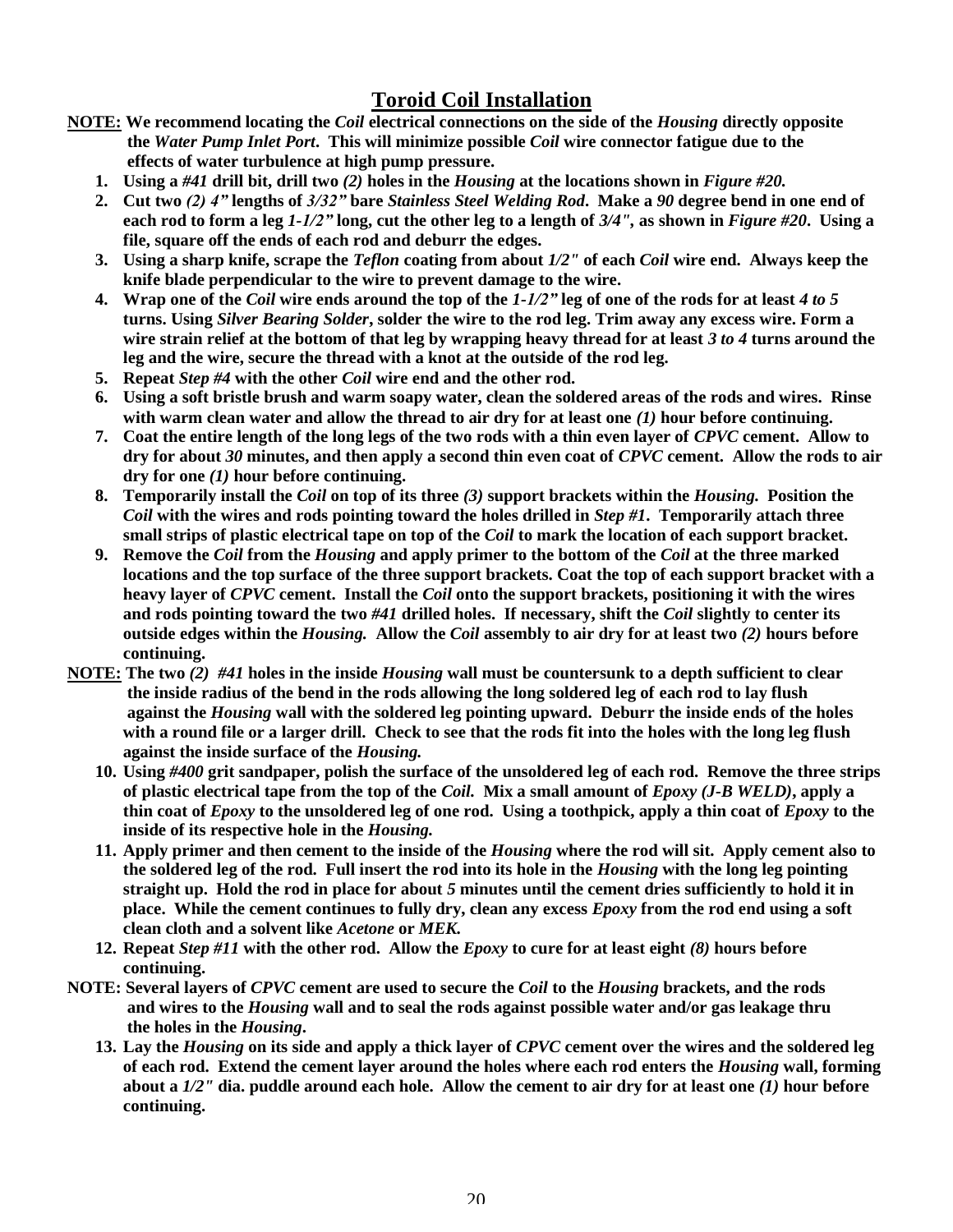- **14. Stand the** *Housing* **on end. Using a soft bristle brush, apply a thick layer of** *CPVC* **cement over and around the** *Coil* **surface above where it contacts each of the support brackets. Be sure the layer extends the width of each bracket. Allow to air dry for at least one** *(1)* **hour before continuing.**
- **15. Repeat** *Steps #13* **and** *#14* **at least** *4 to 5* **times to obtain the desired thick layer of cement. Allow the cement to air dry for at least one** *(1)* **hour between successive layers.**
- **16. After the cement has thoroughly dried and the** *Epoxy* **has fully cured, use** *#400* **grit sandpaper to remove** *Epoxy* **residue from the rod ends.**

## **Unthreaded End Cap Installation**

- **NOTE:** *Generator* **function and efficiency is not effected in any way by the circular position of the Unthreaded end cap.**
	- **1. Check that the mating surfaces of the end cap and the top of the** *Housing* **are clean and free of any debris. Clean the mating surfaces if necessary with a soft clean cloth and a mild solvent such as isopropyl** *alcohol.*
	- **2. After determining the desired position of the end cap, apply primer and then** *CPVC* **cement to the mating surfaces of the end cap and the** *Housing***. Slide the parts together seating them firmly.**
	- **3. Stand the** *Housing* **on end to prevent the possibility of excess cement running into the threaded holes in the end cap. Allow the assembly to air dry for at least one** *(1)* **hour.**

## **Generator Final Assembly**

- **1. Cut the two** *(2)* **rod ends protruding thru the bottom of the threaded end cap to a length of** *1/2"***. Using a fine file, square the end of each rod and deburr the edges.**
- **NOTE: as an added precaution against possible water and/or gas leakage, we recommend using pipe joint compound on all threaded** *Generator Housing* **components.**
	- **2. Apply a coating of pipe joint compound to all threaded holes in the** *Generator Housing* **and end caps. CAUTION: TO PREVENT DAMAGE TO THREADED HOLES IN CPVC MATERIAL, DO NOT APPLY EXCESSIVE TORQUE TO COMPONENTS WHILE INSTALLING THEM. THREAD DAMAGE CAN CAUSE WATER AND/OR GAS LEAKAGE AND POSSIBLE SYSTEM FAILURE.**
	- **3. Apply a light coating of pipe joint compound to the threads of the** *Drain Cock***. Thread the** *Drain Cock* **into the** *37/64"***threaded hole on the bottom of the threaded end cap, seating it firmly. Repeat this procedure to install the remaining components:**
		- **One** *(1) 3/8"***Barbed Hose Fitting into** *37/64"***hole in the** *Housing Doubler***.**
		- **One** *(1)3/8"***Barbed Hose Fitting into** *37/64"***hole on top of the** *Housing.*
		- **One** *(1)1/8"***Barbed Hose Fitting into** *"R"***size hole on top of** *Housing.*
		- **One** *(1)* **Pressure Relief Valve into** *37/64"***hole on top of** *Housing.*
	- **4. Using a toothpick, force a small quantity of** *Silicone Sealant (RTV Sealant)* **into the hole in the end cap thru which the** *Water Level Switch* **leads pass. Form a small and smooth fillet of** *Sealant* **around the leads and the end of the hole. Allow the** *Sealant* **to cure for at least** *24* **hours before continuing.**
	- **5. Visually inspect all surfaces and components of the** *Housing* **and end caps to verify their integrity. Correct any possible defects as required.**
	- **6. Thoroughly flush the interior of the** *Generator Housing* **with warm water. Stand the** *Housing* **on end and allow excess water to drain for at least** *15* **minutes. Using a soft clean cloth, thoroughly dry the** *Housing* **exterior and the threads of the** *Housing* **and the end cap.**
	- **7. Apply a light coating of pipe joint compound to the** *Housing* **and end cap threads. Thread the end cap onto the** *Housing* **and tighten firmly.**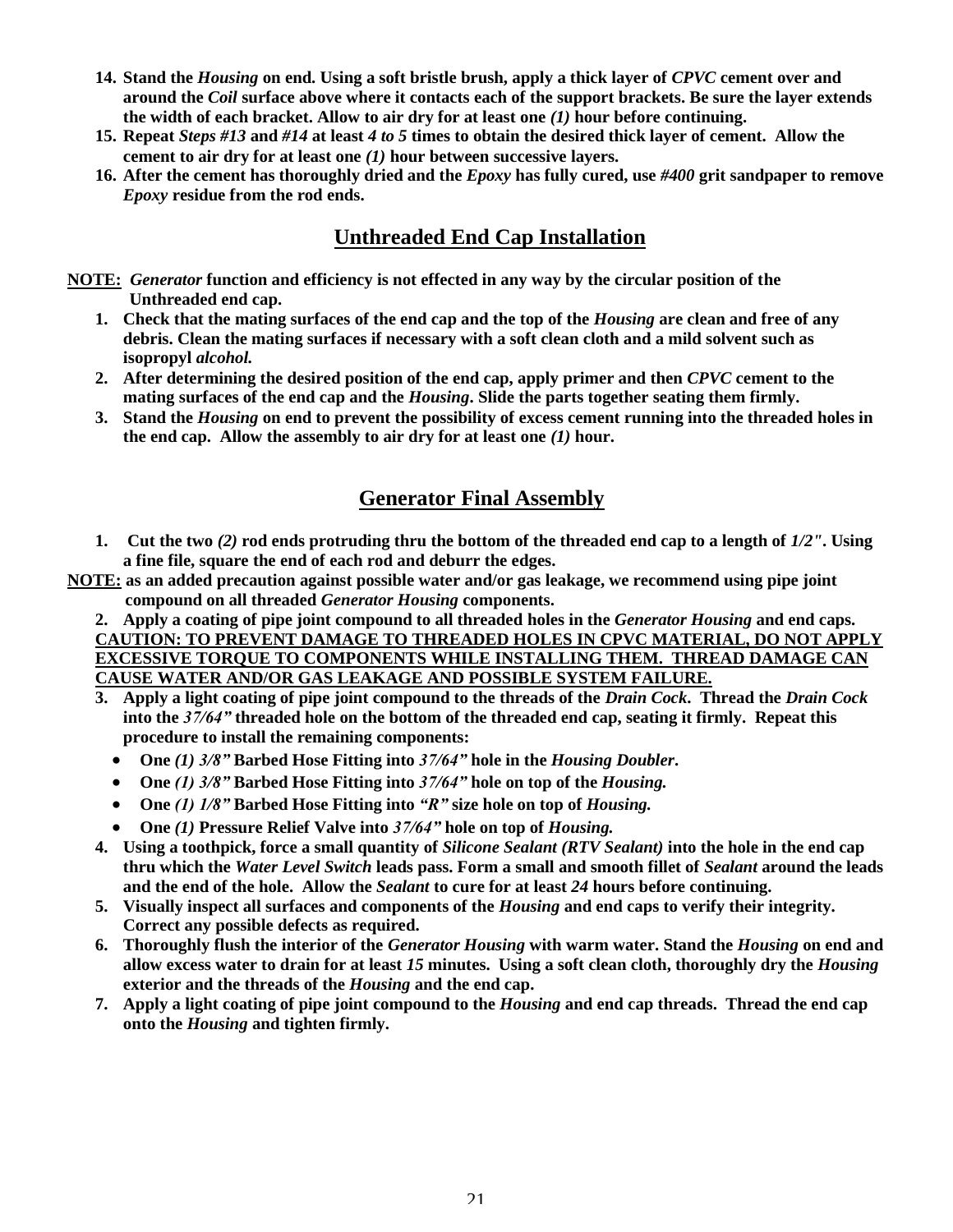## **In-Dash Indicator Panel Assembly**

**NOTE: Personal preference dictates the layout of** *Panel Gauges* **and** *LED* **indicators. During assembly, refer to** *Figures #6, #7 & #8* **for a better understanding of the wiring.**

**List of Materials:**

- **One** *(1)* **Cylinder Head Temperature Gauge** *(CHT)* **kit,** *2-1/16"***Dia., (includes spark plug mounted thermocouple sensor)** *(Bus Boys Part # VDO-310901).*
- **One** *(1) 2* **–Gauge Custom Console** *(Bus Boys Part # VDO-1108720).*
- **One** *(1)* **Pressure Gauge,** *2-1/16"***Dia.** *(Auto Meter Products Model # 2360).*
- **Two** *(2)* **Bulb and Socket Sets,** *2 Watt***,** *(Auto Meter Products Model # 2357).*
- **Four** *(4) LED* **Indicators: Two** *(2)* **Green** *(Radio Shack Part # 276-304).* **One** *(1)* **Yellow** *(Radio Shack Part # 276-351).* **One** *(1)* **Red, Blinking** *(Radio Shack Part # 276-308).*
- **Three** *(3) 55 Ft* **Spools** *18 ga***. Insulated, Stranded Hookup Wire** *(Radio Shack Part # 278-1220).*
- **One** *(1) 9* **–Position Male Interlocking Connector** *(Radio Shack Part # 274-229).*
- **One** *(1) 9* **–Position Female Interlocking Connector** *(Radio Shack Part # 274-239).*
- **Two** *(2)* **Pkgs. Crimp-On Snap Connectors, (***5* **–male &** *5* **–Female)** *(Radio Shack Part # 64-3085 and #64-3086).*
- **One** *(1)* **Pkg. Assorted Ring Terminals** *(Radio Shack Part # 64-3032).*
- **One** *(1)* **Pkg. Assorted Grommets** *(Radio Shack Part # 64-3025).*
- **One** *(1) 10 Ft.* **length** *1/8"***Silicone Braid Reinforced Tubing** *(US Plastic Stock # 54051).*
- **Twenty** *(20)* **Small Stainless Steel Worm Thread Hose Clamps** *(Local Hardware Store)*
- **One** *(1)* **Pkg. Small Nylon Tie-Wraps** *(Local Hardware Store).*

| <b>Material Sources:</b>                                                                                              |                                 |
|-----------------------------------------------------------------------------------------------------------------------|---------------------------------|
| <b>Bus Boys</b>                                                                                                       | <b>Auto Meter Products Inc.</b> |
| 183 Lake Blvd East                                                                                                    | 413 W. Elm St.                  |
| Redding, CA 96003                                                                                                     | Sycamore, IL 60178              |
| Phone: 1-530-244-1616                                                                                                 | 1-815-895-8141                  |
| FAX: 1-530-224-0933 (24/7)                                                                                            | FAX: 1-815-895-6786             |
| $\mathbf{H}$ . $\mathbf{H}$ . $\mathbf{H}$ . $\mathbf{H}$ . $\mathbf{H}$ . $\mathbf{H}$ . $\mathbf{H}$ . $\mathbf{H}$ | n.                              |

**United States Plastic Corp.** Radio Shack **1390 Neubrecht Rd. (Stores Nationwide) Lima, OH 45801-3196 Phone: 1-800-537-9724 (7:30am-7pm EST Mon-Fri) FAX: 1-800-854-5498 (24/7)**

- **NOTE: The quickest and easiest method for mounting gauges and** *LED's***is to use a prefabricated console attached to the dash (on top or hanging down). Other methods may work, but we recommend the** *VDO-1108720 Custom Console***, which is molded** *ABS* **plastic.**
	- **1. Temporarily mount the** *CHT* **and** *Pressure Gauges* **in the** *Console.* **Referring to** *Figure#2***, determine the best locations for the four** *(4)LED's***and place reference marks at those locations on the outside of the** *Console.* **Drill a** *7/32"***hole at each location. To assure proper adhesion of the** *Silicone Sealant* **to the** *Console* **interior surface, roughen around the area of the drilled holes with fine sandpaper.**
	- **2. Temporarily disconnect the** *CHT* **gauge thermocouple lead and mount the gauge in the** *Console.* **Apply a light coating of pipe joint compound to the** *1/8-27* **threads of the** *Pressure Gauge* **and the** *1/8-27* **barbed hose fitting. Thread the fitting into the gauge and tighten firmly. Slip the** *1/8"SiliconeTubing* **fully onto the barbed fitting and secure with two small** *Stainless Steel Hose Clamps***. Firmly tighten the hose clamps and mount the** *Pressure Gauge* **in the** *Console.*

**NOTE: The shorter of the two** *LED* **leads is always the** *Anode (+)* **lead.**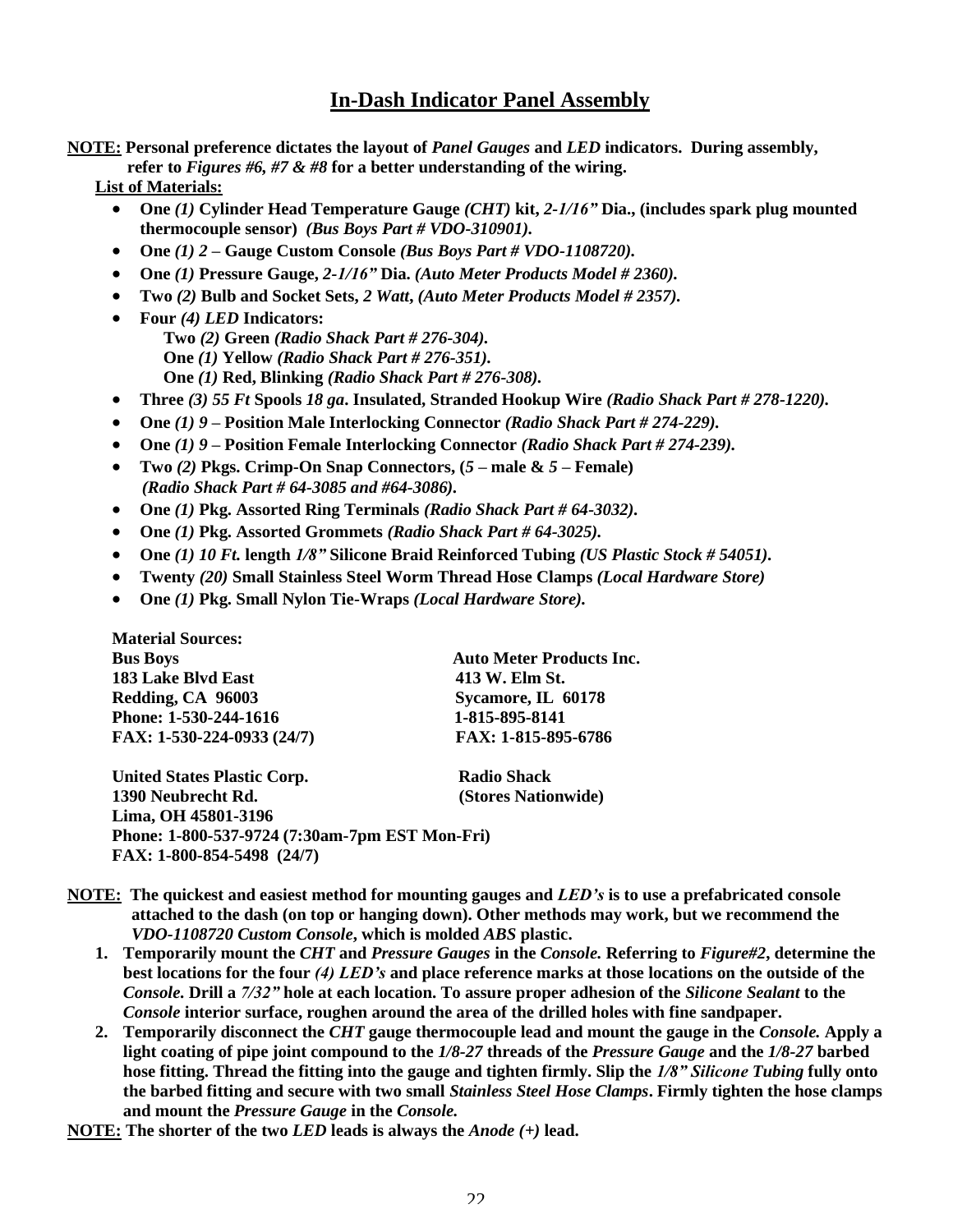- **3. Identify the** *Anode (+)* **lead of each** *LED* **and cut it to a length of** *1".***Cut four** *(4) 3 Ft* **lengths of** *18* **gauge hookup wire and strip** *1/2"* **of insulation from the end of each wire. Wrap the ends of each wire end around each Anode lead and solder. Slide a** *1-1/2"***length of heat shrink tubing over each wire and flush against the** *LED* **and shrink the tubing.**
- **4. Referring to** *Figure #3***, identify the** *Console* **location for each** *LED***. Using masking tape, attach an identifying label to each** *Anode* **wire.**
	- **Green,** *PWR ON*
	- **Green,** *PUMP ON*
	- **Yellow,** *GEN WATER LOW*
	- **Blinking Red,** *TANK WATER LOW*
- **5. Cut two lengths of hookup wire to use as jumper wires between** *Bulbs* **and** *Sockets* **for the** *Gauges.* **Strip** *1/2"* **of insulation from the ends of each wire. Solder a wire to one** *Socket* **center connector. Slide a 1***"***length of heat shrink tubing onto the wire and as far as possible onto the** *Socket base***. Shrink the tubing. Cut a** *3 Ft* **length of hookup wire and strip** *1/2"* **of insulation from one end. Twist the ends of the soldered jumper wire and the** *3 Ft* **wire together. Slide a** *1"***length of heat shrink tubing onto the wires and solder the wires to the other** *Socket* **center connector. Slide the tubing as far as possible onto the** *Socket base* **and shrink the tubing. Label the wire** *"Positive"(+).*
- **6. Cut a** *6"***length of hookup wire. Repeat the procedure of** *Step #5* **to connect the** *6"***wire and jumper wire between the two** *Socket base* **connectors. Strip** *1/2"* **of insulation from the end of the** *6"***wire.**
- **7. Cut the** *Cathode* **lead of the Green** *"PWRON"LED***to** *1-1/2"***long. Cut the** *Cathode* **lead of the Yellow** *"GENWATERLOW"LED***to** *1"***long. Cut an appropriate length of hookup wire to serve as a jumper wire between the** *Cathodes* **of both** *LED's***. Strip** *1/2"* **of insulation from each end of the wire. Solder the jumper wire to the Yellow** *LED Cathode***. Slide a** *1-1/2"***length of heat shrink tubing over the wire and flush against the** *LED* **and shrink the tubing.**

**Twist the stripped ends of the jumper wire and** *6"***wire from** *Step #6* **together. Slide a** *1"***length of tubing over the two wires and solder them to the** *Green LED Cathode***. Slide the tubing flush against the** *LED* **and shrink the tubing. Cut a** *3 Ft* **length of hookup wire and strip** *1/2"* **of insulation from one end. Solder the wire to the** *Green LED Cathode***. Slide a** *1-1/2"***length of heat shrink tubing over the wire and as far as possible onto the** *LED* **lead and shrink the tubing. Label the wire** *"Ground".* **Cut the** *Cathode* **leads of the two remaining** *LED's***to** *1"***long. Cut two** *(2) 3 Ft* **lengths of hookup wire and strip** *1/2"* **of insulation from the end of each wire. Solder the wires to the** *LED Cathodes***. Slide a** *1-1/2"***length of heat shrink tubing over each wire and flush against the** *LED* **and shrink the tubing. Label the** *Green LED* **wire as** *"PUMPONCATHODE"***and the Red LED wire as** *"TANK WATERLOWCATHODE".*

- **NOTE:** *Silicone Sealant* **cures by chemical reaction with oxygen and water moisture in the air, which is why its sometimes referred to as** *RTV (Room Temperature Vulcanizing)* **cement.** *Sealant* **cure time can be shortened considerably by placing a water-dampened cloth within the** *Console* **interior and placing the** *Console* **into a plastic grocery bag (don'tseal the bag so that its airtight). This method is especially effective in dry climates.**
	- **8. O.K. time for a coffee break.**
	- **9. Slide each** *LED* **into its correct mounting hole in the** *Console***. Slide one** *LED* **about** *1/16"***back from the interior surface of the** *Console* **and apply a small amount of** *Silicone Sealant* **into the gap between the** *LED flange* **and the** *Console* **surface. Slide the** *LED* **back into place and flush with the** *Console* **surface. Apply a thick bead of** *Sealant* **around the** *LED flange* **and about** *1/4"* **onto the** *Console* **surface. Repeat the same procedure for the three remaining** *LED's***. Allow the** *Sealant* **to cure for at least** *24* **hours before continuing.**
	- **10. Install the** *Bulbs* **and** *Sockets* **into the** *Gauges.* **Draw the seven** *(7) LED* **wires and** *Bulb Socket* **wire together a short distance from the** *LED's***and secure the wire bundle with a tie-wrap. Tighten the tiewrap and cut off the unused portion.**
	- **11. Drill and/or grind a hole to install a** *5/8"IDGrommet***thru the engine firewall at an appropriate location for routing of** *Control* **wires,** *Thermocouple* **lead, and** *Pressure Gauge* **tube. Deburr the hole and install the** *5/8"Grommet***. Insert the** *Thermocouple* **lead thru the** *Grommet* **from the engine side and reattach it to its** *CHT* **gauge terminal.**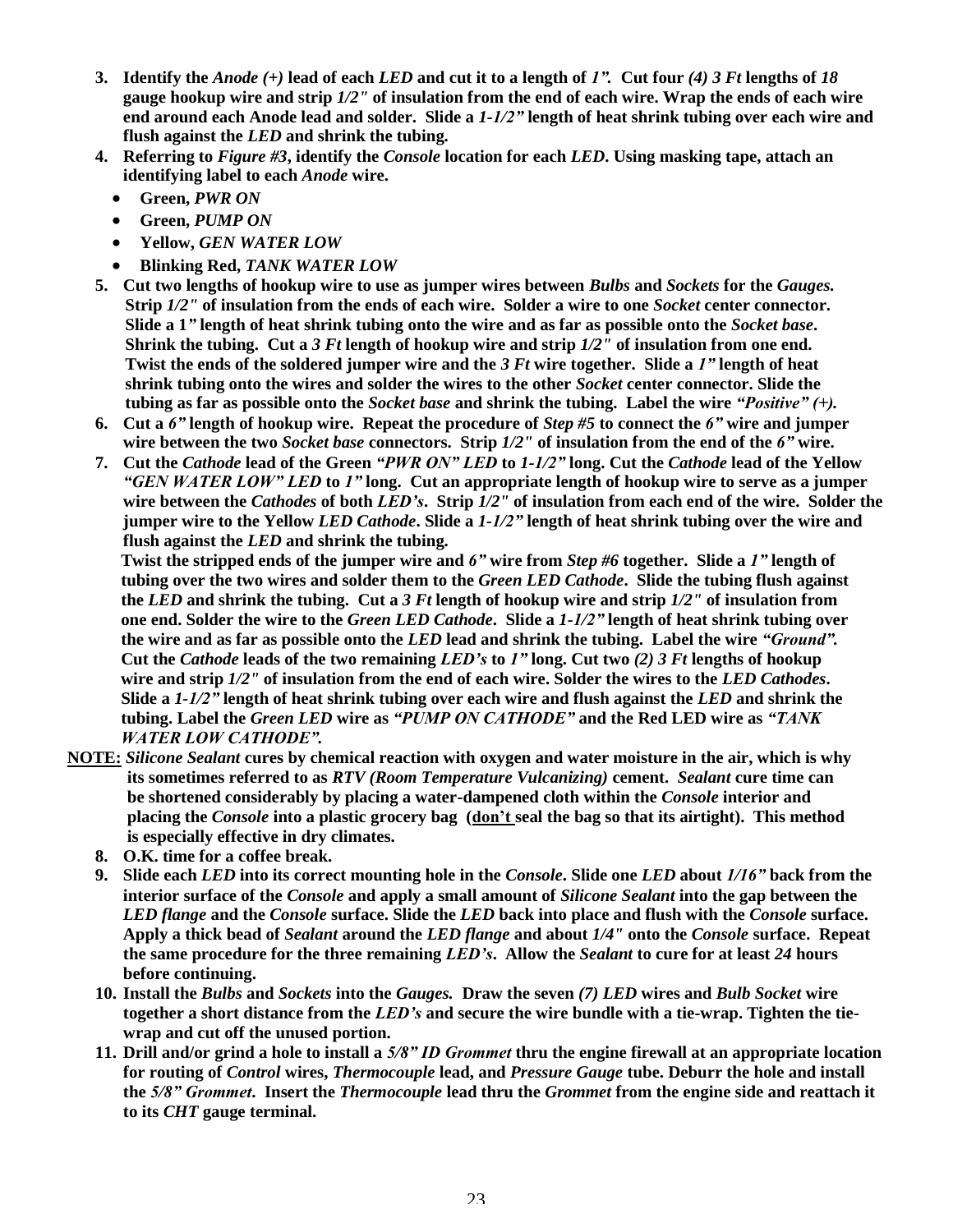- **12. Permanently attach the** *Console* **to the** *Dash* **at the desired location. Secure the wires,** *Thermocouple* **lead, and** *CHT* **tube bundle with a tie-wrap placed every** *6"***along the length of the bundle. To prevent collapsing the** *Pressure Gauge* **tube, be sure not to over tighten the tie-wraps.**
- **13. Cut the ends of the eight** *(8)* **wires to the same length and strip** *1/4"* **of insulation from the end of each wire. Attach each wire to a separate pin of the** *9-position Male Interlocking connector* **by crimping or soldering. Be sure to carefully label each wire.**
- **14. Remove a spark plug from the engine and plug the hole with a soft clean cloth. To assure good electrical contact for the** *Thermocouple***, polish the area contacted by the spark plug with** *#400* **grit sandpaper. Remove the cloth from the spark plug hole. Slip the** *Thermocouple* **ring over the spark plugs threads and reinstall the spark plug. Tighten the spark plug to its normal torque value.**

## **Water Tank and Pump**

#### **List of Materials:**

- **One** *(1)* **rectangular** *Polyethylene Tank***, 16 Gallon,** *21"x14"x14"***(US Plastic Stock** *#8658***).**
- **High-Low Temperature Silicone Tubing,** *3/8"IDx20Ft***, (US Plastic Stock** *#54037***).**
- Silicone Braid Reinforced Tubing,  $3/8$ " ID x 20 Ft (US Plastic Stock # 54055).
- **One** *(1)* **High-Head Pump,** *12 vdc, 75 psi* **(minimum) (Flojet).**
- **One** *(1)* **Brass Bushing,** *3/4" PTF Malex3/8"PTFFemale***(Fastener Hut Part** *# 3220X12X06A***).**
- **One Pkg. Crimp-On Butt Connectors (Radio Shack Part** *# 64 –3037***).**

**Material Suppliers:**

**U.S. Plastic Corp. Fastener Hut Inc. 1390 Neubrecht Rd. 3781 Glengarry Way NE Lima, OH 45801-3196 Roswell, GA 30075-2615 Phone: 1-800-537-9724 (7:30am / 7pm EST Mon-Fri) Phone: 1-770-480-4617 FAX: 1-800-854-5498 (24/7) FAX: 1-770-998-2721**

**Flojet Corp.** Radio Shack **20 Icon (Stores Nationwide) Foothill Ranch, CA 92610 Phone: 1-800-235-6538 FAX: 1-949-859-1153**

- **NOTE:** *Water tank* **capacity is not critical, but should be at least** *10 gal***. The recommended tank is sturdily constructed, holds** *16 gal***. And is furnished with a** *3/4" FPT* **outlet fitting.**
	- **1.** Apply a thin coat of pipe joint compound to the internal threads of the 3/4" x 3/8" bushing and the threads of a 3/8" barbed hose fitting. Thread the fitting into the bushing and tighten firmly.
	- **2. Apply a thin coat of pipe joint compound to the external threads of the bushing and the internal threads of the water tank fitting. Thread the bushing into the tank and tighten firmly.**
- **NOTE: The** *Water Level Switch* **can be installed at the midpoint of either sidewall of the tank. Determine the best location based on the routing of electrical leads, position layout, etc. One Switch lead will be grounded to the vehicle frame and the other lead will be connected to the** *Control Module***.**
	- **3. Drill a** *5/8"***hole in the sidewall of the** *Water Tank* **at the midpoint of its length and** *4"***up from the bottom. Rinse the tank out with water to remove any plastic chips from drilling.**
	- **4. Remove the** *Tank cap***. Drill a** *37/64"***hole thru the center of the cap and thread the hole with a** *3/8-18* **tap. Rinse the cap with water to remove all cuttings. Thread a** *3/8"***barbed hose fitting into the tapped hole and seat firmly. Cut a** *6"***length of** *High-Low Temp. Silicone Tubing***. Slip the tubing onto the fitting and secure with two** *(2) Stainless Steel Clamps* **and tighten firmly.**

#### **CAUTION: DO NOT ATTEMPT TO CONTROL POWER TO ANY ELECTRICAL DEVICE DIRECTLY THRU THE WATER LEVEL SWITCH. DOING SO WILL DAMAGE OR DESTROY THE SWITCH.**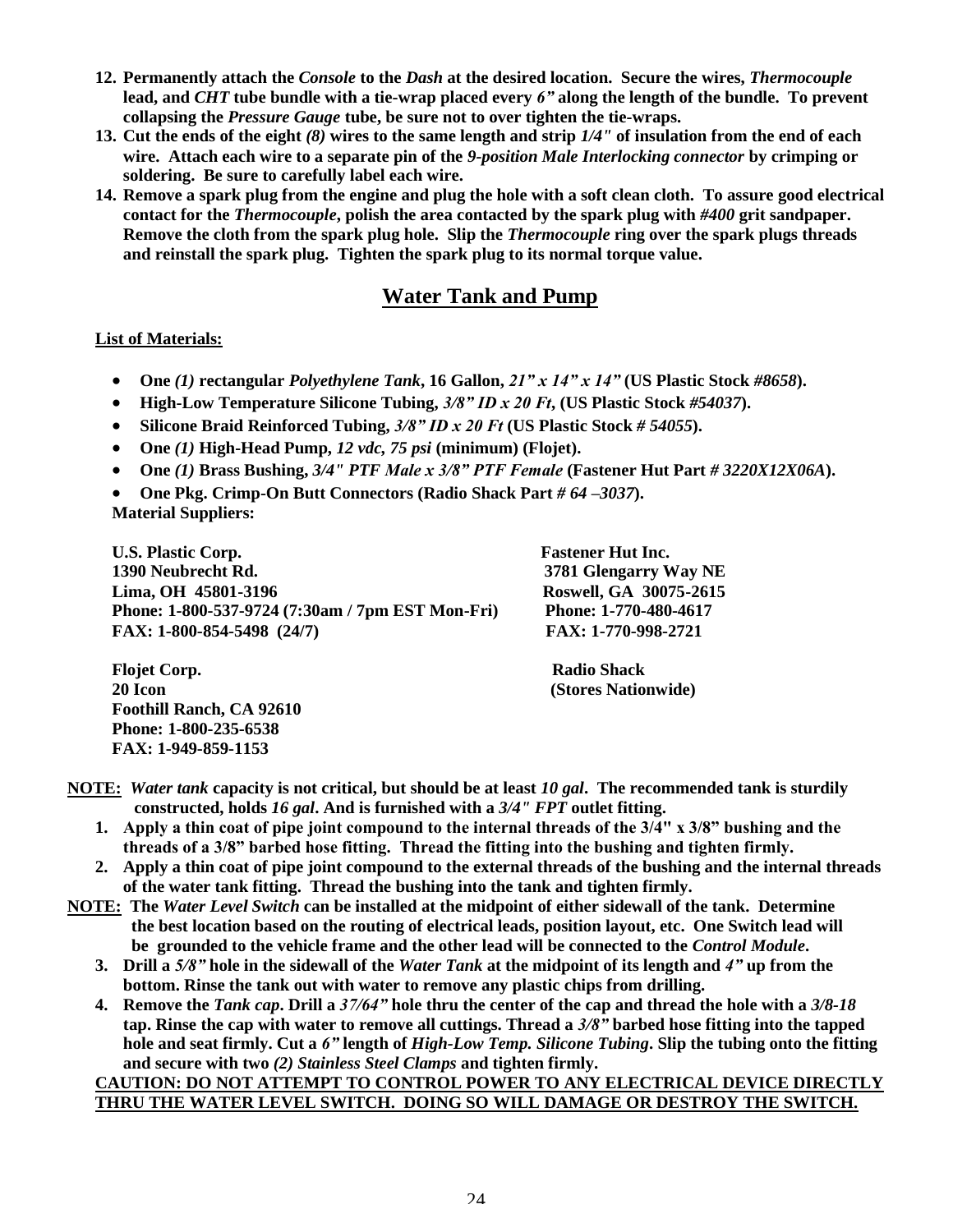- **5. Strip** *1/4"* **of insulation from the ends of the** *LS-11Water Level Switch* **leads. Connect** *Ohmmeter* **leads to the** *Switch* **leads. Pivot the** *Switch Float* **until flush against the** *Switch* **body. Verify that the** *Ohmmeter* **indicates closed** *Switch* **contacts. If contacts are not closed, the** *Switch* **is defective and must be replaced.**
- **6. Pivot the** *Float Switch* **away from the body until it is within** *10* **degrees of its stop. Verify that the** *Switch* **contacts are open. If the contacts are not open, the** *Switch* **is defective and must be replaced.**
- **7. Using a soft clean cloth, dry the tank sidewall around the** *5/8"***hole. Apply pipe joint compound to the threads of the** *Switch* **body and mounting nut, and their mating surfaces with the tank wall. Install the** *Switch* **into the tank so the** *Float* **pivots upward, aligning its pivoting axis parallel to the tank bottom. Firmly tighten the** *Switch* **mounting nut.**
- **8. Attach** *Ohmmeter* **leads to the** *Switch* **leads and verify the** *Switch* **contacts are closed, Plug the tank outlet fitting and fill the tank with water until the** *Switch* **contacts open. Continue filling the tank until the water level rises an additional** *2".***Verify that the** *Switch* **contacts are still open. Unplug the tank outlet and verify that the** *Switch* **contacts close when the water level drops to approx. the** *1/3* **full point, and proceed to** *Step #9***. If the** *Switch* **contacts do not respond to changing water level, check to verify that the** *Switch* **is properly installed and the** *Float* **pivots freely. Verify that the** *Float* **is at least** *1/4"* **away from any part of the tank. Correct any installation problems. If the** *Switch* **has been properly in stalled, then it is defective and must be replaced.**
- **9. Drain the water from the tank and install the cap, tightening it firmly. Depending on where you plan to install the tank, construct a wood frame approx.** *3"***high to secure the tank from sliding around. Cut notches in frame to provide clearance for the tank outlet and the** *Switch* **mounting nut and wires.**
- **10. Locate a convenient spot on the vehicle chassis close to the** *Water Tank* **and drill a** *3/32"***hole for the grounding ring terminal attachment for the** *Tank Switch***. Using a clean rag and solvent, remove dirt and debris from around the hole. Remove the paint and/or rust from around the hole. Strip** *1/2"* **of insulation from end of one** *Switch* **wire; crimp large ring terminal onto wire. Do not attach terminal.**
- **11. If, as recommended the** *Water Pump* **is installed within the** *Engine* **compartment,** *High-Low Temp. Silicone Tubing* **will be used to connect the** *Tank* **to the** *Pump***. If the** *Water Pump* **is to be installed in the trunk area or farther away from the** *Engine***, then the tube connecting the** *Pump* **to the** *Check Valve* **will be pressurized (up to** *85 psi***) and** *Silicone Braid Reinforced Tubing* **must be used. If the** *Pump* **you are using is NOT self-priming, it MUST be installed near the** *Tank.*
- **12. Determine the length of tubing needed to reach from the** *Pump* **or** *Water Tank* **to the** *Engine* **compartment. If the** *Pump* **will be located within the** *Engine* **compartment, go to** *Step #14***. If the** *Pump* **will be located in the trunk or rear of the vehicle, go to** *Step #13.*
- **13. Mount the** *Pump* **at the desired location in the trunk or the back of the car. Determine the length of tubing needed to attach the** *Pump* **to** *Tank***. Cut** *High-Low Temp. Tubing* **to the required length and slide onto the** *Tank* **fitting. Secure tubing with two** *(2)* **small** *Stainless Steel* **hose clamps and tighten firmly. Slide the** *Tank* **into the wood frame you constructed to hold it in place. Slide two** *(2)* **small** *Stainless Steel* **hose clamps onto tubing coming from the** *Tank* **and slide the tubing onto the** *Pump* **inlet fitting. Slide hose clamps over the fitting and tighten firmly. Slide** *Silicone Braid Tubing* **onto the** *Pump* **outlet fitting. Slide two** *(2) Stainless Steel* **hose clamps over the fitting and tighten firmly.**
- **14. Cut** *High-Low Temp. Tubing* **to the required length and slide the tubing onto the** *Tank* **fitting. Secure the tubing with two** *(2)* **small** *Stainless Steel* **hose clamps and tighten firmly. Slide** *Tank* **into wood frame.**
- **15. Attach the** *Tank* **ring terminal to the** *3/32"***hole in the chassis with a sheet metal screw. Apply a layer of** *Petroleum Jelly* **or** *Grease* **over the terminal and screw to prevent corrosion buildup.**
- **16. Strip** *1/2"* **of insulation from the end of the remaining** *Switch* **wire and crimp a butt connector onto the wire. Determine the length of hookup wire needed to extend at least** *3 Ft* **into the** *Engine* **compartment and cut to length. Strip** *1/2"* **of insulation from the end of the hookup wire and crimp it to the butt connector. If the** *Pump* **is to be installed in the trunk or the rear of the vehicle, repeat this procedure to splice an equal length of hookup wire to each** *Pump Power* **lead.**
- **17. Route the** *Tank* **and** *Pump* **wires and tubing thru the vehicle. Be sure to install a** *3/4" ID Grommet* **wherever an access hole must be drilled. Use** *Tie-Wraps* **about every** *6"***to secure the wire and tubing bundle. Use caution to prevent crushing the tubing. Do not over tighten the** *Tie-Wraps***.**
- **18. Securely mount the** *Water Pump* **in the** *Engine* **compartment if the** *Pump* **is to be installed there. Slide two** *(2)* **small** *Stainless Steel* **hose clamps onto the** *High-Low Temp. Tubing***. Install the tubing onto the** *Pump* **inlet fitting and tighten the hose clamps firmly.**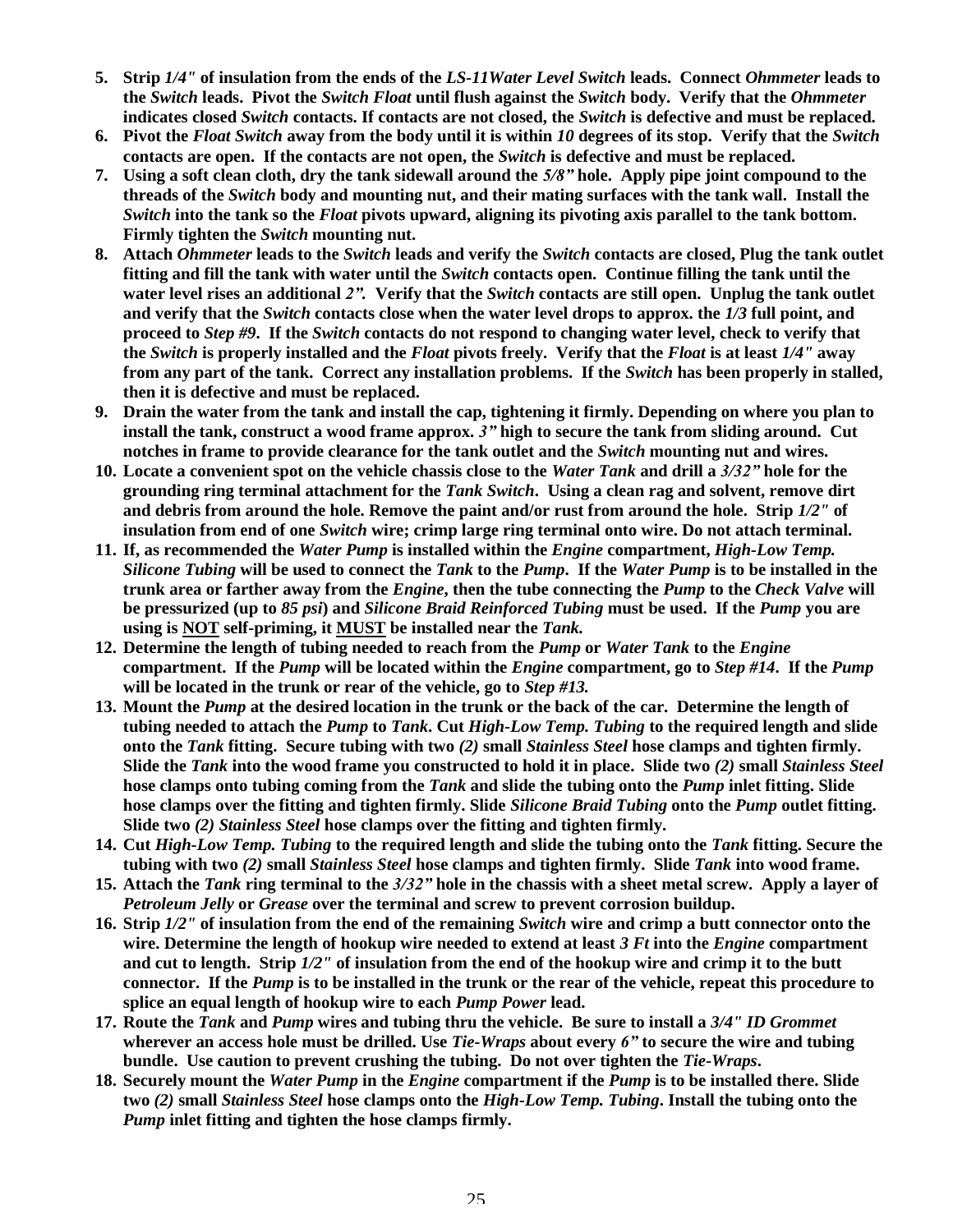## **Control Module**

#### **Materials List:**

**The following items are available at** *Radio Sack***. The** *Part#'s***are** *RadioShack's.*

- **One** *#LM471*
- **One** *#NE555*
- **One** *#CD4069*
- **One bank of four** *(4) DIP* **switches**
- **Bank of four** *(4) Capacitors - .01u, .1u, .03u, 3300pf*

**When purchasing these components, take the** *Generator Electrode Circuit Schematic* **with you and the person at** *Radio Shack* **will be able to help you with the various resistors and capacitors.**

- **One** *#NE555*
- **One** *#CD4059A*
- **One** *#2N3055*
- **One** *#1N4007*
- **Again, take the** *Generator Coil Circuit Schematic* **with you to** *Radio Shack*
- **One** *#LM741*
- **One** *#E3055T*

**Again, take the** *In-Dash Indicators Circuit Schematic* **with you to** *Radio Shack* In addition the above components, you'll need:

- **One** *Universal Component Board* **(Radio Shack Part # 276-168).**
- **One** *PC Board Kit* **(Radio Shack Part # 267-1576).**
- **One** *Enclosure8"x6"x3"***(Radio Shack Part # 270-1809).**
- **Two 12-Position Male Interlocking Connectors (Radio Shack Part #274-232).**
- **Two 12-Position Female Interlocking Connectors (Radio Shack Part #274-242).**
- **NOTE: Since both the** *Electrode Circuit (Figure #6)* **and the** *Coil Circuit (Figure #7)* **operate at relatively low frequencies, physical layout of the** *Control Module* **components is not critical. Mount components using the** *Universal Component Board***, or design and create your own** *PC Board* **layout using the** *PC Board Kit* **(even includes needed chemical solutions). The recommended** *Enclosure* **provides protection for the** *Control* **circuits and is easy to mount. The Electrode, Coil and** *Indicator* **circuits may be built on the same board or on separate boards, using the side-board mounting feature of the recommended** *Enclosure.*
	- **1. Referring to** *Figure #6,* **build the** *Electrode Circuit* **using components as detailed.**
	- **2. Referring to** *Figure #7***, build the** *Coil Circuit* **using components as detailed.**
	- **3. Referring to** *Figure #8***, build the** *Indicators Circuit* **using components as detailed.**
- **NOTE: A hole must be drilled in the** *Control Module* **enclosure for routing wires to the** *9-Position Indicators Panel Connector***. A second hole must also be drilled for routing wires to two** *12-Position* **connectors for all other system components. Be sure to install an appropriately sized** *Grommet* **in each hole.**
	- **4. Drill a hole in the** *Enclosure* **and install a** *3/8"IDGrommet***. Cut eight** *(8) 1 Ft* **lengths of hookup wire and strip** *1/2"* **of insulation from one end of each wire. Route one wire thru the** *Grommet* **and solder it to the** *Control"Ground"(-)* **bus See** *Figure #6* **and label the wire. Refer to the following** *Figures* **to solder the seven** *(7)* **remaining** *LED* **and** *Bulb Socket* **wires (be sure to label each wire).**
		- **PWR ON --** *Figure #6*
		- All other LED's *Figure #8*
		- **Positive (+) Bulb Socket center connector wire –***Figure #8*
	- **5. Cut the eight** *(8)* **wires to equal length and strip** *1/4"* **of insulation from the end of each wire. Connect the wires to the** *9-Position Female Interlocking Connector***. Be sure the wire label at each position corresponds to the wire label at each position of the** *9-Position Male Interlocking Connector***. After connecting the wires, secure the wires with a** *Tie-Wrap* **placed every** *3"***along the length of the bundle.**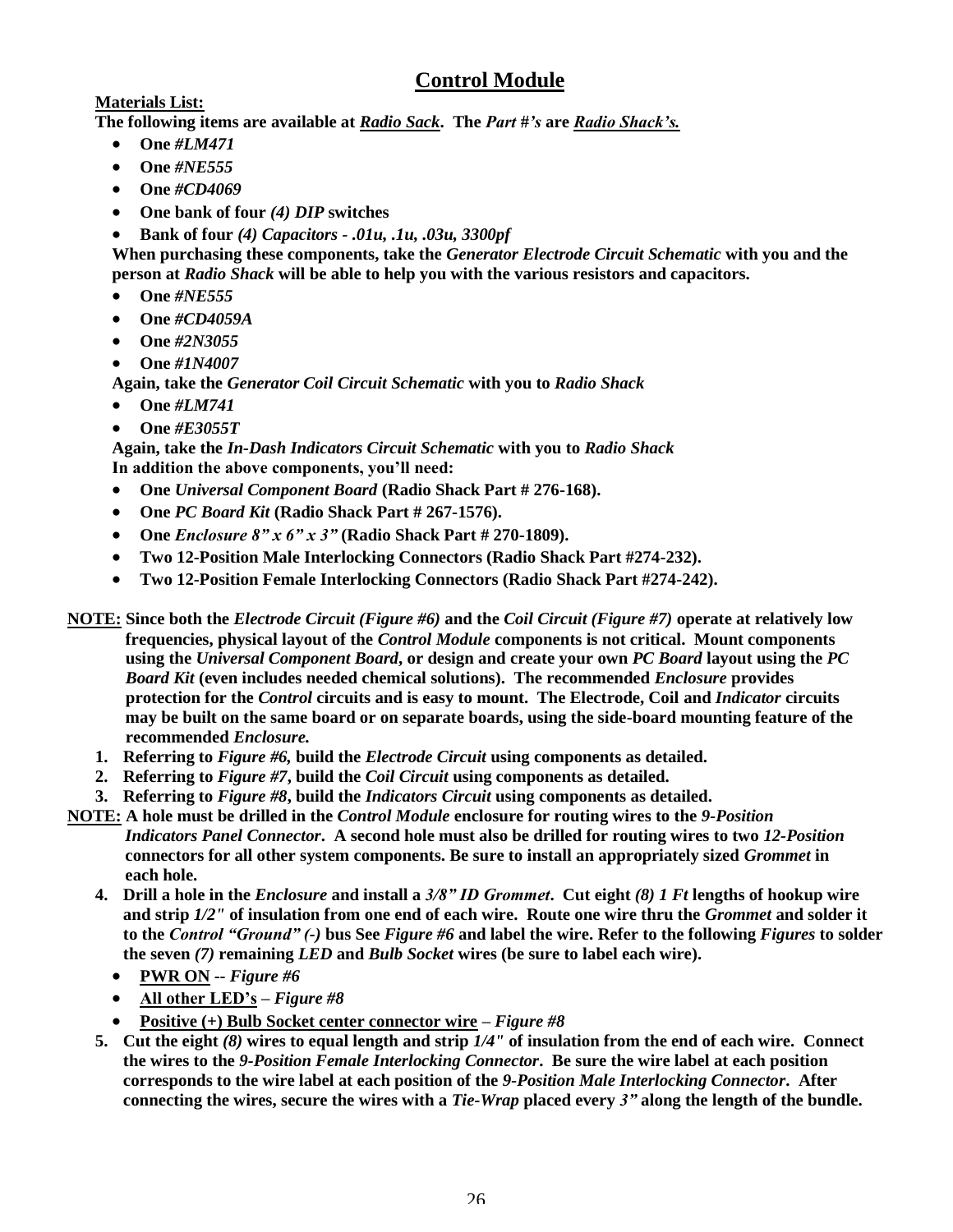- **6. Drill another hole in the enclosure and install a** *1/2" ID Grommet***. Cut nineteen** *(19) 1***-foot lengths of hookup wire, strip** *1/2"* **of insulation from one end of each wire. Solder two** *(2)* **wires to the appropriate terminals for the** *Generator Electrodes (Figure #6),* **two** *(2)* **wires to the appropriate terminals for the** *Generator Coil (Figure #7),* **one** *(1)* **wire to the appropriate terminal of the** *Pump Circuit (Figure #8),* **one** *(1)* **wire to the appropriate terminal for the** *Generator Water Level Switch (Figure #8).* **Solder five** *(5)* **wires before the fuse connection (battery + side of the power bus, see** *Figure #6***) and five** *(5)* **wires to the negative (-) bus, Solder one** *(1)* **wire to the** *Throttle 10K Resistor (Figure #6)***. Solder two** *(2)* **wires to the** *Tank Water Level Switch (Figure #8).* **Be sure to carefully label all wires.**
- **7. Cut the nineteen** *(19)* **wires to equal length and strip** *1/4"* **of insulation from the end of each wire. Connect nine** *(9)* **of the wires to a** *12-Position Male Interlocking Connector***. Connect the remaining wires to a** *12-Position Female Interlocking Connector***. Secure the wires with a tie-wrap placed about every** *3"* **along its length.**
- **8. Close the enclosure. Attach the** *Control Module* **under the dash panel and as far forward as practical. Connect the 9-***Position Interlocking Connectors* **of the** *Module* **and the** *In-Dash Indicators***.**
- **NOTE: Two of the connectors are to provide extra positions for future expansion, modifications and design improvements. Be sure to use a** *12-Position Male Interlocking Connector* **and a** *12-Position Female Interlocking Connector* **to prevent accidental connections.**

## **Carburetor Adapter**

**NOTE: Since hundreds of various** *Carburetors* **exist, we recommend contacting** *Impco* **to purchase the** *Carburetor Adapter***. They deal almost exclusively in gasoline engine fuel conversion systems. They have literally thousands of options available and have been in this business for about** *50* **years. Describe your vehicles' engine and the** *Hydro-Gen System* **and ask for their recommendations. In particular, inquire about the possibility of installing a** *Beam –Garretson Carburetor Adapter***. Be sure to tell them that this** *System* **is designed for switching back and forth between** *Hydrogen Fuel* **and** *Gasoline Fuel***.**

**Material Supplier:**

| Impco Technologies  | Phone: 1-562-860-6666 |
|---------------------|-----------------------|
| 16804 Gridley Place | FAX: 1-562-860-3088   |
| Cerritos, CA 90703  |                       |

#### **Throttle Assembly**

**NOTE: The** *Control Throttle* **uses a high quality precision potentiometer for reliability and durability. DO NOT substitute a cheaper potentiometer, they may and probably will soon fail or cause problems.**

**List of Materials:**

- **One** *Precision Potentiometer, Series 578, 100K* **(Clarostat Part # 578 X 1 G 32 P 104 SW).**
- **One** *1 Foot* **length** *CPVC Rod, 3/4" diameter* **(US Plastic Part # 43182).**

**Material Suppliers: 36 Route 10 1390 Neubrecht Rd. East Hanover, NJ 07936 Lima, OH 45801-3196**

**State Electronics United States Plastic Corp. Phone: 1-800-631-8083 Phone: 1-800-537-9724 (7:30am –7pm,EST Mon-Fri) FAX: 1-973-887-1940 FAX: 1-800-854-5498 (24/7)**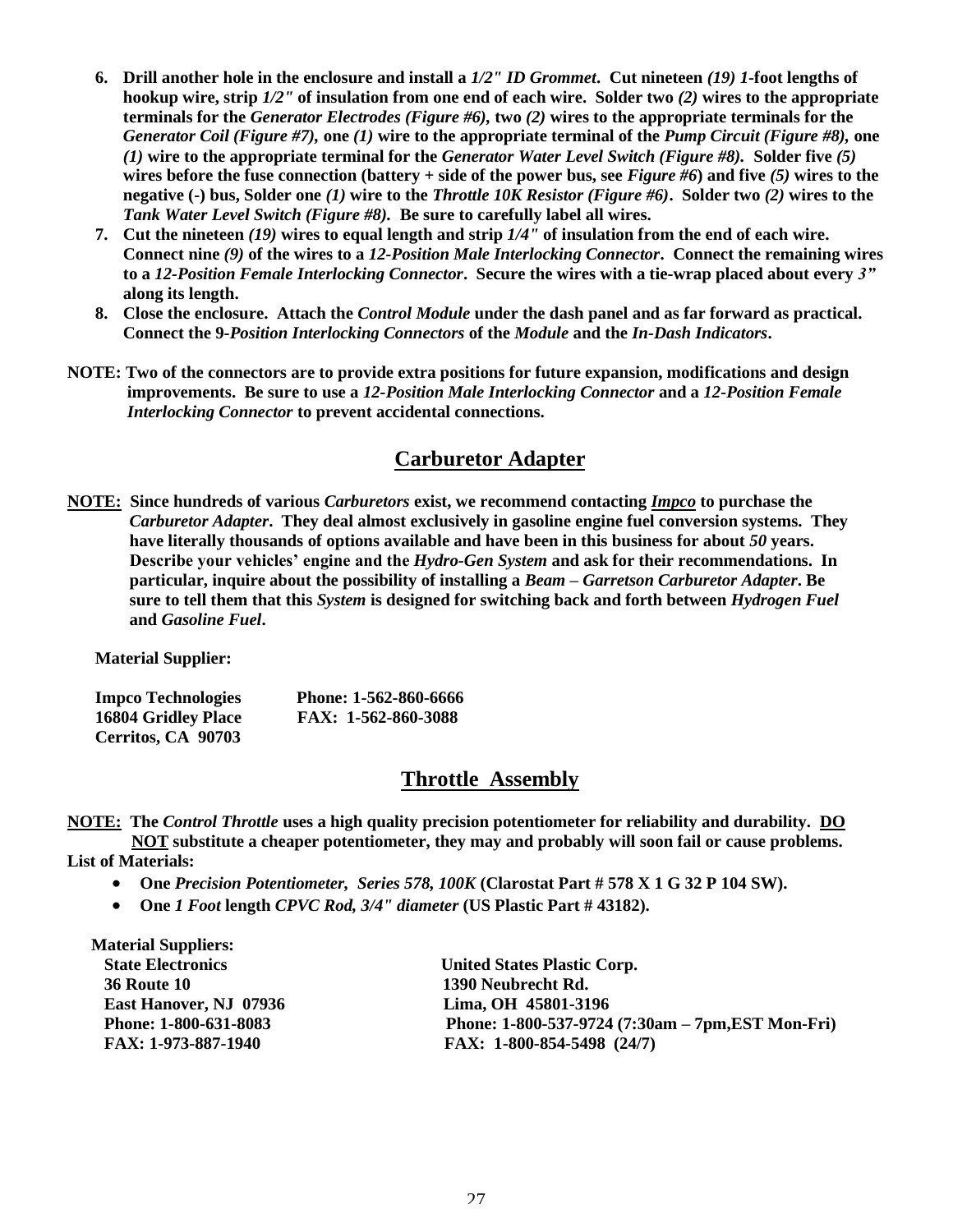- **NOTE:** *Figure #21* **depicts a typical throttle assembly. Since hundreds of various throttle linkages are in use, the following setup is offered as a general guideline. The** *Potentiometer* **mounting bracket is designed to allow** *Pot. Centering* **(rotating its housing) and precise adjustment of throttle sensitivity (bracket rotation). The throttle linkage sleeve allows precise** *Pot. Rotation* **limit adjustments (idle to full throttle) when combined with bracket rotation.**
	- **1. Determine the best location on the engine near the throttle linkage for installing the** *Sleeve* **and** *Arm* **assembly and** *Pot. Mounting* **bracket.**
	- **2. Fabricate a** *Pot. Mounting* **bracket with dimensions shown in** *Figure #21* **from** *1/8"CPVC***sheet. If necessary, modify the bracket size and attachment points to suit your vehicle. DO NOT cut the** *3/32"* **slot until instructed to do so.**
	- **3. Cut a** *1-1/2"***length of** *3/4"* **dia.** *CPVC* **rod. Measure the diameter of the existing throttle linkage rod. Drill a hole lengthwise thru the** *CPVC* **rod to the diameter of the existing throttle linkage rod. Using a thin blade saw, cut the rod in half lengthwise. Using a belt sander, sand a flat surface at least** *1/4"* **wide onto the outside of one rod half.**
	- **4. Cut a** *1/2" x 1-1/4"***sleeve arm from** *1/8"CPVC***sheet. Drill a** *7/64"***hole in one end of the arm about** *1/4"* **from the end. Using a larger drill, bevel each end of the hole about** *1/16"***deep. Apply primer and then cement to the mating surfaces of the sleeve arm and the** *3/4"* **dia. rod half with the sanded surface. Allow the parts to air dry for at least** *2* **hours and then smooth the cut edges of all parts with fine sandpaper.**
	- **5. Referring to** *Figure #6,* **position the shaft of the** *100K Throttle Potentiometer (Pot.)* **at the midpoint of its range of rotation. Using a marking pen, put an alignment line between the** *Pot***, shaft and the bushing at the point shown in** *Figure #21***. Using a** *#41* **drill bit, drill a hole in the shaft at a point in line with the shaft alignment mark and** *3/16"***in from the shaft end.**
	- **6. Temporarily install the** *Pot.* **Into the** *3/8"***hole in the mounting bracket. Cut a** *6"***length of** *3/32" Stainless Steel Welding Rod* **and slide the rod into the hole drilled into the shaft. Align the shaft and bushing marks and rotate the** *Pot. Body* **so that the rod points upward (parallel with the front edge of the bracket. Place a mark at the point where the anti-rotation pin contacts the bracket. Remove the** *Pot***. and rod from the bracket. As shown in** *Figure #21***, cut a curved** *3/32"***wide slot extending** *1/4"* **from each side of the marked point. Temporarily install the** *Pot.* **onto the bracket and check that the antirotation pin fits into the slot and moves freely as the** *Pot. Body* **is rotated. If necessary, file the slot with a small fine tooth file, and clean the edges with fine sandpaper.**
	- **7. Attach the** *Pot***. To the bracket with the furnished nut and lock washer. Temporarily install the rod into the shaft hole. Rotate the** *Pot. Body* **to align the rod parallel with the front edge of the bracket and firmly tighten the mounting nut. Using a file, square off both ends of the rod and deburr with a fine file. Using** *MEK* **or** *Acetone* **clean the** *Pot* **shaft and rod with a soft clean cloth. Flush the hole in the shaft with** *MEK* **or** *Acetone.*
	- **8. Mix a small quantity of** *Epoxy (J\_B WELD).* **Using a toothpick, coat the shaft hole with a thin layer of** *Epoxy.* **Apply a thin layer of** *Epoxy* **to one end of the rod and insert it into the shaft hole, allowing it to extend about** *1/8"***beyond the end of the hole. Form a small fillet of** *Epoxy* **around the junction of the rod and shaft at both sides of the shaft. Allow** *Epoxy* **to cure for** *24* **hours before continuing.**
	- **9. Referring to** *Figure #21***, attach the sleeve and arm assembly to the** *Throttle Linkage* **using a small hose clamp at each end. Locate the** *Pot***. Directly below the arm with the rod protruding thru the hole in the arm. Position the bracket fore or aft and sideways until the rod is square with the sleeve arm and parallel with the front edge of the bracket when the** *Throttle Linkage* **is approximately at its midpoint of travel. Position the bracket up or down until the rod rotates thru an angle of approximately** *60* **degrees each side of center as the** *Throttle Linkage* **moves thru its full range.**
	- **10. Using two** *(2) 1/4"* **bolts, washers, and locknuts, attach the bracket to the** *Engine* **structure. Here is where you need to adapt the mounting procedure and even possibly the mounting bracket. All engines** and carburetors are different so it's impossible to make just one generic mount to fit all applications. **Position the bolt in the slot at approximately the midpoint of the slot to allow the** *Pot***. to move up or down for precise adjustment. Loosen the bolts slightly and pivot the bracket up and down. Check that the bolt does not bind in the slot at any point. If necessary, file the slot with a fine tooth file until the** *Pot* **body rotates freely. Clean up the slot with fine sandpaper.**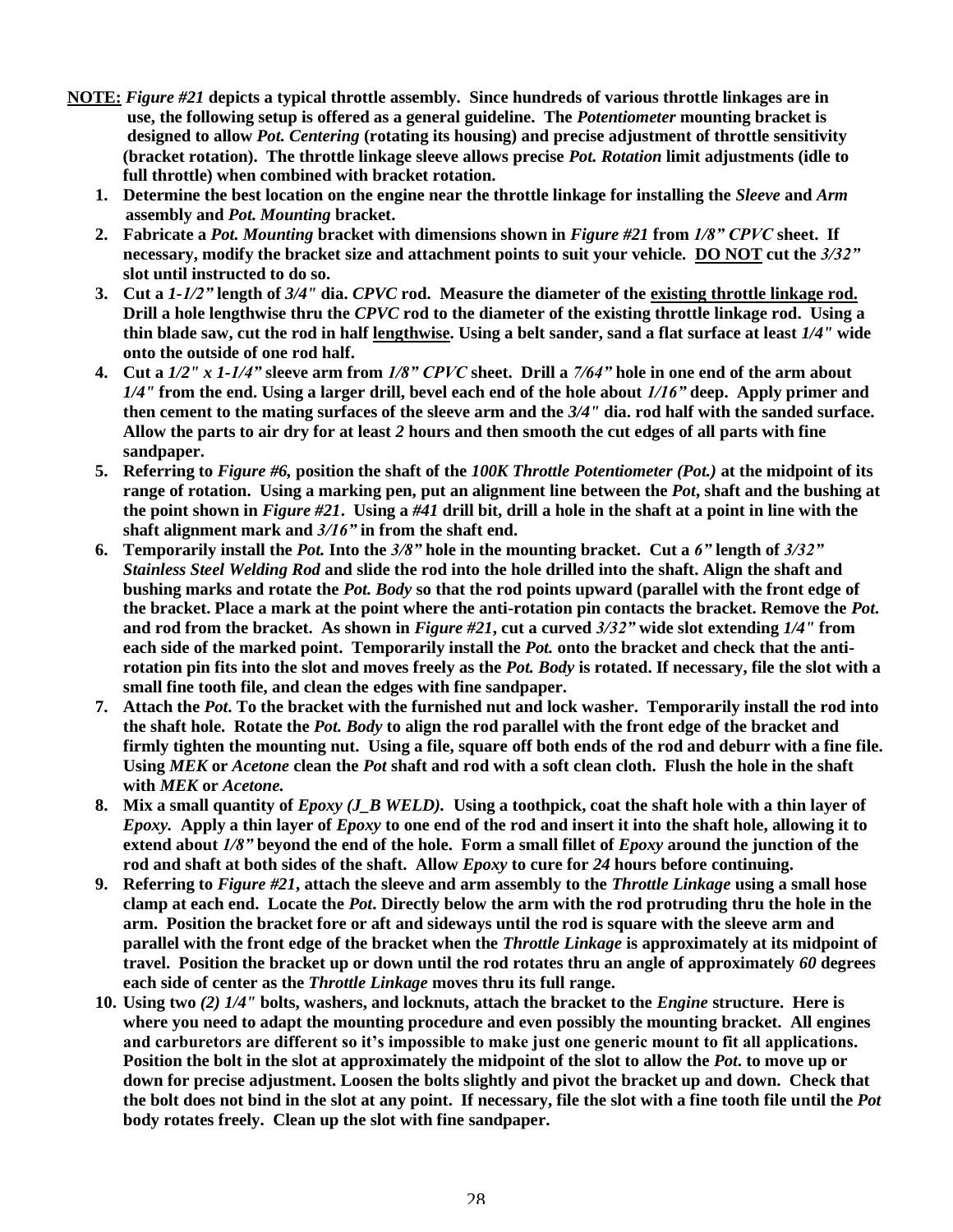**11. Check that the** *Pot. Rod* **does not bind in the arms hole as the** *Throttle Linkage* **is moved thru its full range of travel. If necessary to eliminate binding, rotate the** *Pot.* **slightly up or down and/or slide the sleeve assembly fore or aft. Firmly tighten the bracket bolts and sleeve hose clamps.**

#### **Preliminary Assembly and Testing**

#### **CAUTION: DO NOT ATTEMPT TO SOLDER WIRES DIRECTLY TO THE FOUR GENERATOR ELECTRODE AND COIL PINS. EXCESS HEAT WILL DAMAGE THE EPOXY BOND, POSSIBLY CAUSING WATER AND/OR GAS LEAKAGE.**

- **1. Install a male crimp on snap connector on each of the four** *Electrode* **and** *Coil* **pins of the** *Generator.* **Securely install the** *Generator* **in the** *Engine* **compartment using** *1/4"* **bolts, washers and locknuts. Be sure the** *Generator* **is level with the vehicle frame. If the** *Water Pump* **is installed in the trunk or rear of the vehicle, go to** *Step #3***. If the** *Water pump* **is installed in the** *Engine* **compartment, go to** *Step #2***.**
- **2. Cut a length of** *Silicone Braid Tubing* **to connect the** *Water Pump* **outlet to the** *3/8"***fitting on the side of the** *Generator Housing* **near the bottom. Allow some slack in the tubing.**
- **3. If the** *Water Pump* **has an internal check valve, slide two** *(2)* **small hose clamps onto the water tubing and install onto the** *3/8"***barb fitting in the side of the** *Generator Housing* **near the bottom. Allow some slack in the tubing and firmly tighten the clamps. If the** *Pump* **does not have an internal check valve, install a check valve in the tubing a few inches from the barb fitting in the side of the** *Generator***. Allow some slack in the tubing. Use two** *(2)* **small hose clamps on each barb fitting and tighten firmly. Be sure to install the check valve so that the flow direction arrow on the valve points toward the** *Generator.*
- **4. Cut two** *(2)3"***lengths of braid tubing and attach them to each end of a check valve with small hose clamps. Tighten the clamps firmly. Using two** *(2)* **small hose clamps, attach a valve hose to the** *Carb* **Adapter on the** *Engine* **with the valve arrow pointing toward the adapter. Tighten the clamps firmly.**
- **5. Using two** *(2)* **hose clamps, attach the** *Flame Arrestor* **to the check valve hose. Tighten the clamps firmly. Cut a length of** *Silicone Braid Tubing* **to connect the** *3/8"***barb fitting on top of the** *Generator* **to the** *Flame Arrestor***. Slide four** *(4)* **small hose clamps onto the tubing and connect the tubing between the** *Generator* **and** *Flame Arrestor***. Allow some slack in the tubing and tighten the clamps firmly.**
- **6. Using two** *(2)* **small hose clamps, attach the** *Pressure Gauge Tubing* **to the** *1/8"***fitting on top of the** *Generator***. Allow some slack in the tubing and tighten the clamps firmly.**
- **7. Cut four** *(4) 5-Ft* **lengths of hookup wire and strip** *1/2"* **of insulation from one end of each wire. Twist the stranded ends of two** *(2)* **wires together and trim the ends to a length of** *3/8".***Crimp a ring terminal to the spliced wires and attach the terminal to the** *Control Power Switch***. Repeat the procedure for the other two wires. Mount the** *Switch* **at a convenient point on the dash. Route one pair of** *Switch* **wires to the vehicle positive (+) power bus that is always** *"hot"***(the battery side of the bus is shown in** *Figure #6***. Cut the wires to length and strip** *1/2"* **of insulation from the wire ends. Twist the wires together, trim to** *3/8"***and crimp a ring terminal to the wire ends. DO NOT attach the terminal, or any other connector to the bus until instructed to do so.**
- **8. Cut two** *(2) 5-Ft* **lengths of hookup wire and splice together with a ring terminal as was done in** *Step #7.* **Locate a convenient spot in the** *Engine* **compartment to attach the ring terminal to the vehicle chassis. Drill a** *3/32"***hole at that location and attach the terminal and coat the terminal with** *Petroleum Jelly* **or** *Grease* **to prevent corrosion.**
- **9. Route the two** *(2)* **wires thru the** *Grommet* **installed in the** *Engine* **compartment firewall. Allowing slack in the wires, cut the wires to length to reach the two** *12-position* **connectors of the** *Control Module***. Trim** *1/4"* **of insulation from the end of each wire and connect each wire to a negative (-) bus position of either of the** *12 –Position Interlocking Connectors* **(see** *Step #6 in the Control Module section).*
- **10. Route the remaining pair of** *Switch* **wires to the connectors and cut the wires to length, allowing some slack in the wires. Connect the wires to the connectors at two of the battery positive (+) power bus positions in the same manner as was done in** *Step #9.*
- **11. Cut four** *(4)* **wires of appropriate length to connect the** *Generator Coil* **and** *Electrode* **pins to the connectors. Strip** *1/4"* **of insulation from each wire end and install a female crimp-on snap connector to each wire. Attach the connectors to the** *Generator* **terminals. Route the wires to the** *Control Module* **connectors and cut the wire ends to equal length. Strip** *1/4"* **of insulation from each wire end and connect each wire to the appropriate position of the** *Control Module* **connectors.**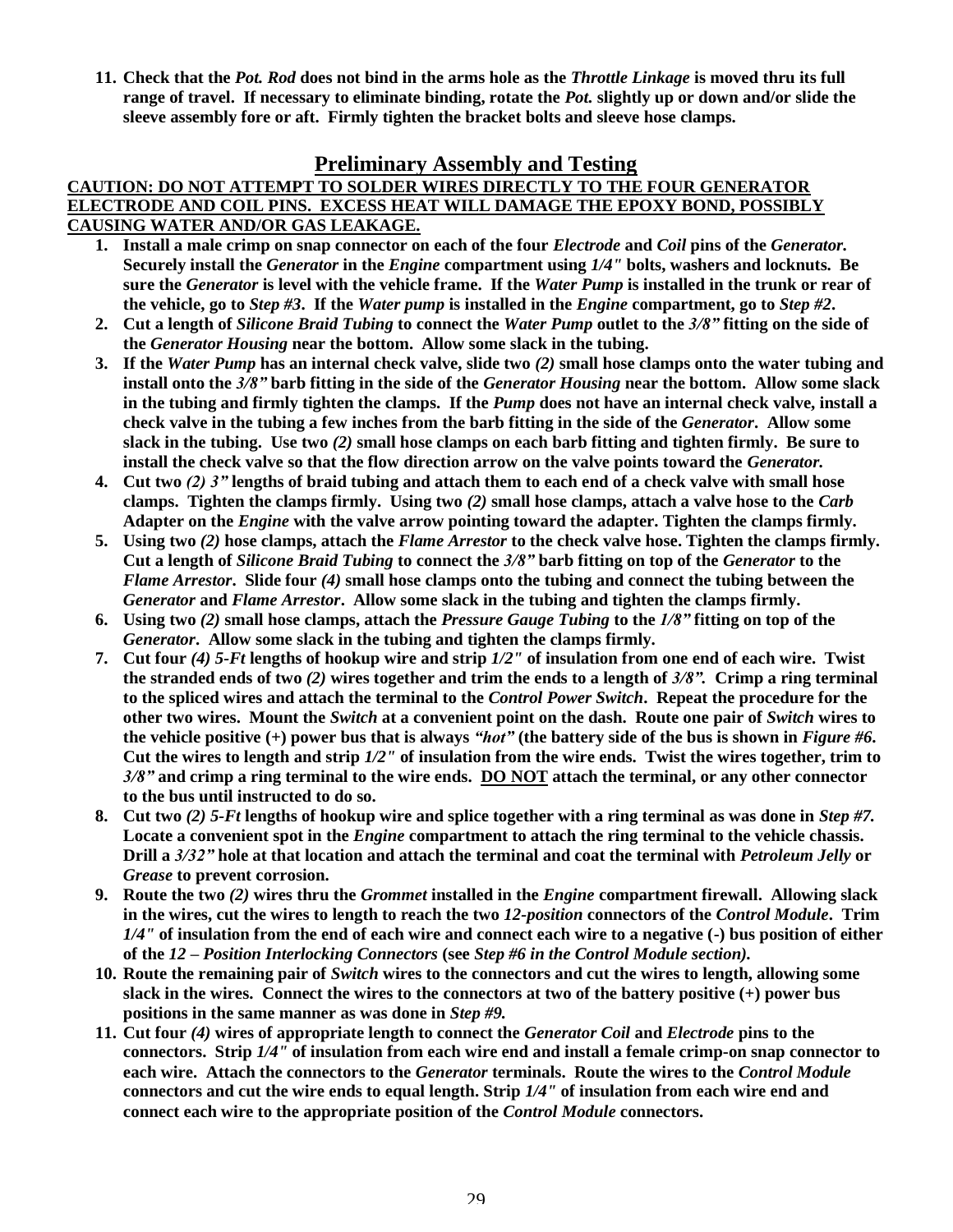- **12. Referring to** *Figure #8***, connect the** *Tank Water Level* **and** *Generator Water Level Switch* **wires to the appropriate positions of the** *Control Module* **connectors. Using butt connectors, splice hookup wire to the** *Switch* **wires as required to reach the** *Control Module* **connectors.**
- **13. Cut two** *(2)* **lengths of hookup wire to connect the** *Throttle Pot***. to the** *Control Module* **connectors. Strip** *1/4"* **of insulation from one end of each wire and solder each wire to the** *Pot***. Terminals. Slide a** *1"***length of heat shrink tubing onto each wire and over the soldered terminals and shrink the tubing.**
- **14. Route the** *Pot. Leads* **to the** *Control Module* **connectors and cut their ends to equal length. Strip** *1/4"* **of insulation from the end of each wire. Connect one** *Pot. Lead* **to a battery positive (+) power bus connector position. Connect the other lead to the connector position leading to the** *10K resistor* **lead (see** *Figure #6***). Rotate the** *Pot. Shaft* **to its midpoint position.**
- **CAUTION: DO NOT CONNECT THE WATER PUMP LEADS, OR ADD WATER TO THE TANK**
	- **UNTIL INSTRUCTED TO DO SO IN STEP#1 IN THE NEXT SECTION (***Final Assembly and Testing***). 15. Using an** *Ohmmeter***, verify that the** *Control Module Power Switch* **is in the** *OFF* **position. If not, place the** *Switch* **in the** *OFF* **position.**
	- **16. Connect the** *Switch* **ring terminal to the battery positive (+) power bus.**
- **CAUTION: POWER WILL BE APPLIED TO THE** *"Hydro-GenSystem"***IN STEP #18. ANY INCORRECT ELECTRICAL OR ELECTRONIC CONNECTION CAN LEAD TO SYSTEM OR COMPONENT FAILURE AND/OR DAMAGE. BE SURE TO DOUBLE-CHECK ALL ELECTRICAL AND ELECTRONIC CONNECTIONS BEFORE APPLYING POWER.**
	- **17. After double-checking all electrical and electronic connections of the** *Hydro-Gen System***, correct any connection errors as required. Connect the two** *(2) 12 –Position Interlocking Connectors* **of the** *Control Module* **to the matching system connectors. Verify that all system connectors are properly engaged. If still in place, remove the** *Control Module* **enclosure cover.**

#### **CAUTION: DO NOT ATTEMPT TO START THE ENGINE UNTIL INSTRUCTED TO DO SO. THIS IS A PRELIMINARY TEST TO VERIFY BASIC SYSTEM FUNCTIONING. IF ANY PROBLEM EXISTS, SHUT OFF POWER IMMEDIATELY.**

- **18. Immediately after applying power, check for the following system responses in the order noted. If any problem exists, shut the power OFF immediately.**
	- *NO* **smoke and/or electrical sparking**
	- *NO* **electrical overheating of any system component.**
	- **On the** *Indicator Panel***, check that the** *LED's***function as follows:**
		- **1.** *"PWRON","PUMPON"***and** *"GENWATERLOW"LED's***are lit.**
		- **2.** *"TANKWATERLOW"LED***is blinking.**
	- **On the** *Indicator Panel***, check that the** *Gauge* **lights are lit. Place the** *Hydro-Gen Power Switch* **to the** *ON* **position. Verify that no problem exists. If a problem exists, turn power** *OFF* **immediately.**
- **19. If no problem exists, go to** *Step #20***. If a problem exists, troubleshoot to locate and repair (or replace) the failed component. After replacement or repair go back to** *Step #18.*
- **20. Using your fingers as heat sensors, check that no system component is overheating. If** *NO* **overheating, go to** *Step #21***. If there is overheating, turn power** *OFF* **and go back to** *Step #19.*
- **21. Check that the vehicle gas pedal is in the full idle position. Connect a** *Digital Voltmeter* **to pin** *#6* **of amplifier** *LM741* **(refer to** *Figure #6***) and record the voltage level. If voltage is present, go to** *Step #22***. If no voltage exists, a component is defective and must be replaced. After replacing the component, go back to** *Step #18.*
- **NOTE: As the gas pedal is moved from idle to full power, the voltage level at pin** *#6* **of amplifier** *LM741* **should increase slightly. Expect an increase of approximately** *1 VDC to 4 VDC***.**
	- **22. Move the gas pedal to full power. Record the voltage at pin** *#6***. Compare the voltage with that recorded in** *Step #21***. If the voltage level has increased by at least** *1 VDC***, go to** *Step #23***. If the voltage level has not changed at all, a component is defective and must be replaced. After replacing the component, go back to** *Step #21.*
	- **23. Rotate the** *20K"ThrottleAdjust"Pot.***From stop to stop. Verify that voltage at pin** *#6* **varies as the** *Pot.* **is rotated. If voltage varies, go to** *Step #24***. If voltage does not vary, a component is defective and must be replaced. After replacing the component, repeat this procedure.**
	- 24. Set the *"Throttle Adjust" Pot*. To its midpoint of rotation.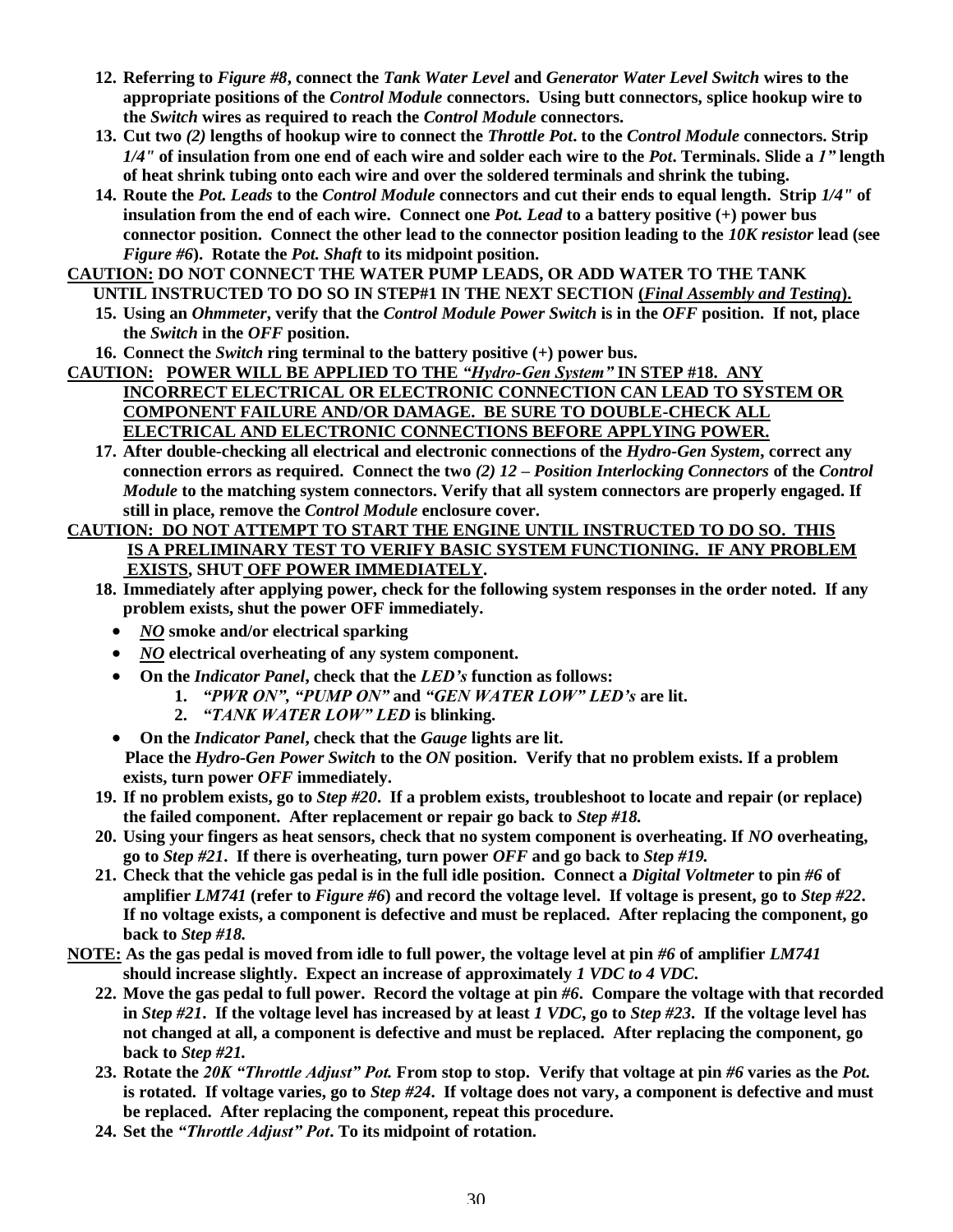- **NOTE: The NE555 controller creates a highly stable square wave pulse. As the gas pedal is moved toward full power, the input voltage to the controller from the** *LM741* **amplifier increases, increasing the pulse width ratio of the controller square wave output at pin** *#3.*
	- **25. Connect an** *Oscilloscope* **lead to pin** *#3* **of the** *NE555* **controller. Verify that a square wave pulse exists and that the pulse width ratio increases as the gas pedal is moved from full idle to full power. If a square wave exists and the pulse ratio increases, go to** *Step #26***. If a pulse does not exist or the ratio does not increase as the gas pedal is moved, a component is defective and must be replaced. After replacing the component, repeat this procedure.**
	- **26. Rotate the** *2K"PulseWidthAdjust"TrimPot***. from stop to stop. Verify that the pulse width changes as the** *Pot.* **is rotated. If the pulse width changes, go to** *Step #27***. If the pulse width does not change, a component is defective and must be replaced. After replacing the component, repeat this procedure.**
	- **27. Set the** *2K Trim Pot***. to its midpoint of rotation.**
- **NOTE: The frequency of the square wave pulse falls in the range of** *15KHz to 20KHz***. The** *Trigger Oscillator Circuit* **provides variable frequency input pulses to the** *NE555* **controller in response to adjustment to the** *2K Trim Pot***. and** *DIP Switch* **settings.**
	- **28. Connect the** *Oscilloscope* **lead to pin** *#3* **of the** *NE555* **controller. Verify that the square wave frequency changes as the** *Oscillator 2K Pot***. is rotated. If the frequency changes, go to** *Step #29***. If the frequency does not change, a component is defective and must be replaced. After replacing the component, repeat this procedure.**
	- **29. Set the** *Oscillator Pot***. to its midpoint of rotation.**
- **NOTE: Referring to** *Figure #7***, the frequency of the** *Coil Circuit* **is controlled by the** *CD4059A Divide by N Counter***, and falls in the range of** *15Hz to 20Hz***. Input to the** *Counter* **is received from the** *Electrode Circuit (Figure #6).* **When the frequency of the** *Electrode Circuit* **is changed, the frequency of the** *Coil Circuit* **changes accordingly. The** *Coil Circuit* **is adjusted with the** *10K"PulseWidthAdjust"Pot.*
	- **30. Connect an** *Oscilloscope* **lead to pin** *#8* **of the** *NE555* **controller. Rotate the** *"PulseWidthAdjust"Pot.* **from stop to stop. Verify that the pulse width changes as the** *Pot***. is rotated. If the pulse width changes, go to** *Step #31***. If the pulse width does not change, a component is defective and must be replaced. After replacing the component, repeat this** *Step.*
	- **31. Setthe"PulseWidthAdjust"Pot.toitsmidpointofrotation.**
	- **32. Connect a** *Digital Voltmeter* **lead to pin** *#8* **of the NE555 controller. Rotate the** *10K"StrengthAdjust"Pot* **from stop to stop. Verify that the voltage level changes as the** *Pot***. is rotated. If the voltage level changes, go to** *Step #33***. If the voltage level does not change, a component is defective and must be replaced. After replacing the component, repeat this** *Step.*
	- **33.** Set the "Strength Adjust" Pot. to its midpoint of rotation.
	- **34. Referring to** *Figure #6***, set the** *DIP Switches* **according to** *Oscillator CD4069* **manufacturer instructions to obtain a frequency between** *15KHz and 20KHz***. Connect an** *Oscilloscope* **or** *Frequency Meter* **lead to pin** *#6* **of** *Oscillator CD4069***. Verify that the** *Oscillator* **frequency is between** *15KHz and 20KHz***. If the frequency is not between** *15KHz and 20KHz***, adjust the** *2K"FrequencyAdjust"Pot***. To obtain a frequency within that range. If the correct frequency cannot be obtained, there is a defective component (most likely** *CD4069***) in the** *Oscillator Circuit***. Locate and replace the defective component and return to this** *Step***. If the correct frequency is obtained, go to Step #35.**
	- **35. Referring to** *Figure #7***, and using an** *Oscilloscope* **or** *Frequency Meter***, verify that the frequency of the pulse appearing at the** *Collector* **of component** *2N3055* **is from** *15 Hz and 20 Hz***. If the frequency is within that range, go to** *Step #37***. If the frequency is not within that range, go to** *Step #36*
	- **36. Set the** *"DividebyN"Counter***for an** *"N"***factor of** *1,000* **according to the manufacturers instructions. Verify a frequency of** *15Hz to 20Hz* **at the** *Collector* **of component** *2N3055***. If the frequency is within that range, go to** *Step #37***. If the frequency is not within that range, a component is defective and must be replaced. After replacing the component, go back to** *Step #35.*
	- **37. Shut the power** *OFF.*

## **Cylinder Head Temperature**

**NOTE: Hydrogen burns slightly hotter than gasoline, so you should expect slightly higher** *Cylinder Head Temperature (CHT).* **You must first establish** *CHT* **reference points by driving first on gasoline. The** *Hydro-Gen* **uses a very high quality fast-response** *CHT* **gauge, sensing** *CHT* **directly from the base of a sparkplug.**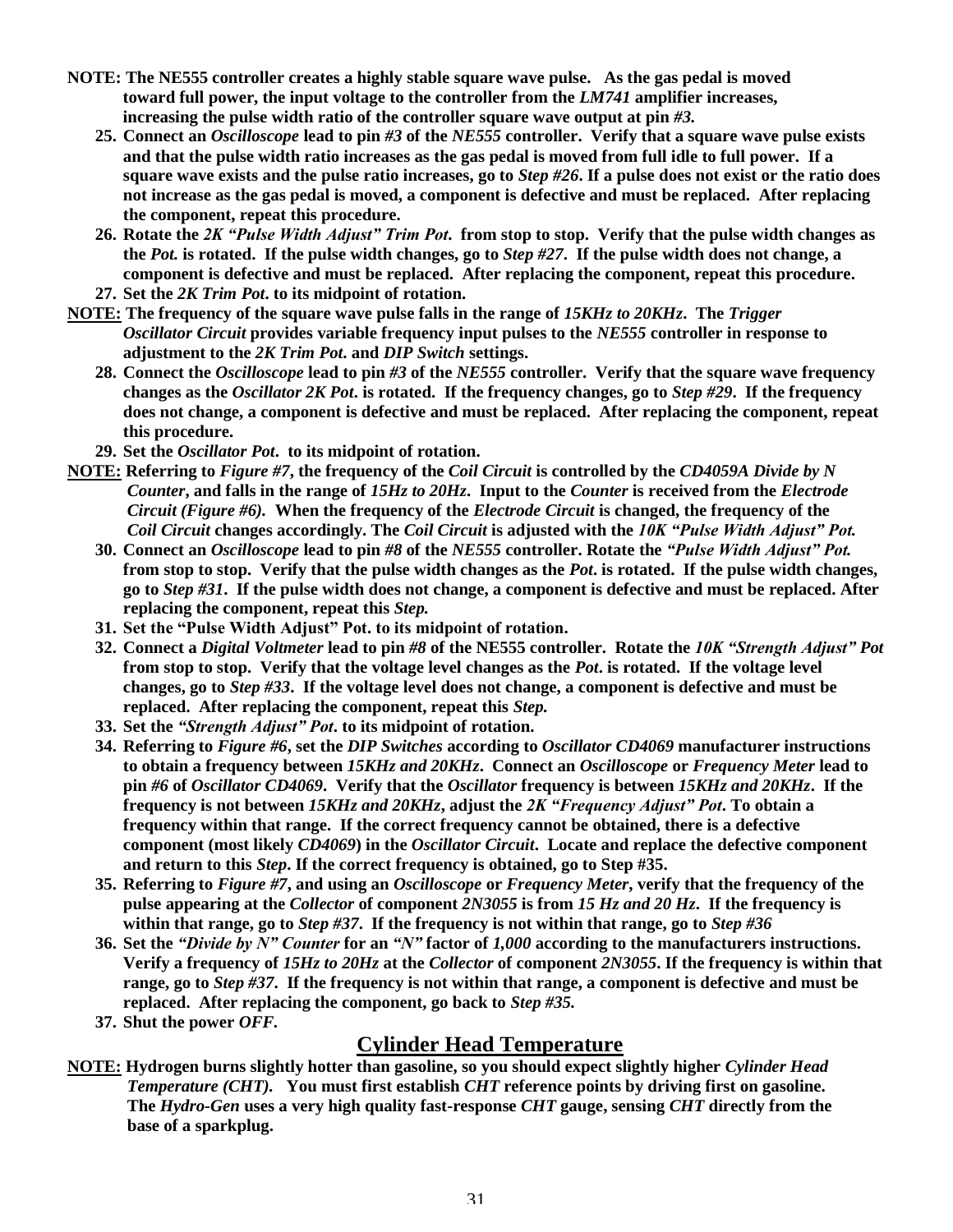- **1. Drive your vehicle for at least** *15 minutes (30 minutes* **in cold weather) on open highway to assure that the engine is up to normal operating temperature. Record** *CHT (in degrees Fahrenheit)* **under each of the following driving conditions:**
	- **Parked at idle, transmission in neutral, for three** *(3)* **minutes.**
	- *25 MPH* **in residential areas for at** *least two minutes.*
	- *60 MPH* **(or close to full power) on a steep grade for** *at least 30 seconds.*

## **Final Assembly and Testing**

- **1. If the** *Water Pump* **is installed in the trunk or in the rear of the vehicle, splice a hookup wire to its positive (+) power lead with a butt connector and connect it to a battery positive (+) power bus connector position. If the** *Pump* **is installed in the** *Engine* **compartment, connect it to a battery positive (+) power bus connector position. In like manner, connect the** *Pump* **negative (-) power lead to connector position leading to** *Collector* **lead of** *E3055T Switch* **as shown in** *Figure #8.*
- **2. Fill the** *Tank* **with** *Water.* **Check that there are no water leaks from the** *Tank* **or any of the fittings. If necessary, correct or repair any leaks.**
- **NOTE: Your vehicle is now ready to run on** *Water* **for the first time with the** *Hydro-Gen System***. For** *Initial Operation,* it's best that the *Engine* is already warmed up to normal operating temperature. **Running the** *Engine* **on gasoline for about** *15 minutes* **is usually sufficient.**
	- **3. Park your vehicle on a level surface with the parking brake engaged and transmission in neutral. Open the trunk lid or the engine hood, depending on where your** *Hydro-Gen Water Pump* **is located.**
	- **4. Followingmanufacturers'instructionssetthe***Carburetor Adapter* **for** *Hydrogen* **operation.**
- **CAUTION; CLOSELY MONITOR THE PRESSURE GAUGE. IF GENERATOR GAS PRESSURE EXCEEDS 70 PSI, SHUT POWER OFF IMMEDIATELY. AS A SAFETY PRECAUTION, PRESSURE EXCEEDING 85 PSI IS VENTED BY THE PRESSURE RELIEF VALVE. DO NOT DEPEND ON THE RELIEF VALVE TO RELIEVE EXCESS PRESSURE. IF ANY SYSTEM PROBLEM EXISTS, SHUT OFF POWER IMMEDIATELY.**
- **NOTE: At idle,** *Gas Pressure* **should be in the range of** *12 PSI to 28 PSI***. At full power, about** *28 PSI to 62 PSI***.**
	- 5. Referring to *Figures #6 and #7*, set the "*Throttle Adjust*", "Pulse Width Adjust", (one in each circuit), *"FrequencyAdjust",***and** *"StrengthAdjust"Pots***. To their midpoint of rotation. Immediately after applying power, check for the possibility of any of the following problems. If any problem exists, immediately shut** *OFF* **power:**
		- **Smoke and/or electrical sparking.**
		- **Generator pressure exceeds** *70 PSI.*
		- **Electrical overheating of any system components.**
		- **Gas and/or Water leakage from the** *Generator.*
		- **Water leakage from any tubing, fittings or other components.**

**Turn power** *ON***. Wait for** *Generator* **pressure to reach at least** *25 PSI***. When pressure reaches** *25 PSI, START YOUR ENGINE***. Run the** *Engine* **at idle speed until instructed to do otherwise. If** *Generator* **pressure will not reach at least** *25 PSI***, go to** *Step #7***. Check that none of the problems mentioned in** *Step #5* **exist. If any exist, immediately shut power** *OFF* **and go to** *Step #6,* **if no problems go to** *Step #7.*

- **6. Verify that the power is** *OFF.* **A system component has either failed or is defective. Troubleshoot to locate the component, go thru the testing procedures we outlined in the previous section** *(Preliminary Assembly and Testing)* **to locate the problem. Repair or replace the component and go back to** *Step #5*
- **7. Shut power** *OFF.* **Obtain a small bucket or large container. Open the** *Generator Drain Cock* **and drain until empty. Close the** *Drain Cock***. If no water is drained, go to** *Step #8***. If at least some water drained, go to** *Step #14***.**
- **8. Turn power** *ON***. Verify that the** *Water Pump* **runs. If the** *Pump* **runs, go to** *Step #9***. If the** *Pump* **does not run, turn power** *OFF* **and go to** *Step #25.*
- **9. Verify that water is reaching the** *Pump* **inlet. If water reaches the inlet, go to** *Step #13***. If water does not reach the inlet, go to** *Step #10***.**
- **10. Disconnect the tubing from the** *Pump* **outlet. Verify that water now reaches the** *Pump* **inlet. If it does, go to** *Step #12.* **If not, go to** *Step #11***.**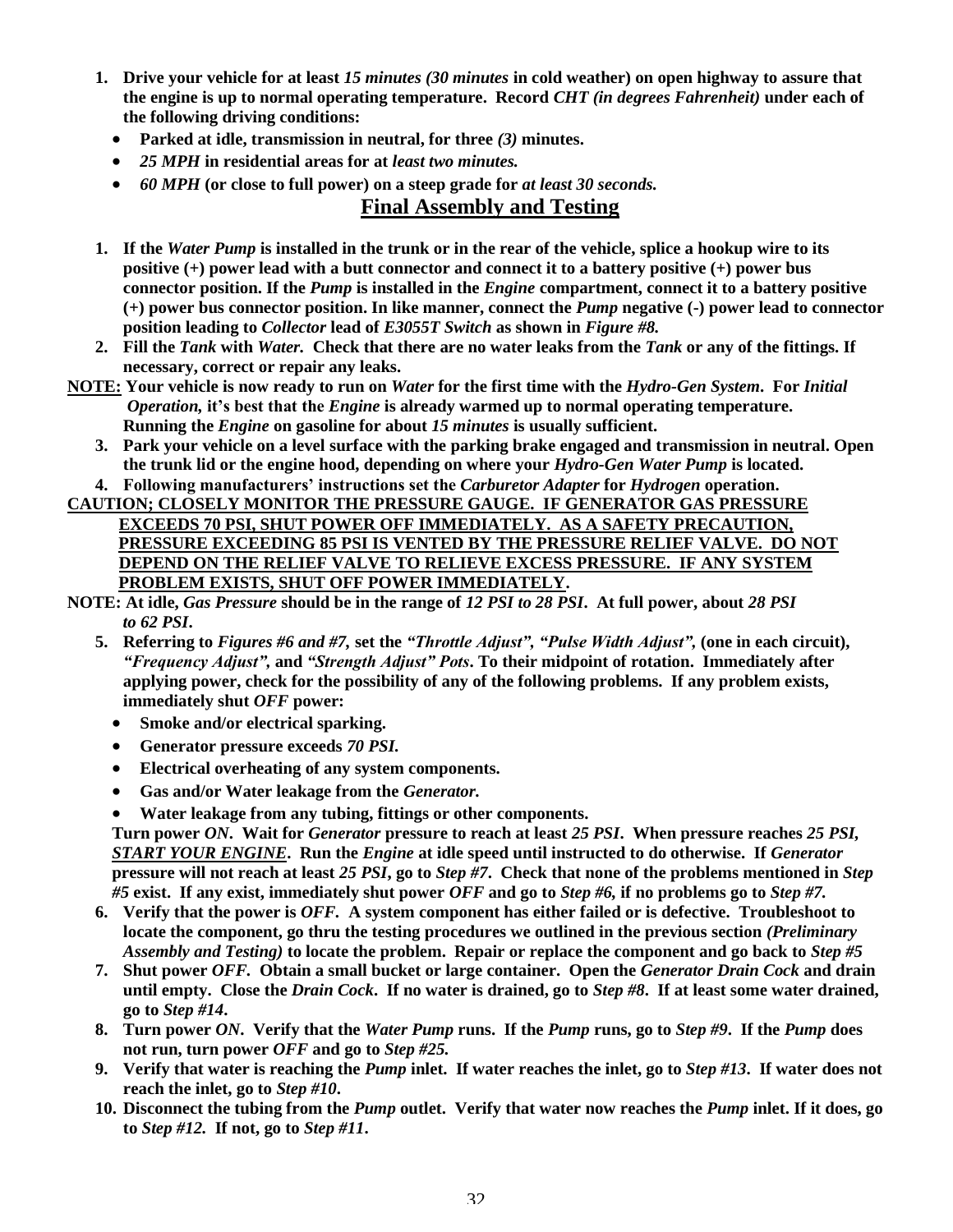- **11. Turn power** *OFF.* **Check for restrictions in the tubing leading to the** *Pump* **inlet. If a restriction is located, repair as required, reconnect tubing and go back to** *Step #5***. If there is no restriction, then the** *Pump* **is defective and must be replaced or repaired. After replacing the** *Pump***, go back to** *Step #5.*
- **12. Verify that water is flowing from the** *Pump* **outlet and turn power** *OFF***. If water was flowing, the** *Check Valve* **is either defective or installed backwards. Replace the** *Valve* **or reinstall correctly with the** *Arrow* **pointing towards the** *Generator***, reconnect the tubing and go back to** *Step #5***. If water was not flowing, the** *Pump* **is defective and must be repaired or replaced. After repair, go back to** *Step #5.*
- **13. Disconnect the tubing from the** *Pump* **outlet. Verify that water now flows from the** *Pump* **outlet and turn power** *OFF***. If water was not flowing, the** *Check Valve* **is either defective or installed incorrectly. Replace or repair the** *Valve.* **Be sure the** *Arrow* **on the** *Valve* **points towards the** *Generator* **and go back to** *Step #5***. If water was not flowing, the** *Pump* **is defective and must be replaced or repaired. After repair or replacement go back to** *Step #5.*
- **14. Turn power** *ON***. Verify that there is no water present in the tubing leading from the** *Generator* **to the** *Flame Arrestor***. Turn power** *OFF***. If water was present, go to** *Step #15***. If water was not present, go to** *Step #17.*
- **15. Refer to** *Figure #8***. Cut the** *Generator Water Level Switch* **wire connected to the** *Control Module* **positive (+) power bus within** *6"***of the** *Generator***. Strip** *1/4"* **from each end of the cut lead. Connect an** *Ohmmeter* **lead to the wire exiting the** *Generator* **and the lead to the vehicle ground (-). Verify that the** *Ohmmeter* **indicates that the** *Switch* **contacts are open. If the** *Switch* **contacts are open, go to** *Step #16***. If the** *Switch* **contacts are closed, the** *Switch Slosh Shield* **has been incorrectly installed. Referring to** *Step #9* **in the section titled** *"WaterLevelSwitchTest"***remove the** *Slosh Shield* **and reinstall it. Be sure the** *Shield* **is accurately centered around the** *Switch Float***. Reconnect the** *Switch* **wires with a butt connector and go back to** *Step #5.*
- **16. Reconnect the** *Switch* **wires with a butt connector. A defective component exists in the** *Pump Control Circuit.* **Replace the defective component and go back to** *Step #5.*
- **17. Verify that the** *Check Valve* **in the tubing leading to the** *Engine* **is installed with the flow** *Arrow* **pointing toward the** *Engine***. If the** *Check Valve* **is installed correctly, go to** *Step #18***. If the** *Check Valve* **is not installed correctly, remove it, install it correctly and then go back to** *Step #5.*
- **18. Set the water container on a level surface, mark the water level on the side of the container, and dispose of the water. Close the** *Generator Drain Cock.*
- **19. Disconnect the gas outlet hose from the top of the** *Generator***. Turn the power** *ON***, wait for the** *Water Pump* **to stop running, and shut power** *OFF.* **Open the** *Drain Cock* **and drain the water into the container until the** *Generator* **is empty. Close the** *Drain Cock***. Check the water level and dispose of the water. If the water level was higher than the level marked in** *Step #18***, go to** *Step #20***. If the water level was about the same, go to** *Step #26***.**
- **20. Reconnect the tubing and disconnect the tubing from the** *Carburetor Adapter***. Turn power** *ON***, wait for the** *Water Pump* **to stop running and shut power** *OFF***. Open the** *Drain Cock* **and drain water into the container until the** *Generator* **is empty. Close the** *Drain Cock***. Check the water level and dispose of the water. If the water level was higher than the level marked in** *Step #18***, go to** *Step #21***. If the water level was about the same, go to** *Step #22***.**
- **21. The** *Carburetor Adapter* **(associated parts) is either defective or requires adjustment. Following the manufacturers'instructions, either adjust the** *Adapter* **or return it to the manufacturer for adjustment or repair. After adjustment or repair, reconnect the tubing and go back to** *Step #5***.**
- **22. Reconnect the tubing and disconnect the tubing between the** *Flame Arrestor* **and** *Check Valve***. Turn the power** *ON***, wait for the** *Water Pump* **to stop running and shut power** *OFF***. Open the** *Drain Cock* **and drain the water into the container until the** *Generator* **is empty. Close the** *Drain Cock***. Check the water level and dispose of the water. If the water level was higher than the level marked in** *Step #18***, go to** *Step #23***. If the water level was about the same, go to** *Step #24.*
- **23. The** *Check Valve* **is defective. Replace the** *Valve***, reconnect the tubing and go back to** *Step #5.*
- **24. The** *Flame Arrestor* **has been constructed incorrectly. Remove the** *Flame Arrestor* **from the tubing, remove its fittings and dispose of the** *Flame Arrestor***. Return to the** *"FlameArrestor"***procedure and following the instructions; construct a new** *Flame Arrestor***, being more careful and exacting. Allow the** *CPVC* **cement to air dry for at least** *24* **hours. Apply a thin coating of pipe joint compound to the tapped threads in the ends of the** *Flame Arrestor* **and the fittings. Thread the fittings into the new** *Flame Arrestor* **and tighten firmly. Install the new** *Flame Arrestor* **into the tubing and go back to** *Step #5*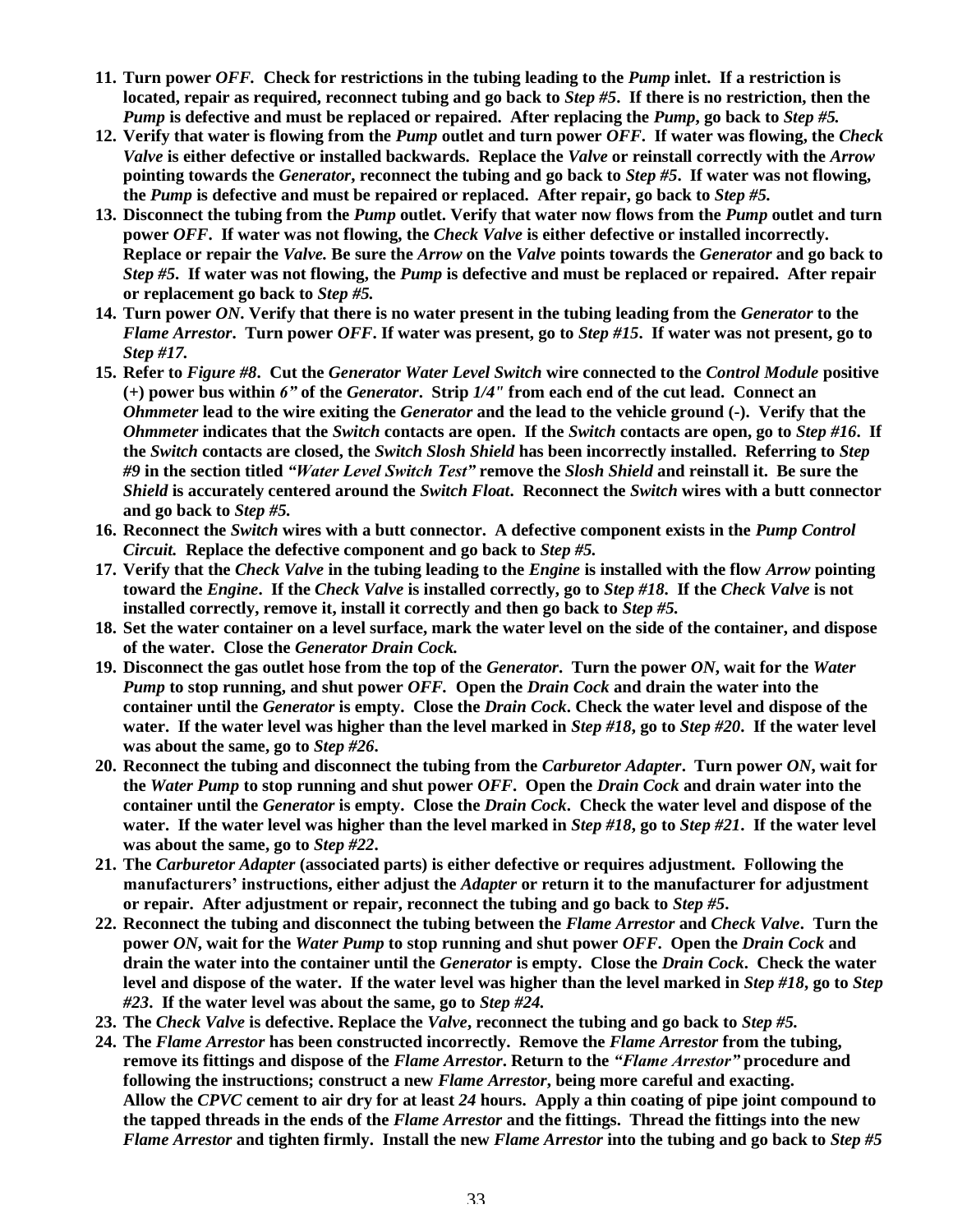**25. Turn power** *OFF***. The most likely candidate for** *Pump* **failure is the** *Pump* **itself. Cut the** *Pump* **negative (-) bus wire and check** *Pump* **operation while disconnected from the** *Control Module***. If the** *Pump* **still does not run, or draws current in excess of** *15 amps* **during start up, repair or replace the** *Pump.* **Reconnect the new** *Pump* **wires using butt connectors. BEFORE you replace the** *Pump***, you might also want to check to see if you blew the main fuse (see** *Figure #6***). If, by chance the fuse has blown, replace it and recheck the** *Pump***. Then go back to** *Step #5*

**If the** *Pump* **operates normally, reconnect the wire with a butt connector. Check to verify that the** *E3055T Switch* **(refer to** *Figure #8***) has not failed due to** *Pump* **current overload. If the** *Switch* **has failed, replace it with a** *Switch* **of higher current capacity and go back to** *Step #5***. If the** *Switch* **has not failed, cut the** *Generator Water Level Switch* **wire connected to the** *Control Module* **positive (+) power bus within about** *6"***of the** *Generator.* **Strip** *1/4"* **from each end of the cut lead. Connect an** *Ohmmeter* **lead to the wire exiting the** *Generator* **and the other lead to vehicle ground (-).**

**Verify that the** *Ohmmeter* **indicates that the** *Switch* **contacts are closed. If the** *Switch* **contacts are closed, either the** *Pump* **is defective or a** *Pump Circuit* **component is defective (refer to** *Figure #8***) or wiring errors exist. Troubleshoot to locate the problem and repair or replace as necessary. After correcting the problem go back to** *Step #5*

**If the** *Switch* **contacts are open, the** *Switch Slosh Shield* **has been installed incorrectly. Referring to** *Step #9* in the section titled *"Water Level Switch Test"*, remove the *Slosh Shield* and reinstall it, being **very careful to accurately center the** *Slosh Shield* **around the** *Switch Float***. Reconnect the** *Switch* **wires with a butt connector and go back to** *Step #5.*

- **26. Verify that no water is present in the tubing leading from the** *Generator* **to the** *Flame Arrestor***. If water is present, turn the power** *OFF* **and go back to** *Step #15***. If water is not present, read the following notes before going on to** *Step #27.*
- **NOTE: The** *Hydro-Gen System* **is designed to operate well over a wide range of different electronic settings and adjustments. It is tolerant of just about anything short of gross adjustment errors. However, since each Engine has unique requirements, obtaining** *Optimal* **performance is mostly a matter of making simple trial and error adjustments.**

**Here are some general guidelines for gaining** *Optimal* **performance by the very effective method known as** *"tweaking".*

- **At idle,** *Generator* **pressure should be** *12 PSI to 28 PSI***.**
- **At full power,** *Generator* **pressure should be** *28 PSI to 62 PSI.*
- **For each driving or idle condition, be sure** *CHT* **never exceeds** *40* **degrees more than the values recorded in** *Step #1.*
- **Be sure** *CHT* **never exceeds** *400 degrees***.**
- **NOTE:** *Tweaking* **the** *Hydro-Gen System* **is easier, safer and faster if another person drives while you Tweak.**
	- **27. Park your vehicle with the** *Engine* **at idle, transmission in neutral, and parking brake set. Wait until the** *Generator* **pressure stabilizes and go to** *Step #30.*
	- **28. Drive your vehicle at** *25 MPH* **in a residential area. If the** *"FrequencyAdjust"Pot***. is rotated** *CW* **to increase** *Generator* **pressure, go to** *Step #30***. If the** *"FrequencyAdjust"Pot***. is rotated** *CCW* **to increase** *Generator* **pressure, go to** *Step #37.*
	- **29. Drive your vehicle at** *60 MPH* **(or full power) on a steep grade. If the** *"FrequencyAdjust"Pot***. is rotated** *CW* **to increase** *Generator* **pressure, go to** *Step #30***. If the** *"FrequencyAdjust"Pot***. is rotated** *CCW* **to increase** *Generator* **pressure, go to** *Step #37.*
	- **30. Referring to** *Figure #6***, rotate the** *"FrequencyAdjust"TrimPot***. fully** *(CCW).* **Slowly rotate clockwise** *(CW).* **If** *Generator* **pressure starts to increase before rotating about** *90%* **of total rotation, go to** *Step #31***. If pressure does not increase, go to** *Step #37***.**
	- **31. Rotate slowly** *CW* **until pressure stops increasing. Rotate an additional** *10* **degrees. Wait until pressure stabilizes and record pressure. Slowly rotate** *CCW* **until pressure starts to drop. Slowly rotate** *CW* **until pressure increases to the recorded value. Record that the** *"Frequency Adjust"Pot***. is rotated** *CW* **to increase pressure. If your** *Hydro-Gen* **is being tuned while idling, go to** *Step #32.* **If your** *Hydro-Gen* **is being tuned while driving, go to** *Step #43***.**
	- **32. Rotate the** *"PulseWidthAdjust"TrimPot***. fully** *CCW***. Slowly rotate** *CW***. If pressure starts to increase before rotating about** *90%* **of total rotation, go to** *Step #33***. If pressure does not increase, go to** *Step #39***.**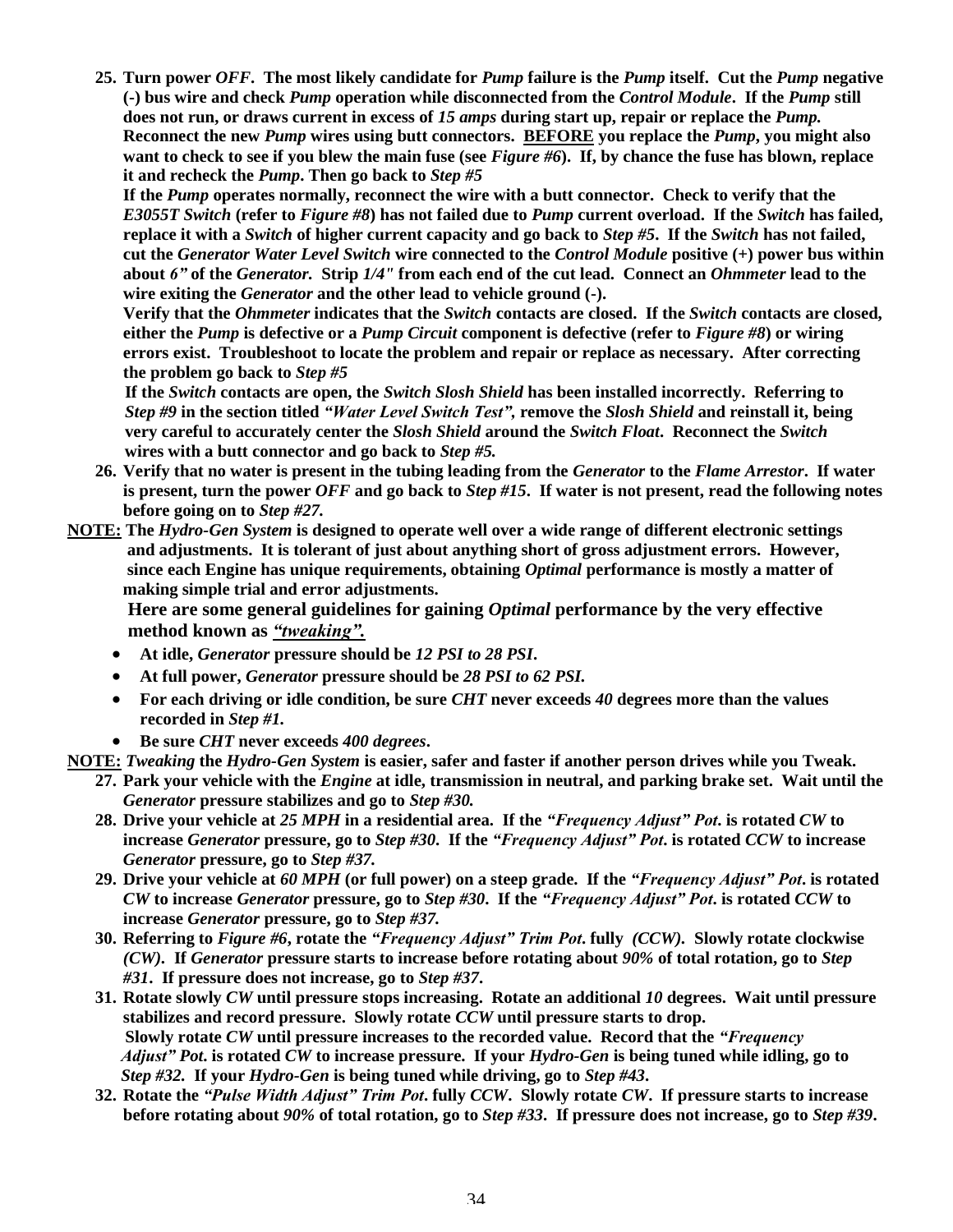- **33. Rotate slowly** *CW* **until pressure stops increasing. Rotate an additional** *10* **degrees. Wait until pressure stabilizes and record pressure. Slowly rotate** *CCW* **until pressure starts to drop. Slowly rotate** *CW* **until pressure increases to the recorded value. Record that the** *"PulseWidthAdjustPot***. is rotated** *CW* **to increase pressure. Go to** *Step #34.*
- **34. If you are** *Tweaking* **your** *Hydro-Gen* **with the** *Engine* **at idle, go to** *Step #35***. If you are** *Tweaking* **your** *Hydro-Gen* **while driving, go to** *Step #36.*
- **35. Refer to** *Figure #21***. If necessary, adjust** *Engine* **idle speed by loosening the hose clamps and sliding the arm and sleeve assembly either fore or aft** *(Throttle Assembly).* **Tighten hose clamps firmly. If pressure exceeds** *28 PSI***, go to** *Step #41.* **If pressure is** *28 PSI* **or less, go back to** *Step #28***.**
- **36. If pressure exceeds** *62 PSI***, go to** *Step #42***. If pressure is** *62 PSI* **or less, go to** *Step #44***.**
- **37. Rotate the** *"FrequencyAdjust"Pot***. fully** *CW***. Slowly rotate** *CCW***. If pressure starts to increase before rotating about** *90%* **of total rotation, go to** *Step #38***. If pressure does not increase, rotate the** *Pot. CW* **so its midpoint and go back to** *Step #32***.**
- **38. Rotate slowly** *CCW* **until pressure stops increasing. Rotate an additional** *10* **degrees. Wait until pressure stabilizes and record the pressure. Slowly rotate** *CW* **until pressure starts to drop. Slowly rotate** *CCW* **until pressure increases to the recorded pressure. Record that the** *"FrequencyAdjust"Pot***. is rotated** *CCW* **to increase pressure. If your** *Hydro-Gen* **is being tuned while idling, go back to** *Step #32.* **If your** *Hydro-Gen* **is being tuned while driving, go to** *Step #43.*
- **39. Rotate the** *"PulseWidthAdjust"Pot***. fully** *CW***. Slowly rotate** *CCW***. If pressure starts to increase before rotating about** *90%* **of total rotation, go to** *Step #40***. If pressure does not increase, rotate the** *Pot. CW* **to its midpoint and go back to** *Step #34***.**
- **40. Rotate slowly** *CCW* **until pressure stops increasing. Rotate an additional** *10* **degrees. Wait until pressure stabilizes and record the pressure. Slowly rotate** *CW* **until pressure starts to drop. Slowly** rotate *CCW* until pressure increases to the recorded pressure. Record that the "Pulse Width Adjust" Pot. **is rotated** *CCW* **to increase pressure. Go back to** *Step #34***.**
- **41. Using a marking pen, place an alignment mark on the** *"FrequencyAdjust"***and** *"PulseWidthAdjust" Pots***. Determine the amount of pressure exceeding** *28 PSI***. (For example: if pressure is** *32 PSI***, excess pressure is** *4 PSI***). Reduce pressure to** *28 PSI* **by alternately rotating each** *Pot***. in the direction recorded a few degrees at a time. Attempt to divide the excess pressure equally between the two** *Pots***. For example: if excess pressure is** *4 PSI***, attempt to reduce the pressure** *2 PSI* **with each** *Pot***. Go back to** *Step #28.*
- **42. Using a marking pen, place an alignment mark on the** *"FrequencyAdjust"***and** *"PulseWidthAdjust" Pots.* **Determine the amount of pressure exceeding** *62 PSI***. (For example: if pressure is** *70 PSI***, excess pressure is** *8 PSI***.). Reduce pressure to** *62 PSI* **by alternately rotating each** *Pot***. in the recorded direction a few degrees at a time. Attempt to divide the excess pressure equally between the two** *Pots***. For example: if excess pressure is** *8 PSI***, attempt to reduce pressure** *4 PSI* **with each** *Pot.* **Go to** *Step #44.*
- **43. If the** *"PulseWidthAdjust"Pot***. is rotated** *CW* **to increase** *Generator* **pressure, go back to** *Step #32***. If the** *"PulseWidthAdjust"Pot.***is rotated** *CCW* **to increase** *Generator pressure***, go back to** *Step #39.*
- **44. If you completed** *Hydro-Gen* **tuning after driving** *25 MPH* **in a residential area, go to** *Step #45.* **If you completed** *Hydro-Gen* **tuning after driving** *60 MPH* **(or full power) on a steep grade, go to** *Step* **#67.**
- **45. Referring to** *Figure #21***, be sure the throttle linkage moves thru its full range of travel from idle to full power without binding of the rod within the arm. Perform the procedure of** *Step #66* **before proceeding. Drive vehicle at** *60 MPH* **(or full power) on a steep grade. Listen closely for the sound of** *Engine* **precombustion** *(ping).* **If** *Engine* **pings, go to** *Step #46***. If** *Engine* **does not ping, go to** *Step #56.*
- **NOTE: The procedure of** *Steps #45* **thru** *#65* **tune the** *Coil Circuit* **to create an ideal mixture of** *Parahydrogen* **(created by the** *Coil***) and** *Orthohydrogen* **(created by the** *Electrodes***). Low levels of** *Parahydrogen* **(too lean) can result in excessively high** *CHT,* **a common cause of** *Engine* **pre-combustion** *(pinging).* **High levels of** *Parahydrogen* **(too rich) result in low** *CHT***, cooling combustion, decreasing efficiency, and causing** *Engine* **roughness.** *Optimal* **mixture is achieved by leaning** *Parahydrogen* **to the point of creating** *"ping"***and then slightly richening until** *"ping"***disappears. You will be sequentially** "fine tuning" two different Pots. It's very important to closely monitor CHT while **leaning to prevent excessively high** *CHT***. Refer to** *CHT* **recorded in** *Step #1* **for driving** *60 MPH* **(or full power) on a steep grade. Be sure the** *CHT* **does not exceed the recorded temp. by more than** *40* **degrees. NEVER allow the** *CHT* **to exceed** *400* **degrees.**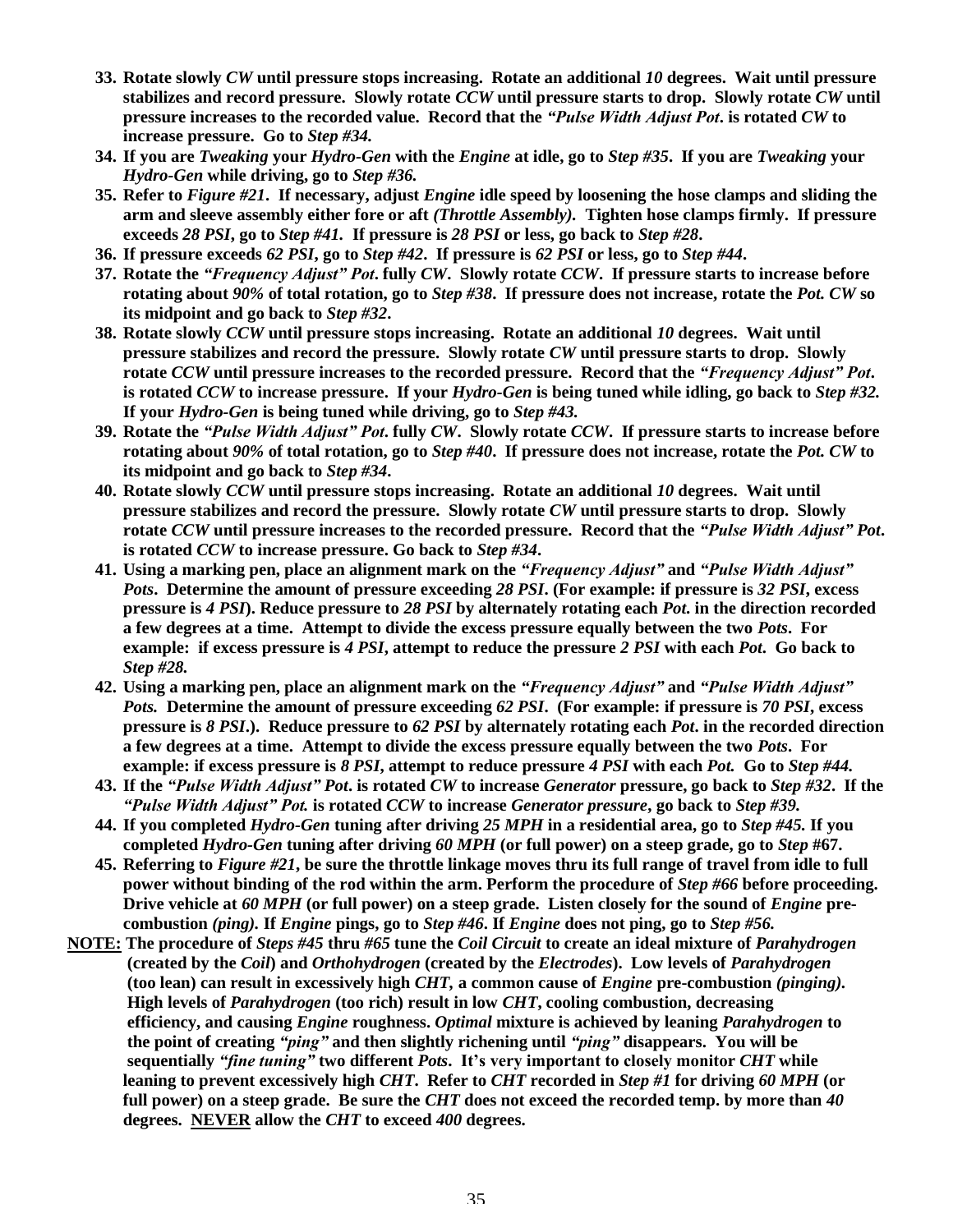- **46. Referring to** *Figure #7***, rotate the** *"PulseWidthAdjust"Pot.* **fully** *CCW***. If the** *Engine"pings"***, go to** *Step #47***. If the** *Engine* **does not** *"ping",***go to** *Step #52.*
- **47. Rotate the** *"PulseWidthAdjust"Pot***. fully** *CW***. If the** *Engine"pings"***, go to** *Step #48***. If the** *Engine* **does not** *"ping"***, go to** *Step #53.*
- **48. Slowly rotate the** *"PulseWidthAdjust"PotCCW***. If the** *CHT* **decreases, continue rotating** *CCW* **until the** *CHT* **stops decreasing. Go to** *Step #49***. If the** *CHT* **increases while rotating** *CCW***, rotate fully** *CCW***. Slowly rotate** *CW* **until the** *CHT* **stops decreasing. Go to** *Step #49*
- **49. Rotate the** *"StrengthAdjust"Pot.***fully** *CCW***. If the** *Engine* **pings, go to** *Step #50***. If the** *Engine* **does not ping, go to** *Step #54.*
- **50. Rotate the** *"StrengthAdjust"Pot***. fully** *CW***. If** *Engine* **pings, rotate each** *Pot***. to its midpoint and go to** *Step #51 ("PulseWidthAdjust"***and** *"StrengthAdjust"Pots).***If the** *Engine* **does not ping, go to** *Step #55.*
- **51. Turn power** *OFF.* **Referring to** *Figure #7***, the** *Coil Circuit* **is not producing enough** *Parahydrogen.* **Replace the** *10K* **resistor connecting pin** *#3* **of component** *NE555* **to the base of component** *2N3055* **with a** *10K Pot***. Adjust the** *Pot***. for about** *9K* **resistance. Go back to** *Step #45***. If you reach this** *Step* **again, adjust the** *Pot.* **for about** *8K* **resistance and go back to** *Step #45***. If necessary, each time you reach this** *Step***, adjust the** *Pot***. for about** *1K* **less in resistance and go back to** *Step #45***. If the** *Pot***. is eventually adjusted for** *2K* **or less, a circuit component is defective. Locate and replace the defective component. Adjust the** *Pot***. for** *10K* **resistance. Turn power** *ON* **and go back to** *Step #45.*
- **52. Slowly rotate the** *"StrengthAdjust"Pot***.** *CW* **until pinging starts. Slowly rotate** *CCW* **until pinging stops and continue to rotate** *CCW* **about** *5* **degrees more. If the** *CHT* **is more than** *40* **degrees higher than the value recorded in** *Step #1***, continue slowly rotating** *CCW* **until the** *CHT* **decreases to** *40* **degrees above the recorded value. Go back to** *Step #29***.**
- **53.** Slowly rotate the "Strength Adjust" Pot. CCW until pinging starts. Slowly rotate CW until pinging stops **and continue to rotate** *CW* **about** *5* **more degrees. If the** *CHT* **is more than** *40* **degrees higher than the value recorded in** *Step #1***, continue slowly rotating** *CW* **until the** *CHT* **decreases to** *40* **degrees above the recorded value. Go back to** *Step # 29***.**
- **54. Slowly rotate the** *"StrengthAdjust"Pot.CW***until pinging starts. Slowly rotate** *CCW* **until pinging stops and continue to rotate** *CCW* **about** *5* **more degrees. If the** *CHT* **is more than** *40* **degrees higher than the value recorded in** *Step #1***, continue rotating** *CCW* **until the** *CHT* **decreases to** *40* **degrees above the recorded value. Go back to** *Step #29***.**
- 55. Slowly rotate the "Strength Adjust" Pot. CCW until pinging starts. Slowly rotate CW until pinging stops **and continue rotating** *CW* **about** *5* **more degrees. If the** *CHT* **is more than** *40* **degrees higher than the value recorded in** *Step #1***, continue slowly rotating** *CW* **until the** *CHT* **decreases to** *40* **degrees above the recorded value. Go back to** *Step #29.*
- **56. Referring to** *Figure #7***, rotate the** *"PulseWidthAdjust"Pot***. fully** *CCW***. If the** *Engine* **pings, go to** *Step #62***. If the** *Engine* **does not ping, go to** *Step #57.*
- **57. Rotate the** *"PulseWidthAdjust"Pot.***fully** *CW***. If the** *Engine* **pings, go to Step #63. If the** *Engine* **does not ping, go to** *Step #58.*
- **58. Slowly rotate the** *"PulseWidthAdjust"Pot.CCW***. If the** *CHT* **increases, continue rotating** *CCW* **until the** *CHT* **stops increasing. Go to** *Step #59***. If the** *CHT* **decreases while rotating** *CCW***, rotate fully** *CCW***. Slowly rotate** *CW* **until the** *CHT* **stops increasing. Go to** *Step #59.*
- **59. Rotate the** *"StrengthAdjust"Pot***. fully** *CCW***. If the** *Engine* **pings, go to** *Step #64***. If the** *Engine* **does not ping, go to Step #60.**
- **60. Rotate the** *"StrengthAdjust"Pot***. fully** *CW***. If the** *Engine* **pings, go to** *Step #65***. If the** *Engine* **does not ping, rotate each** *Pot.* **to its midpoint, go to** *Step #61. ("PulseWidthAdjust"***and** *"StrengthAdjust"Pots).*
- **61. Turn the power** *OFF.* **Referring to** *Figure #7***, the** *Coil Circuit* **is producing too much** *Parahydrogen***. Replace the** *10K* **resistor connecting pin** *#3* **of component** *NE555* **to the base of component** *2N3055* **with a** *20K Pot.* **Adjust the** *Pot.* **for about** *11K* **resistance. Go back to Step #45. If you reach this** *Step* **again, adjust the** *Pot.* **for about** *12K* **resistance and go back to** *Step #45***. If necessary, each time you reach this** *Step* **adjust the** *Pot.* **for about** *1K* **more resistance and go back to** *Step #45***. If the** *Pot***. is eventually adjusted for about** *18K* **resistance or more, a circuit component is defective. Locate and replace the defective component. Adjust the** *Pot***. for** *10K* **resistance. Turn power** *ON* **and go back to** *Step #45.*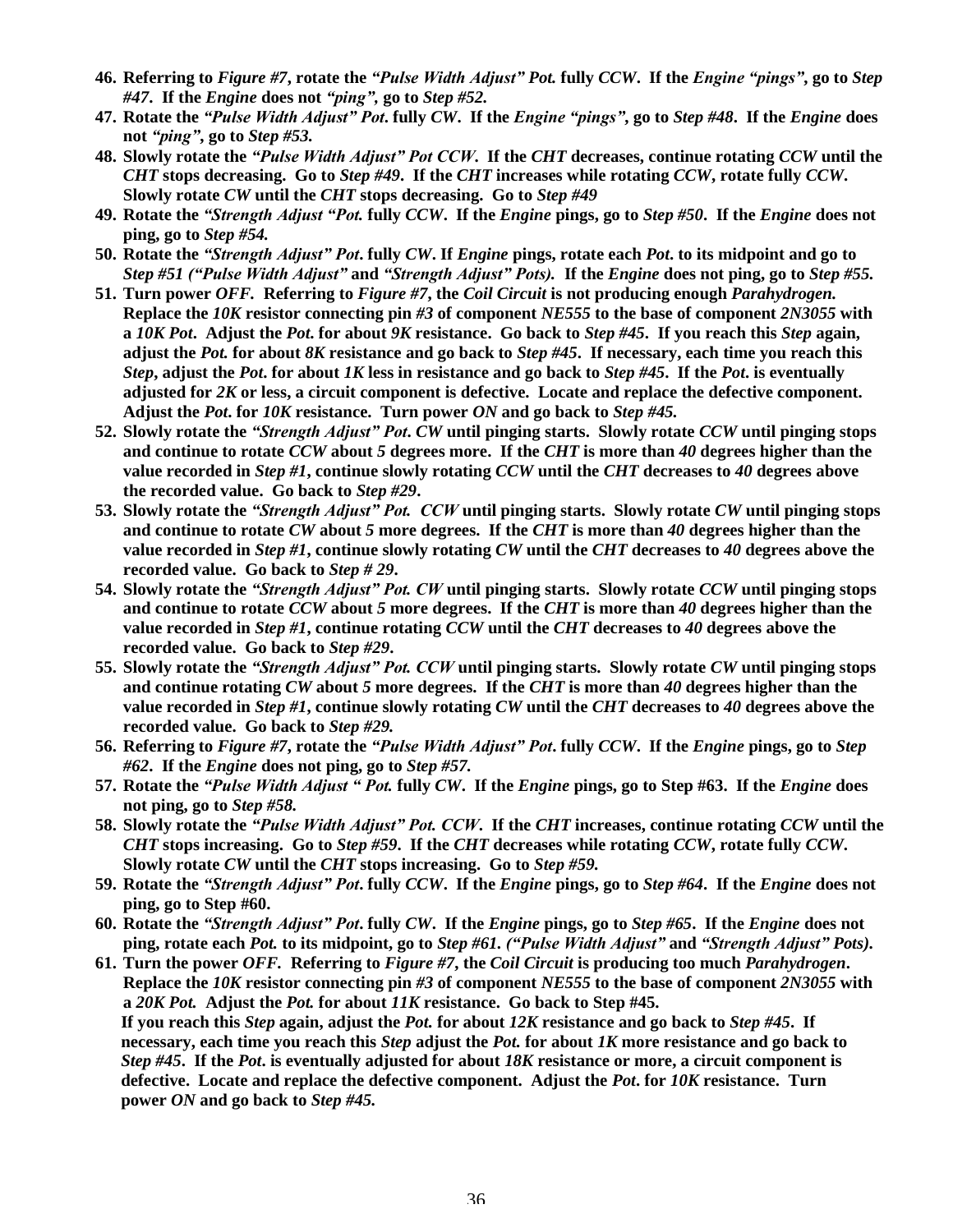- **62. Slowly rotate the** *"PulseWidthAdjust"Pot.CW***until pinging stops and continue to rotate** *CW 5* **more degrees. If the** *CHT* **is more than** *40* **degrees higher than the value recorded in** *Step #1***, and continue slowly rotating** *CW* **until the CHT decreases to** *40* **degrees above the recorded value. Go to** *Step #66.*
- **63. Slowly rotate the** *"PulseWidthAdjust"Pot.CCW***until the pinging stops and continue to rotate an additional** *5* **degrees. If the** *CHT* **is more than** *40* **degrees higher than the value recorded in** *Step #1***, and continue rotating** *CW* **until** *CHT* **decreases to** *40* **degrees above recorded value. Go to** *Step #66.*
- **64. Slowly rotate the** *"StrengthAdjust"Pot.CW***until pinging stops and continue to rotate** *CW* **an additional** *5* **degrees. If the** *CHT* **is more than** *40* **degrees higher than the value recorded in** *Step #1***, continue slowly rotating** *CW* **until the** *CHT* **decreases to** *40* **degrees above the recorded value. Go to** *Step #66***.**
- **65. Slowly rotate the** *"StrengthAdjust"Pot.CCW***until the pinging stops and continue to rotate** *CCW* **an additional** *5* **degrees. If the** *CHT* **is more than** *40* **degrees higher than the value recorded in** *Step #1* **and continue rotating** *CCW* **until the** *CHT* **decreases to** *40* **degrees above the recorded value. Go back to** *Step #29.*
- **66. Precise** *Throttle* **adjustment is very easy using the special features of the** *Hydro-Gen Throttle Assembly* (refer to *Figure #21*). Here's the method we recommend:
	- **A. Disengage the arm from the** *Throttle* **rod. Rotate the** *Pot***. shaft thru the total range of rotation required going from idle to full power. Using a ruler, measure and record the total distance traveled by the tip of the** *Throttle* **rod as the** *Pot.* **is rotated.**
	- **B. Rotate the** *Pot***. shaft to its midpoint of rotation and position the** *Throttle Linkage* **at its midpoint of travel. Slide the arm onto the** *Throttle* **rod and attach the arm and sleeve onto the** *Throttle Linkage* **with hose clamps.**
	- **C. Raise or lower the** *Pot***. by rotating its mounting bracket about the** *1/4"* **bolt until** *Throttle* **rod travel is equal to that recorded in paragraph"A"whenthe***Throttle Linkage* **moves thru its full range of travel. If necessary to obtain added distance between the** *Pot***. and the arm, the arm and sleeve assembly can be inverted to position the arm above the** *Linkage.*
	- **D. To assure smooth operation without binding, be sure the** *Throttle* **rod is squared with the surface of the arm when the** *Linkage* **is at its midpoint of travel. If necessary, rotate the** *Pot.* **body within the limits of the** *3/32"***slot and rotate the sleeve about the axis of the** *Linkage* **until the** *Throttle* **rod is square with the arm.**
	- **E. Adjust idle to desired speed. Operate the** *Throttle* **thru several cycles to verify smooth operation without binding.**
	- **F. Firmly tighten mounting bolts, hose clamps, and the** *Pot***. retaining nut. With the** *Throttle* **at idle position, trim the** *Throttle* **rod to length so that it protrudes about** *1/2"* **above the arm. Square the rod end with a fine file and deburr with sandpaper.**
	- *G.* **Mix a small quantity of** *Epoxy (J-B WELD)* **and apply into the** *3/32"***slot in the area of the antirotation pin to secure the** *Pot***. against rotation. Allow the** *Epoxy* **to cure for** *8* **hours before moving the** *Linkage.*
- **67. While driving, verify that the four** *(4)LED's***operate as follows:**
	- **Green** *PWR ON* **lights when power is** *ON* **and is not lit when power is** *OFF***.**
	- **Green** *PUMP ON* **and yellow** *GEN WATER LOW* **–both light when the** *Water Pump* **is running and are not lit at all other times.**
	- **Red** *TANK WATER LOW* **is not lit when** *Tank* **water level is more than** *1/3* **full and lights when water falls below that level.**

**If all four** *(4)LED's***operate properly, go to** *Step #68***. If not, refer to** *Figures #6, #7***, and** *#8* **and troubleshoot to locate defective component or wiring error. Repair as required and go to Step #68.**

- **68.** *CONGRATULATIONS***, your** *Hydro-Gen System* **is working perfectly. After about** *25* **hours of driving, firmly tighten all hose clamps, and linkage connections.**
- **69. Asyouhavenoticed,wehadyoudoextensivetestingofallthecomponentsused.That'sbecause,inour** testing, we found several "New" components that were "Bad". Do all the procedures we lay out here. **You want to find a defective component in testing, not in driving.**
- **70. KEEP THIS BOOK AND ALL YOUR NOTES FOR FUTURE USE IF YOU HAVE A PROBLEM OR** WANT TO BUILD ANOTHER FOR ANOTHER VEHICLE. DON'T LOSE THIS BOOK.
- **71. Time for a coffee break, this time you can have beer if you want. You are done!!**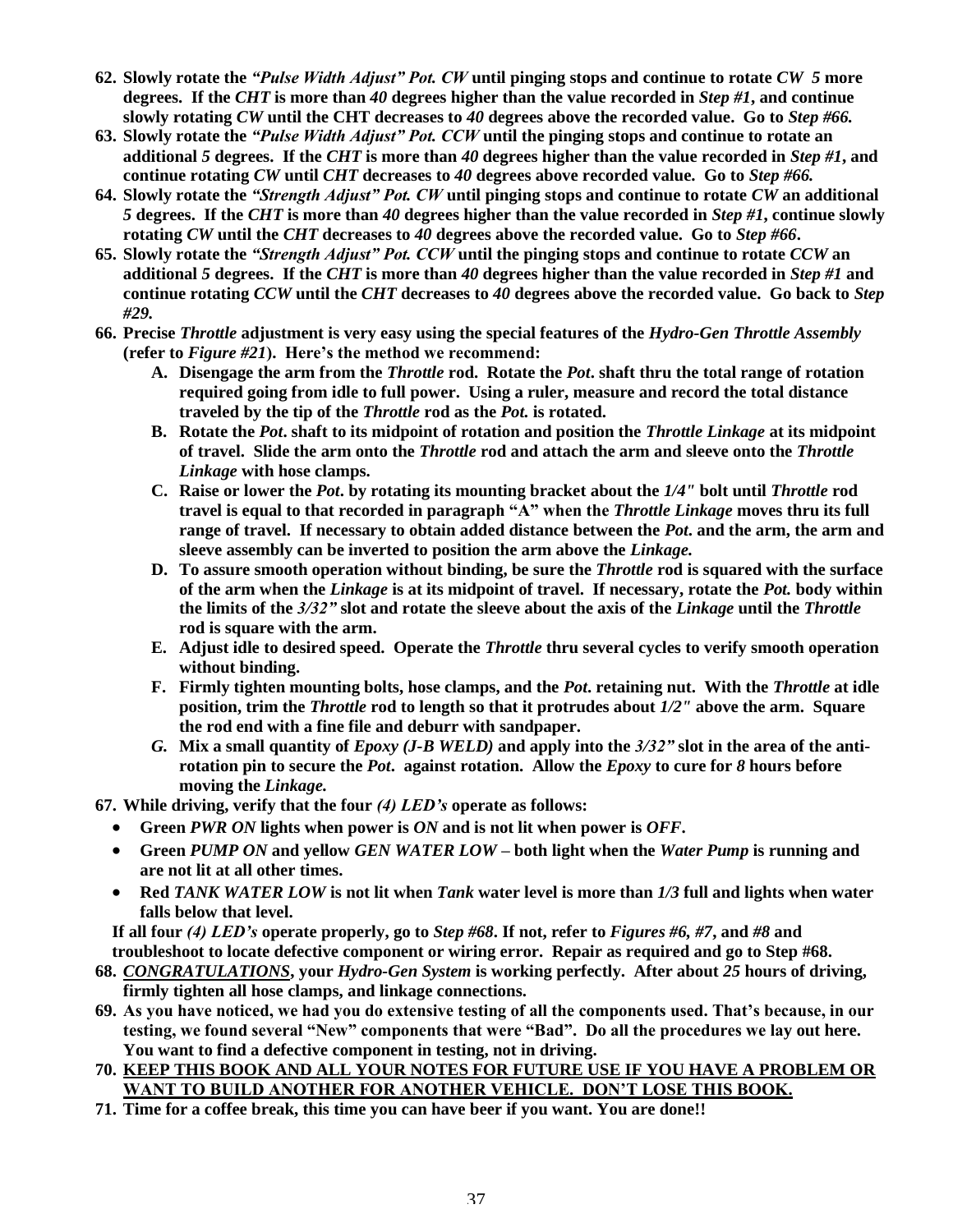## **Helpful Hints and Tips**

#### **MAINTENANCE:**

**Your** *Hydro-Gen System* **is practically maintenance-free. Just fill with water and drive. But, normal tap water does contain minerals, which can accumulate within the** *Generator* **and coat parts inside. The** *Electrode gap* **will gradually fill with these deposits and efficiency will degrade until insufficient** *Hydrogen* **and** *Oxygen* **will be produced to run your Engine. You can prevent this build-up with periodic flushing and cleaning of the** *Generator.*

**FLUSHING: Sinceit'ssoquick,easyandeffective,wehighlyrecommendFlushingthe***Generator* **at least everytwoweeks.There'snoneedtostartthe***Engine***. Simply open the** *Drain Cock* **and turn power** *ON* **for a minute or two. The** *Water Pump* **will provide plenty of fresh water to do the job. Close the** *Drain Cock***, wait for the pump to fill the** *Generator* **and turn power** *OFF***. Be sure to refill the** *Water Tank***.**

**CLEANING: A thin layer of minerals will eventually coat the** *Generator* **parts, and must be periodically removed. How often your** *Hydro-Gen Generator* **will need cleaning will vary depending on the mineral content of your water and the amount of driving done. To be safe, we recommend cleaning about every month or two. A mildly acidic mineral deposit cleaner works very well (such as:** *CLR* **or even just** *White Vinegar***). There are dozens of products out there to do this. Turn the power** *OFF***. Open the** *Drain Cock* **and drain the** *Generator***. Disconnect the outlet tube at the** *Flame Arrestor* **and close the** *Drain Cock***. Wear protective gloves and mix the cleaner according to the manufacturers instructions and pour thru the tube you disconnected (a small funnel will help) until the** *Generator* **is full. Wait a few minutes or whatever the manufacturer recommends and drain the** *Generator* **into a small bucket. Repeat this one more time and examine what you drain out of the** *Generator* **to see that it is clean. If necessary, repeat until clean. Close the** *Drain Cock* **and reconnect the tubing to the** *Flame Arrestor***. Turn the power** *ON* **and let the** *Generator* **fill with water. Open the** *Drain Cock* **and let the** *Water Pump* **flush the** *Generator* **for a minute or two. Close the** *Drain Cock* **and let the** *Generator* **fill. Turn power** *OFF***. Be sure to refill the** *Water Tank***.**

**COLD WEATHER OPERATION: If the outside temperatures are going to be below freezing, you can add** *Isopropyl Alcohol* **to the** *Water Tank* **to prevent freezing. However, since** *Alcohol* **changes the dielectric properties of the water, the operating frequency must be changed to maintain efficient operation, by adjusting the** *Frequency Adjust Trim Pot***. for peak performance** *(Figure #6).* **You might find that it is easier to install an** *Engine Tank Heater* **in the** *Water Tank System* **the same as you would for the** *Engine***. Heat from a warm vehicle will keep the water from freezing, but when you stop for the night, all you have to do is plug the** *Tank Heater* **into a** *110V* **outlet and the** *Heater* **heats and circulates the water. Follow manufacturers instructions when installing the** *Tank Heater.*

**STAINLESS STEEL: The only combustion by-product that your** *Hydrogen* **powered** *Engine* **produces is** *Water.* **Actually, it produces** *Hot Water***. Now we all know what water does to steel. Unless your** *Engine* **already is equipped with** *Stainless Steel Valves***, you might want to look into having them installed in the near future. The** *Stainless Steel Valves* **are fairly inexpensive; the biggest cost will be labor. Almost any high performance shop can install them for you. Now. Understand you do not have to do this right away. Our best guess is if you have reasonable mileage on your Engine with good valves it will probably last for 50,000 to 70,000 miles before you need to look into S.S. valves. Your** *Exhaust System* **is also subject to rusting. If your** *Exhaust System* **is fairly old, wait until it rusts thru and then replace with** *Stainless Steel* **components. If your** *Exhaust System* **is fairly new, you might want to look into using one of the new** *Ceramic Coatings* **that are readily available. Currently, there are no** *Rust Preventive* **additives available that can be added to the water without hurting the performance of the** *System***. Now, we realize that the** *Stainless Steel Valves* **and** *Exhaust System* **are additional cost, but, not only will the new** *Stainless Steel* **components last a very long time, but remember, you are now running on** *WATER, FREE WATER* **not** *\$\$\$GASOLINE.*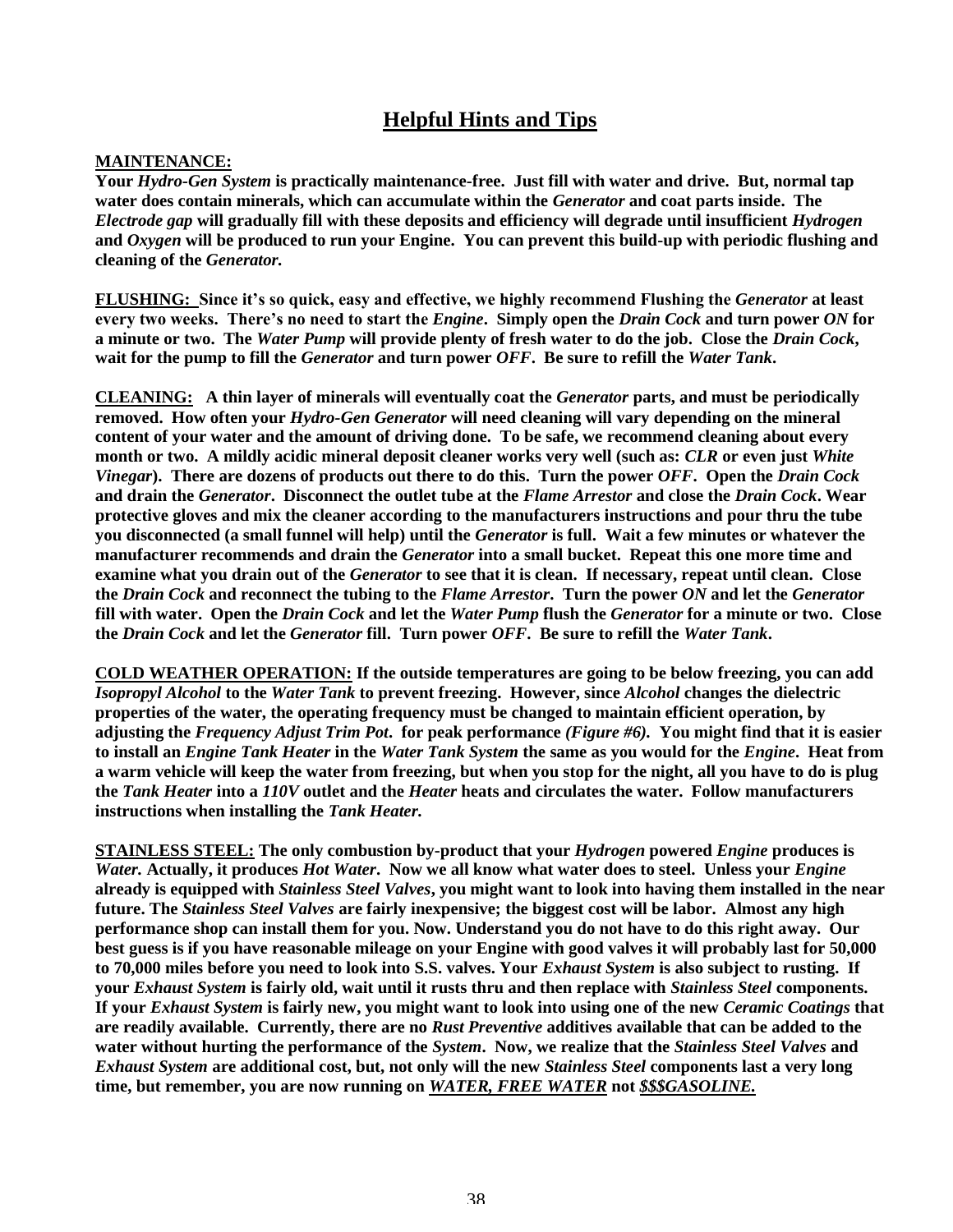**FUEL INJECTION SYSTEMS: The** *Hydro-Gen System* **is designed for** *Carbureted Engines***, not fuel injection. The technology is not quite there for that yet. But, remember, the early fuel injection systems were** *Throttle Body* **injection. This system will work with** *Throttle Body* **systems. In the near future,** *Hydrogen Injection Components* **will be** *"overthecounter".***If you need to convert your full** *Fuel Injection Engine* **to** *Carbureted***, check with your local high performance shop or you can contact** *Impco (Impco* **address and phone # were listed earlier in this book).**

**WATCH: Always keep an eye on the gauges, especially the** *CHT***. Any abnormal change in the** *CHT* **usually signals a problem. Stop and check it out as soon as is possible. Again, as we said earlier, keep this book and all your notes in a safe place in the vehicle so that if you need it, you have it. Good Luck!**

**NOTE: Centurion Eng. expressly states that no warranty or guarantee applies to the Hydro-Gen System. The System has been tested and does work, if you follow all the instructions explicitely. If you deviate from the instructions, your System may not work. You accept responsibility for your System and your vehicle. We are selling the manual only. If, in the process of building and tuning your system you find a better way of building or tuning that will help others in their Systems, e-mail Centurion and we will send an e-mail update to all the purchasers of our manual.**

Now for a little Trivia. The concept of Hydrogen powered automobiles isn't new. Way back in 1932 Charles Garrett patented an invention called the "Electrolytic Carburetor". (U.S. Patent 2,006,676). **His original idea is just a little different than what we have today. What has changed is 70+ years of technological advancement, which has made this new design a reality today. Just think, 1932, do you think that the big Oil Companies and the big auto manufacturers did not pursue his ideas? How about the VaporCarbinventedbyCharlesPoguebackinthelate1930'sthatourMilitaryusedonour Tanks in Africa in W.W. II that helped defeat Rommel because of extraordinary fuel economy. Just a little food for thought.**

#### **References:**

- **U.S. Patent 6,126,794. "Apparatus for Producing Orthohydrogen and/or Parahydrogen"** And "Prototype Vapor Fuel System" by Stephen Chambers.
- **•** U.S. Patent 4,936,961. Method for Production of a Fuel Gas" by Stanley Meyer.
- **"TheGasSaverandHyCoSeries"byGeorgeWiseman.**
- **"AWater-Fueled Car"NexusMagazine,Oct-Nov 1996 by Carl Cella.**
- **•** "The Dromedary Newsletter" & "SuperCarb Techniques" by C. Michael Holler.
- "Where in the World is All the Free Energy" by Peter Lindemann.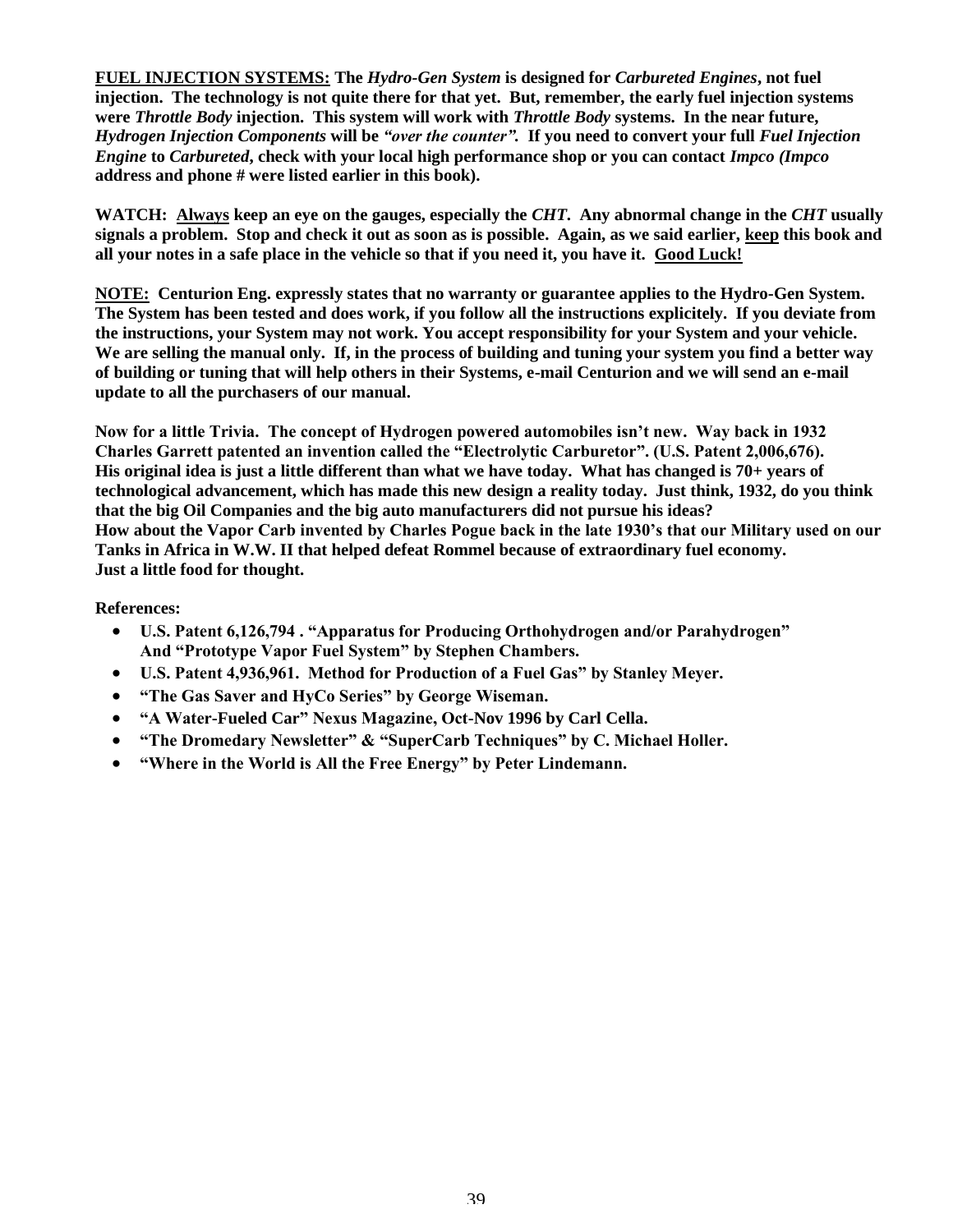

*Figure #2*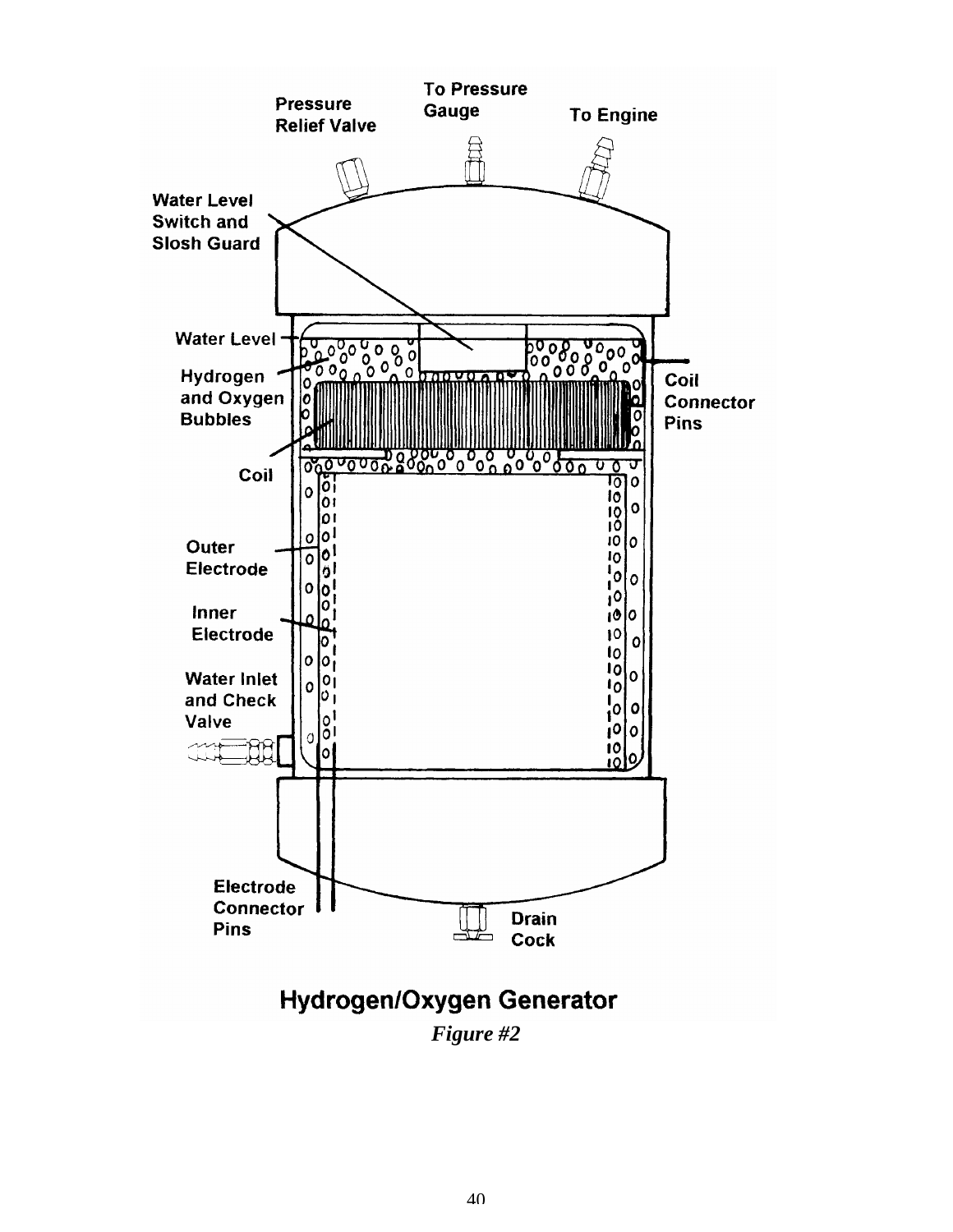

*Figure #3*



## Square Wave - ON: OFF Ratio 1:1 *Figure #4*



## Square Wave - ON:OFF Ratio 3:1 *Figure #5*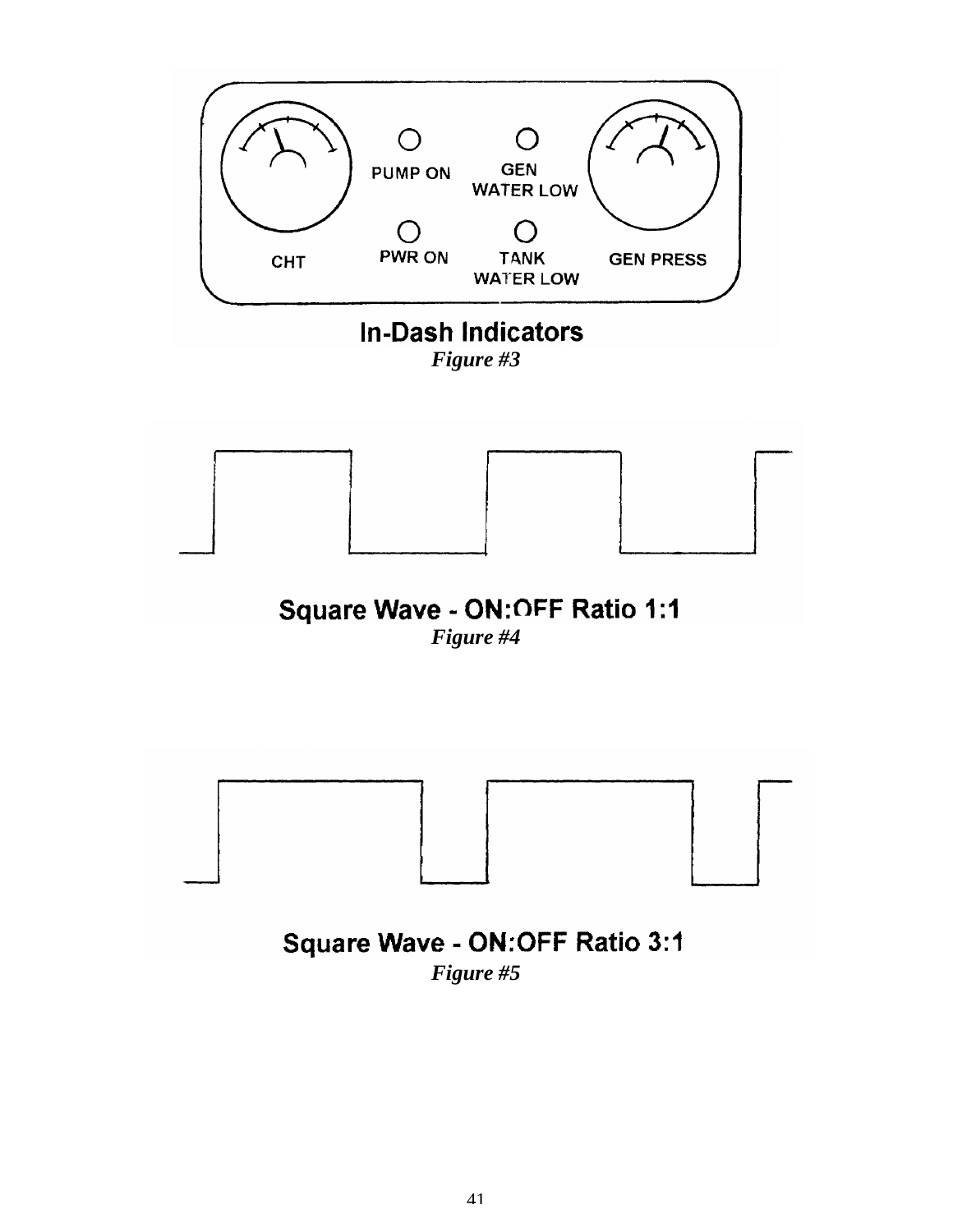

**Generator Electrode Circuit Schematic** *Figure #6*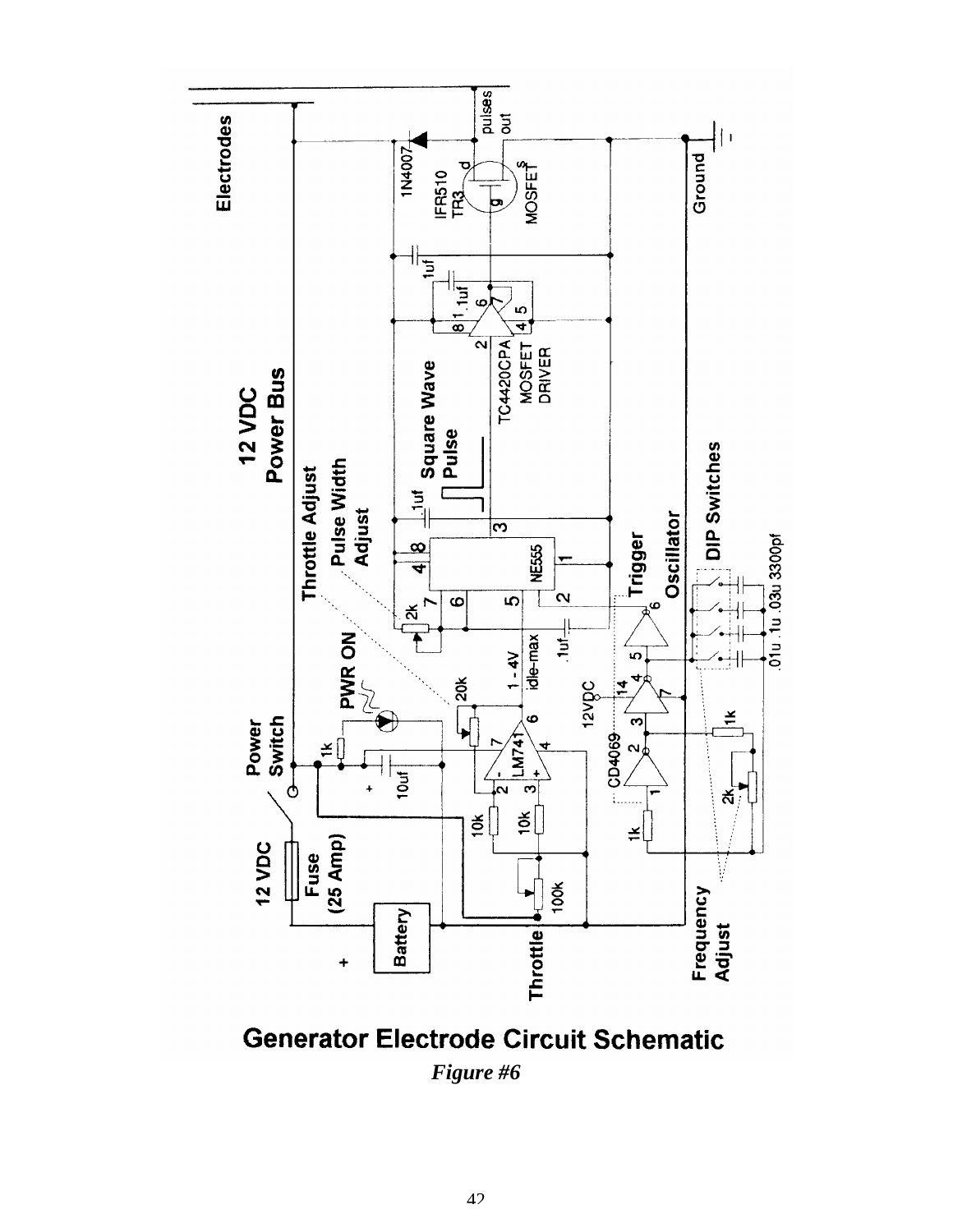

## **Generator Coil Circuit Schematic**

*Figure #7*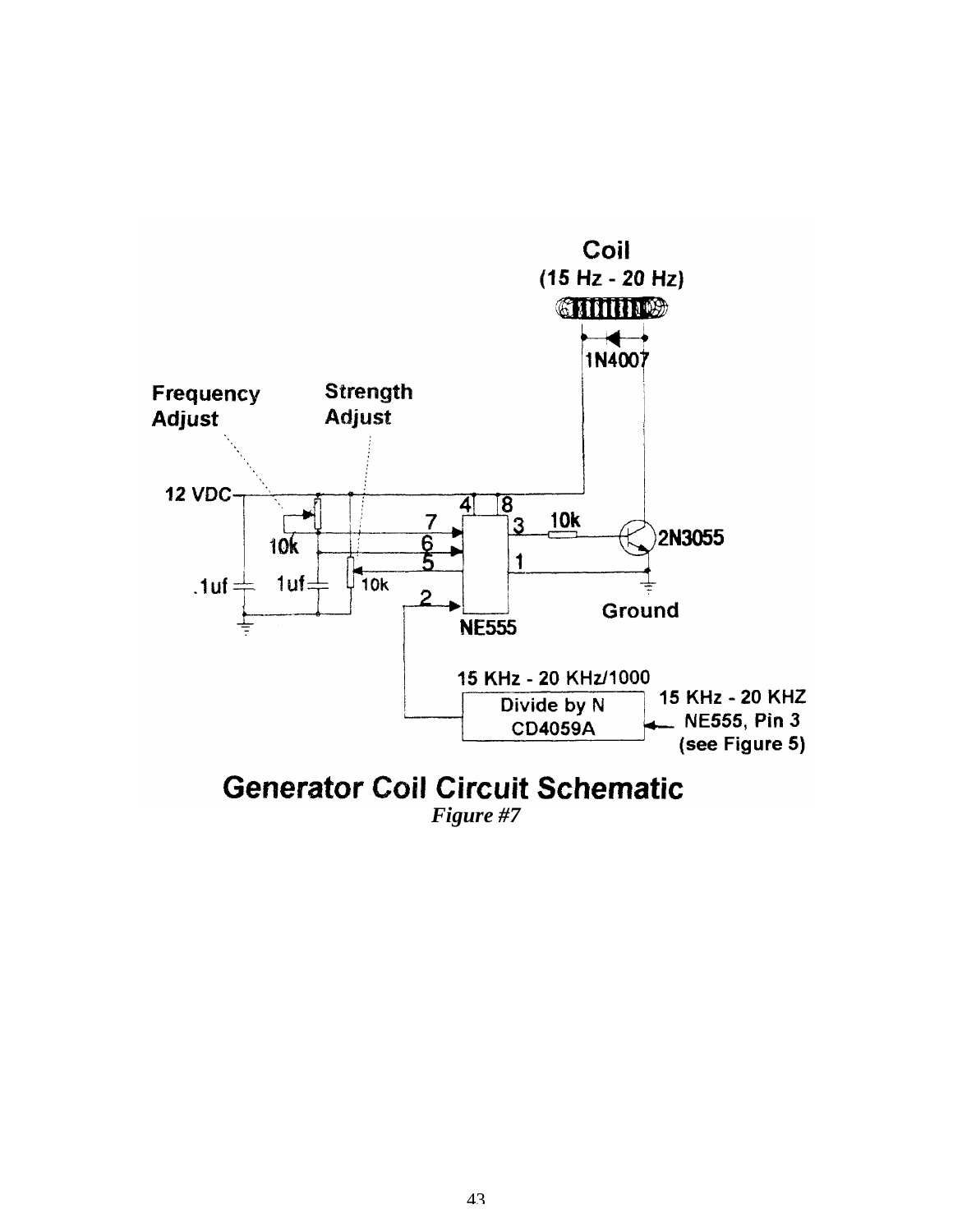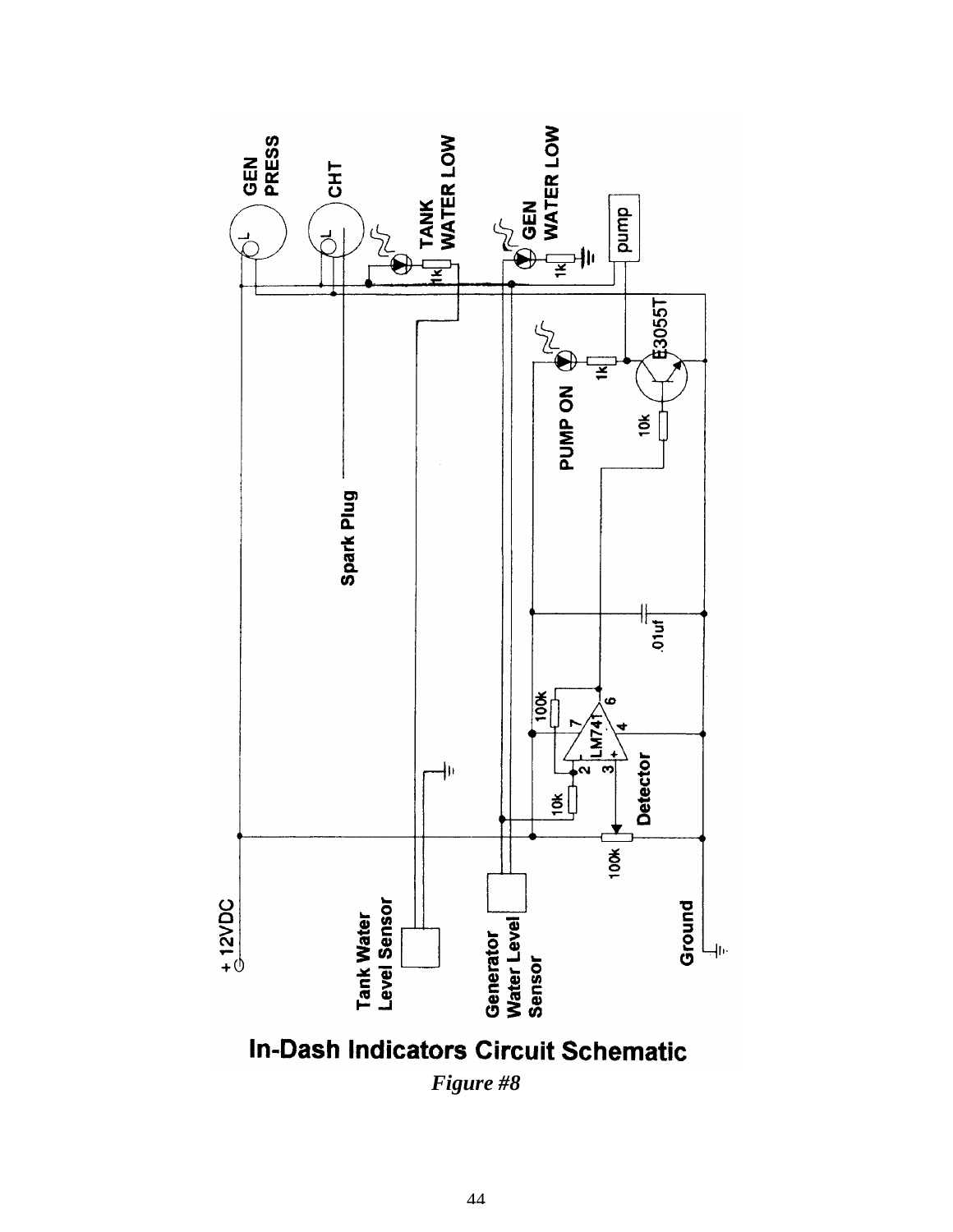

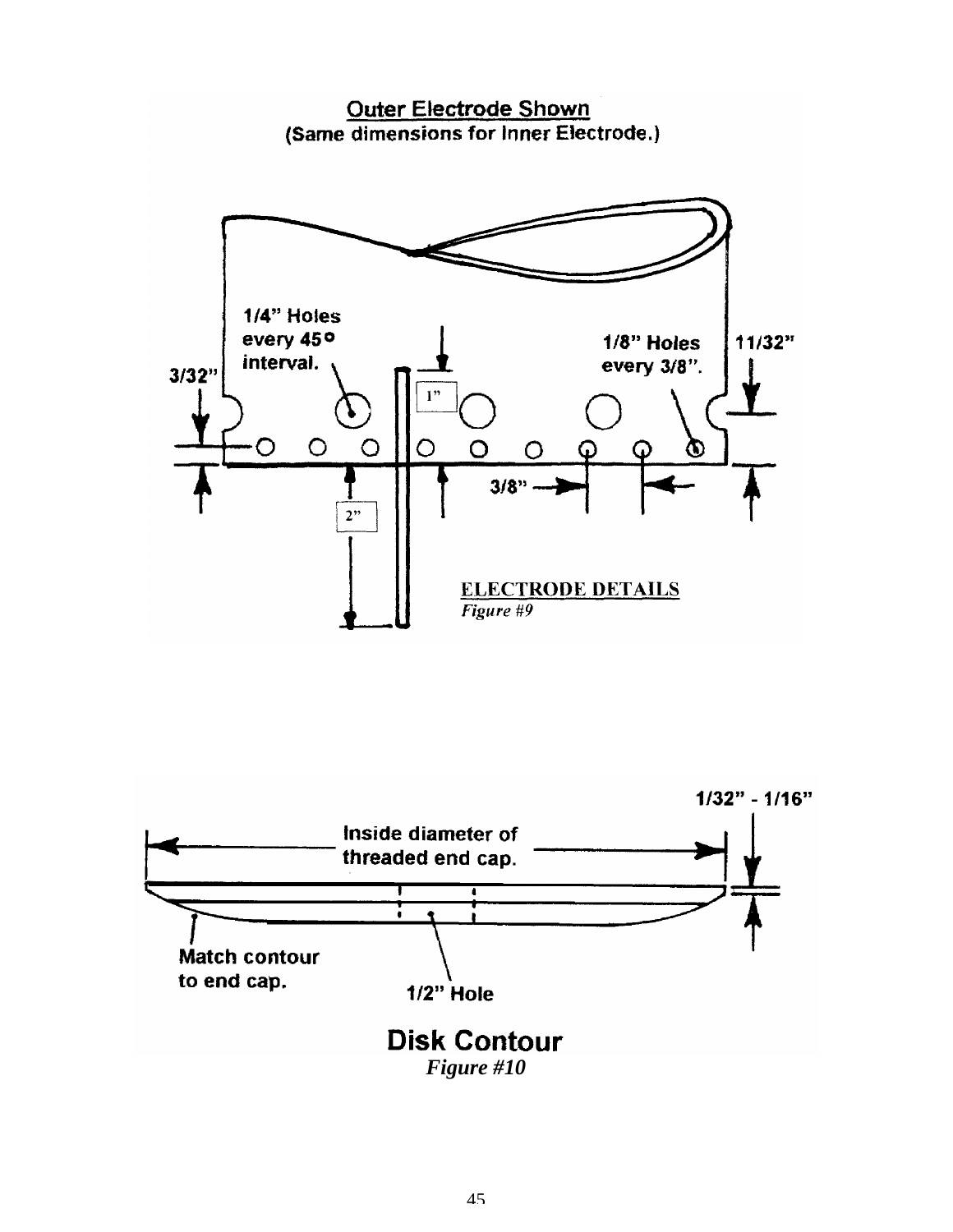

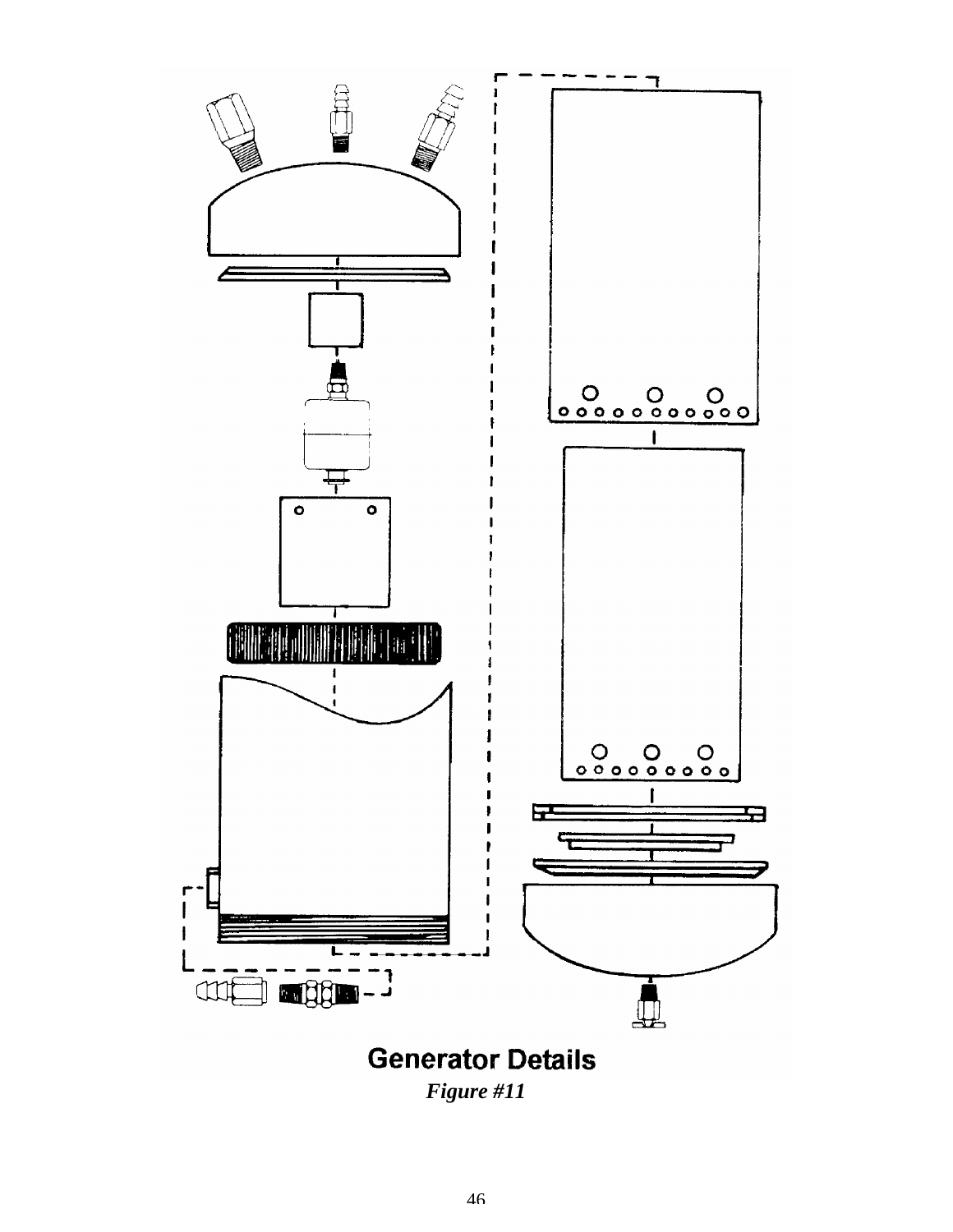

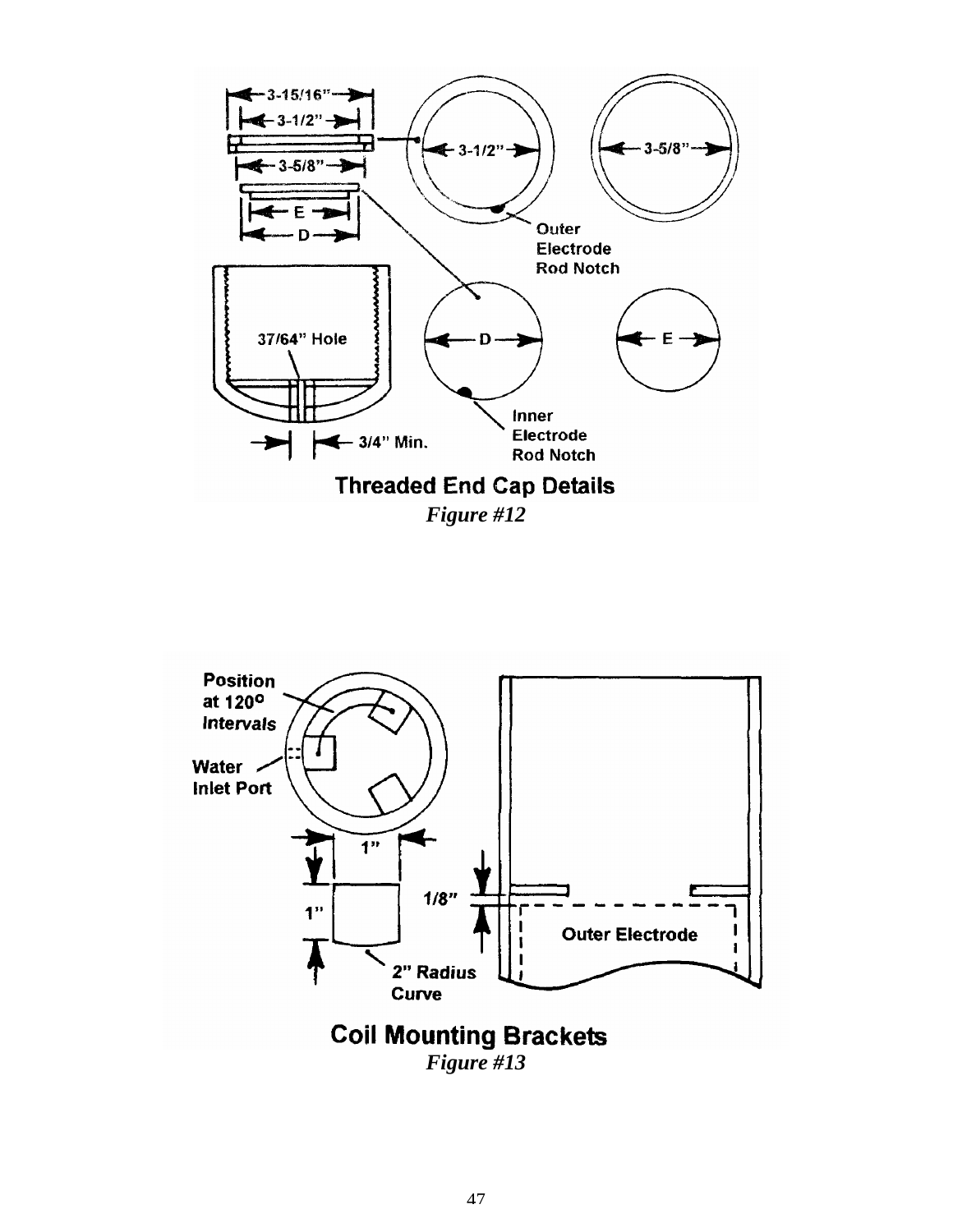



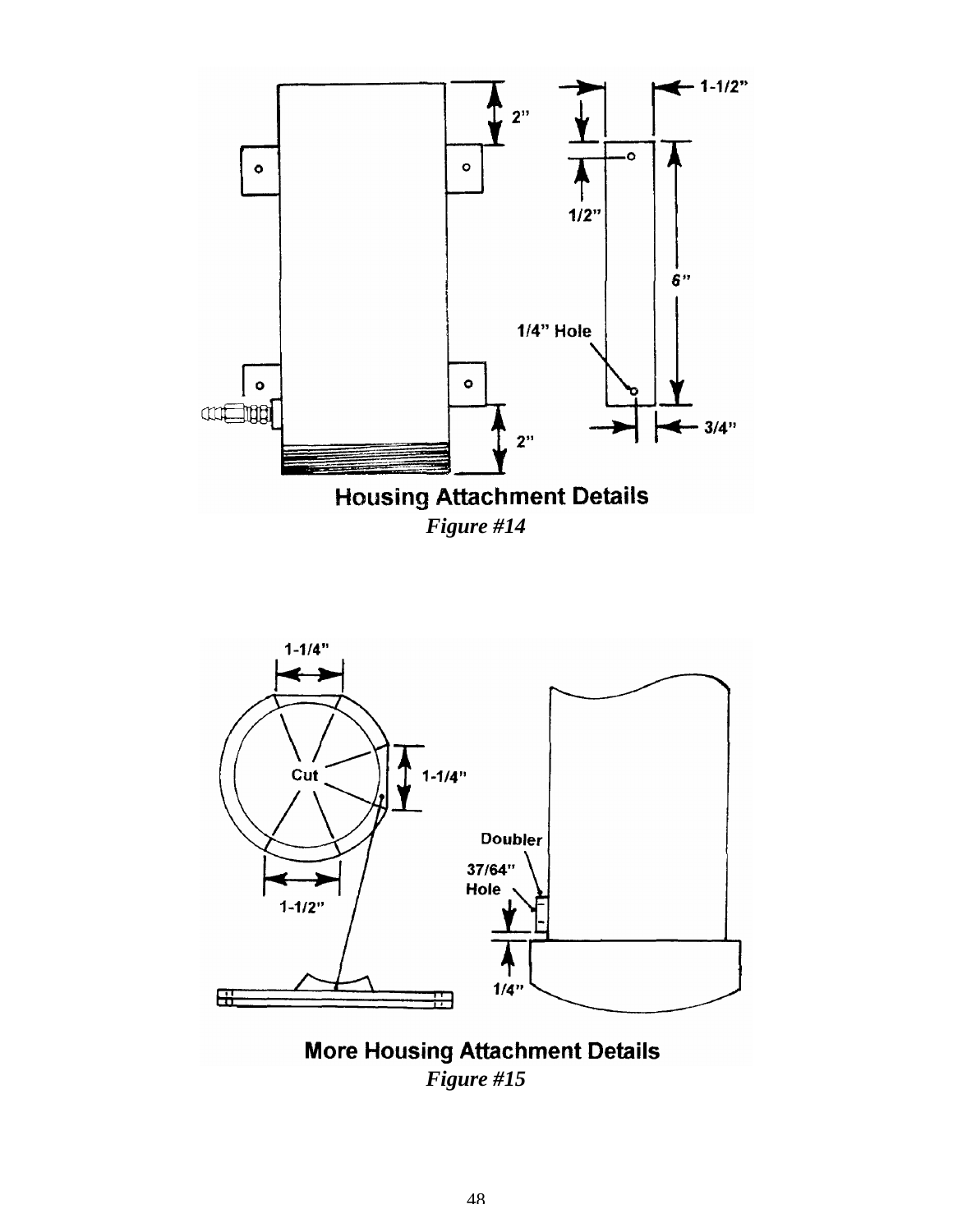

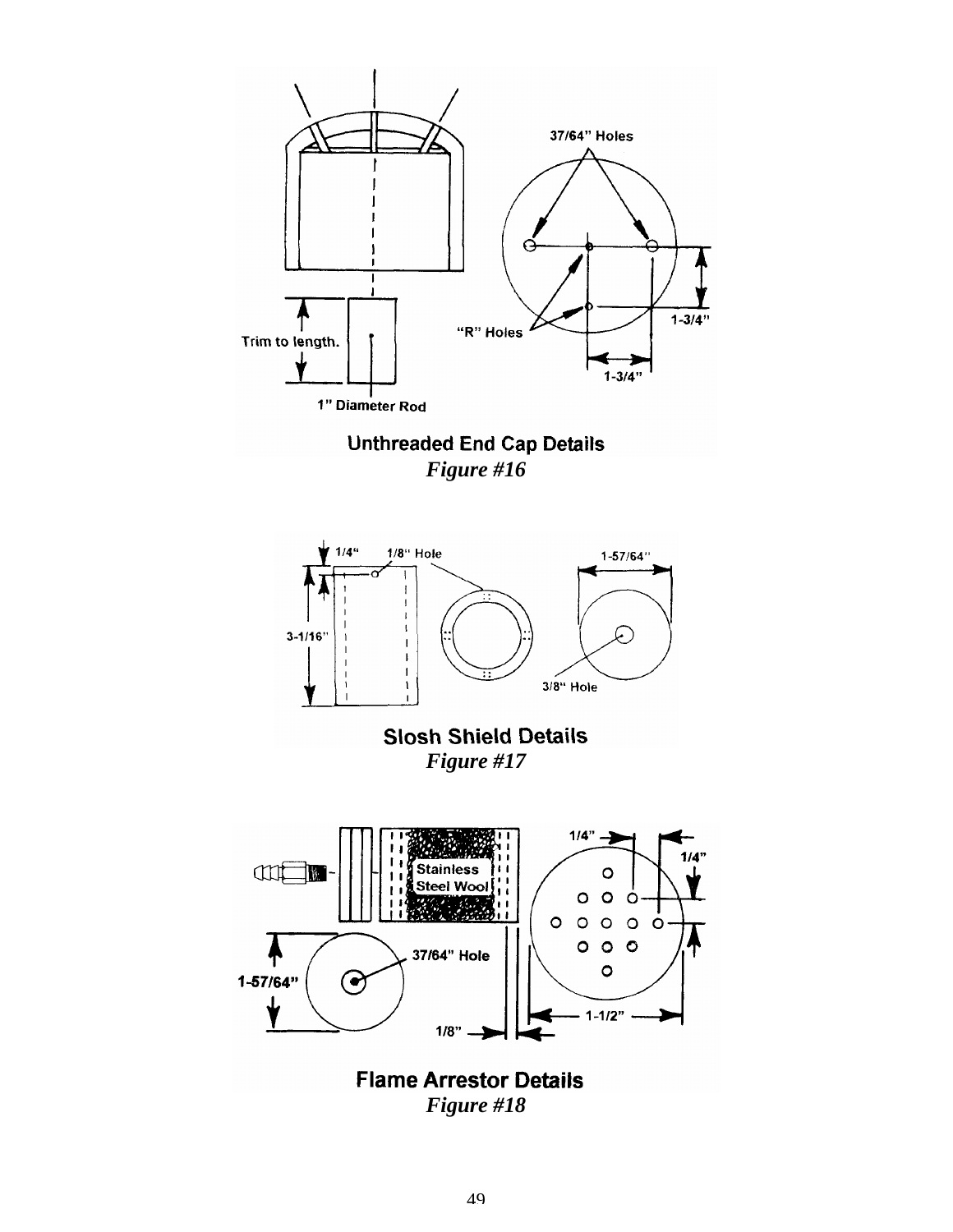